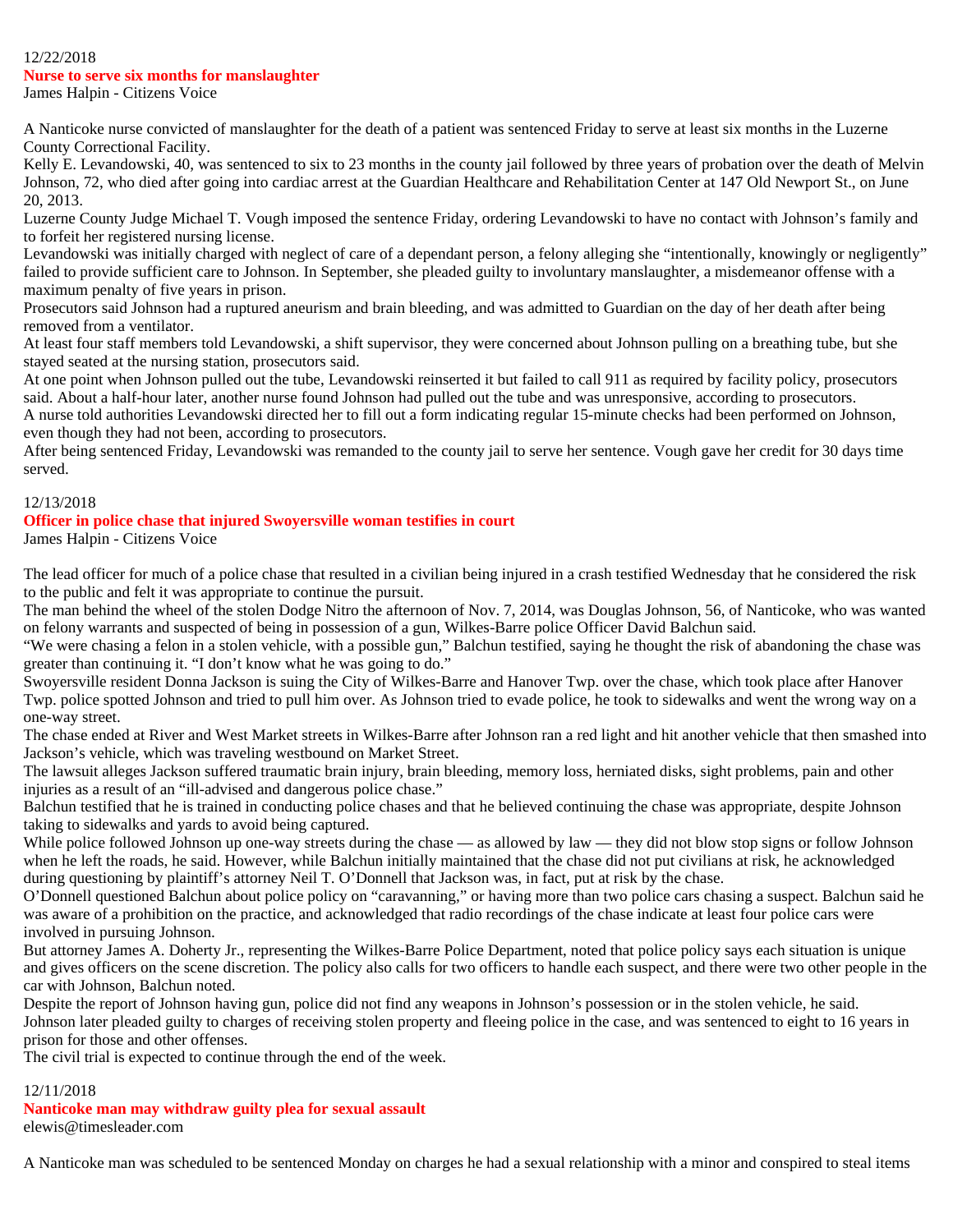from a Turkey Hill store.

Only one sentence was imposed.

Luzerne County Judge Michael T. Vough gave Dylan Charles Monelli, 22, of South Hanover Street, two weeks to file a motion requesting to withdraw his guilty plea to statutory sexual assault.

Monelli was charged by Nanticoke police with having sexual encounters with a 15-year-old girl from June 2017 until December 2017. Monelli claimed the sexual encounters were consensual and the relationship ended when the minor's parents found out, court records say. Police also charged Monelli with conspiring with a 17-year-old boy and a 19-year-old girl to steal items from the Turkey Hill on West Main Street, Nanticoke, on May 4. Monelli told the store clerk they would return in one hour to steal cigarettes and other items, and told the clerk to walk to the back of the store, court records say.

After Monelli and the two others left, an officer entered the Turkey Hill and was told about the forthcoming theft.

The officer waited nearby and caught Monelli in a Jeep that had pulled into the store's lot, court records say.

Monelli on Oct. 15 pleaded guilty to conspiracy to commit theft and statutory sexual assault.

At Monday's sentencing hearing, Monelli's attorney, Joseph Sklarosky Sr., informed Vough that Monelli claims his innocence on the sexual assault charge.

Assistant District Attorney Cara Solimine said Monelli can file a motion requesting to withdraw his guilty plea.

Vough gave Sklarosky until Jan. 4 to file a motion.

If Vough permits Monelli to withdraw his guilty plea, Monelli will also face a corruption of minors charge, which was withdrawn Oct. 15. As for the Turkey Hill case, Vough sentenced Monelli to one-year probation and 50 hours of community service.

Charges against the 19-year-old girl who was allegedly involved in the Turkey Hill plan were withdrawn by prosecutors Aug. 21, court records say.

The 17-year-old boy was petitioned to juvenile court.

### 12/7/2018

### **Nanticoke man sentenced for drugged-driving crash that hurt 2 in Rice Township**

elewis@timesleader.com

A Nanticoke man apologized Friday for causing a head-on crash that seriously injured two people when he overdosed on a prescription medication.

"I'm sorry for what I did, it was dumb," Ryan William Hules, 36, of East Grant Street, said at his sentencing hearing.

Hules' lawyer, Robert Levant, said Hules voluntarily committed himself to a drug and alcohol treatment program, and obtained employment soon after he was discharged from a prior job.

Judge David W. Lupas sentenced Hules to three years in the county's Intermediate Punishment Program with the first year on house arrest and electronic monitoring.

The defendant was behind the wheel of a Honda Civic driving erratically and weaving into oncoming traffic when he crashed into a Dodge Ram pickup on Nuangola Road near Gay Avenue in Rice Township on July 8, 2017.

The pickup driver, Paul Ashford, suffered abdominal injuries; a juvenile female passenger suffered a fractured sternum and broken right foot. Hules was trapped in the wrecked Honda and had to be extricated, court records state.

As firefighters removed Hules from the wreckage, an empty pill bottle fell from his body.

Two witnesses told Rice Township police that Hules was driving erratically on Nuangola Road prior to the crash.

Hules' girlfriend, Holly Singer, told police Hules' license was suspended and the Honda had no insurance.

A medical report from Geisinger Wyoming Valley Medical Center indicated Hules suffered a "narcotic overdose."

He told police he was prescribed Tramadol due to a finger laceration and was instructed to take one or two capsules for pain per day. Hules claimed he took four tablets prior to the crash, records say.

Hules did not remember driving to Rice Township after getting gasoline at a station in Nanticoke, authorities report.

He pleaded guilty Sept. 7 to aggravated assault by vehicle while driving under the influence and driving under the influence of a controlled substance. Prosecutors withdrew a second count of aggravated assault while DUI and driving with a suspended license.

Ashford and the juvenile did not appear in court prior to Hules being sentenced.

12/6/2018

**Scranton man pleads guilty to murder of good Samaritan; gets life in prison**

James Halpin - Citizens Voice

A Scranton man accused of kidnapping and fatally beating a good Samaritan who offered him a ride has pleaded guilty to murder and sentenced to life in prison.

Bradley John Butler, 43, of 537 Linden St., pleaded guilty to first-degree murder, kidnapping and other offenses and was sentenced to life in prison without parole for brutally killing Nanticoke resident Charles Eget, 64, during the carjacking.

Prosecutors said Eget offered Butler a ride home after they encountered each other outside a diner across from Mohegan Sun Pocono in Plains Twp. the morning of Oct. 20, 2017. Butler then beat and stomped Eget before stuffing him in the trunk and driving to Lebanon County, according to prosecutors.

"My personal view is this guy deserved the death penalty," Lebanon County District Attorney David J. Arnold Jr. said Wednesday. "This is a case, in my mind, that the death penalty was meant for."

Prosecutors debated the case "long and hard" before deciding that, in light of the moratorium on the death penalty in Pennsylvania, the best course of action was the plea deal and a sentence of life in prison, he said. While some of Eget's family members may have wanted the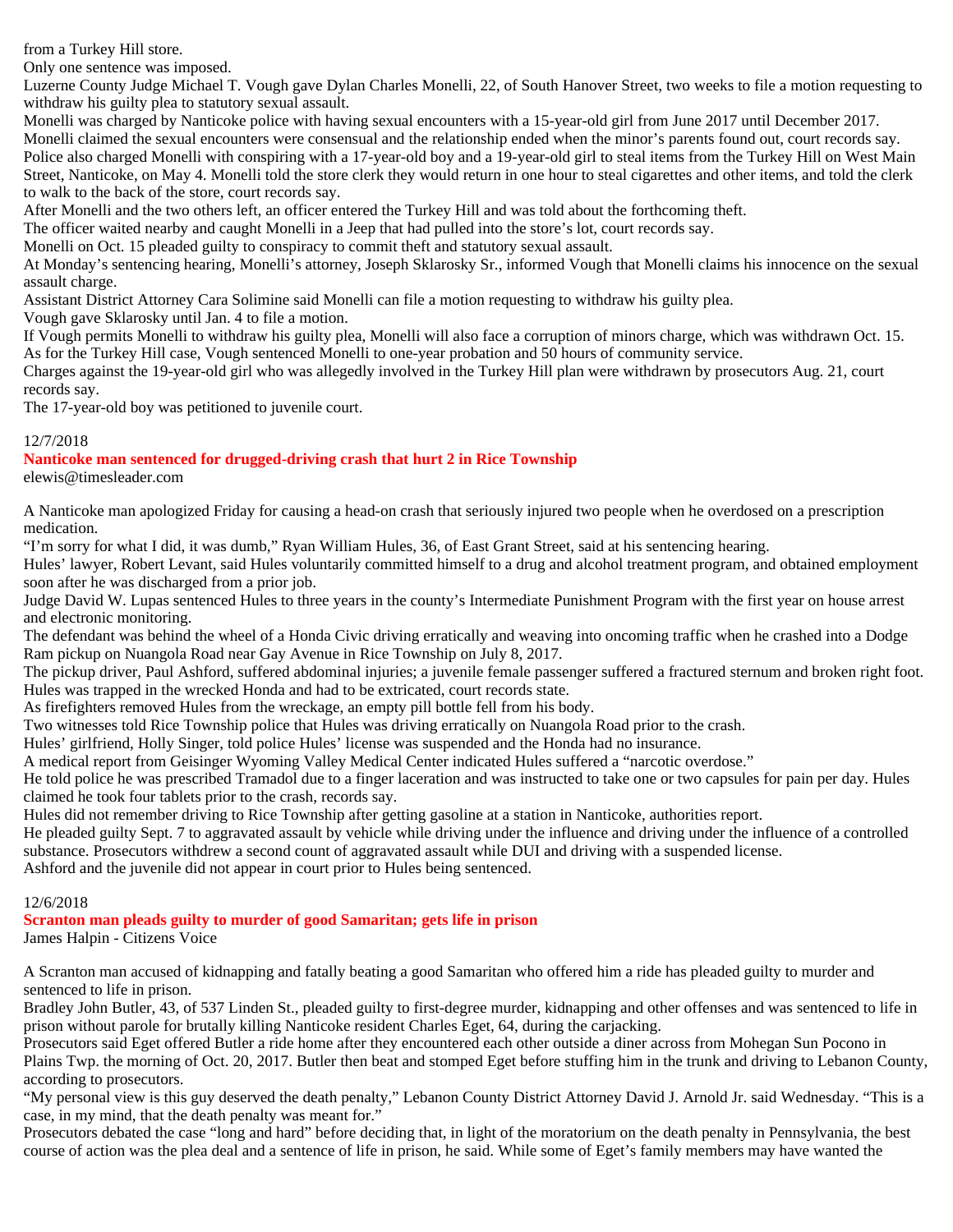prosecution to pursue the death penalty, they understood the reason for the decision, he said.

"I think it's a good result, if there can be a good result in a homicide case," Arnold said.

Eget's daughter Jennifer Eget said she thinks the plea deal was the right resolution, given that Butler did not dispute his guilt.

"We accepted that decision because he got the max, and we didn't have to go through a trial," she said. "Our dad would have wanted that for us, considering he wasn't fighting anything."

The charges alleged that after accepting a ride from Charles Eget, Butler diverted him to a secluded spot in Fairmount Twp. and began punching him, taking control of the vehicle.

Charles Eget got upset and began yelling after Butler got into a hit-and-run crash with a construction van, prompting Butler to pull into a private driveway and attack Charles Eget, prosecutors said.

Police said Butler hit Charles Eget with a tire iron and stomped his head, then stuffed him in the trunk before bashing his head several more times with a log.

Butler was caught after the car broke down along Interstate 78 and he told a tow driver he had a body in the trunk. In fact, Charles Eget was still alive at the time — he was taken to Penn State Health Milton S. Hershey Medical Center, where he died about three weeks later, on Nov. 12, 2017.

Explaining the attack to investigators, Butler claimed to have been on methadone and said he panicked after the crash, according to prosecutors.

According to court records, Butler was slated to stand trial on murder charges this month. Instead, he pleaded guilty to first-degree murder, aggravated assault, kidnapping, robbery and other offenses.

Lebanon County Judge Bradford H. Charles sentenced Butler to spend the rest of his life in prison.

Butler is currently serving his sentence at State Correctional Institution Camp Hill.

#### 12/5/2018

#### **Times Leader Police Blotter Nanticoke man refused to return pickup truck**

Township police charged Chris Planutis, 36, on allegations he failed to return a 2015 Ford F-350 pickup to its owner.

According to a criminal complaint:

John Cole told police Aug. 8 that he and Planutis were in business together operating Fat Tire on South River Street in Plains. The business has since closed.

Cole claimed he allowed Planutis to operate the Ford to drive to Exeter and return the same day. Cole told police Planutis failed to return the vehicle and believed Planutis was driving the truck in the Hazleton area.

Planutis, of Nanticoke, was caught driving the Ford in Hazleton later that same day.

He was arraigned Wednesday by District Judge Joseph Carmody in Luzerne County Central Court on charges of unauthorized use of a vehicle and driving with a suspended license. He was released on \$5,000 unsecured bail.

#### 11/30/2018

#### **Murder suspect could face robbery charge**

James Halpin - Citizens Voice

With the trial date fast approaching, county prosecutors are seeking to add a robbery charge against murder suspect Antoine McNeal. McNeal, 34, is set to stand trial Monday on criminal homicide charges alleging he gunned down Brandon Smith, 20, outside his West Church Street, Nanticoke, home on Jan. 18, 2017.

In a motion filed this week, prosecutors say that in a phone call recorded at the Luzerne County Correctional Facility, McNeal indicated that Smith had 30-milligram oxycodone pills in his pocket at the time of the shooting.

"The (expletive) had other drugs in his pocket so evidently someone else was coming to see him besides me," the motion quotes McNeal as saying.

But prosecutors say Smith did not have the pills in his pocket when police found him. That indicates that McNeal robbed Smith of the pills prior to fleeing the scene, says the motion filed by assistant district attorneys William T. Finnegan Jr. and Thomas J. Hogans.

But McNeal's defense counters that adding a robbery charge that McNeal has not had a chance to address at a preliminary hearing violates court rules. The response also says McNeal will be prejudiced if the court allows the addition of a last-minute robbery charge - which could open the door for a second-degree murder case - mere days from the start of trial.

"The sole basis of the commonwealth's amended count of robbery is based upon an alleged statement of the defendant," attorney Demetrius W. Fannick wrote in the filing. "Said statement would be inadmissible as evidence against the defendant without the commonwealth first and independently establishing that a crime of robbery was committed."

The matter is set for a hearing before Luzerne County Judge Tina Polachek Gartley today.

#### 11/29/2018

### **Nurse who skipped manslaughter sentencing captured**

James Halpin - Citizens Voice

A registered nurse who skipped her sentencing on a manslaughter charge Wednesday is now behind bars.

Kelly E. Levandowski, 40, of Nanticoke, pleaded guilty in September to involuntary manslaughter over a patient's death and was set to be sentenced Wednesday morning. But Levandowski — who was free on unsecured bail — failed to appear in court, prompting Luzerne County Judge Michael T. Vough to issue a bench warrant for her arrest.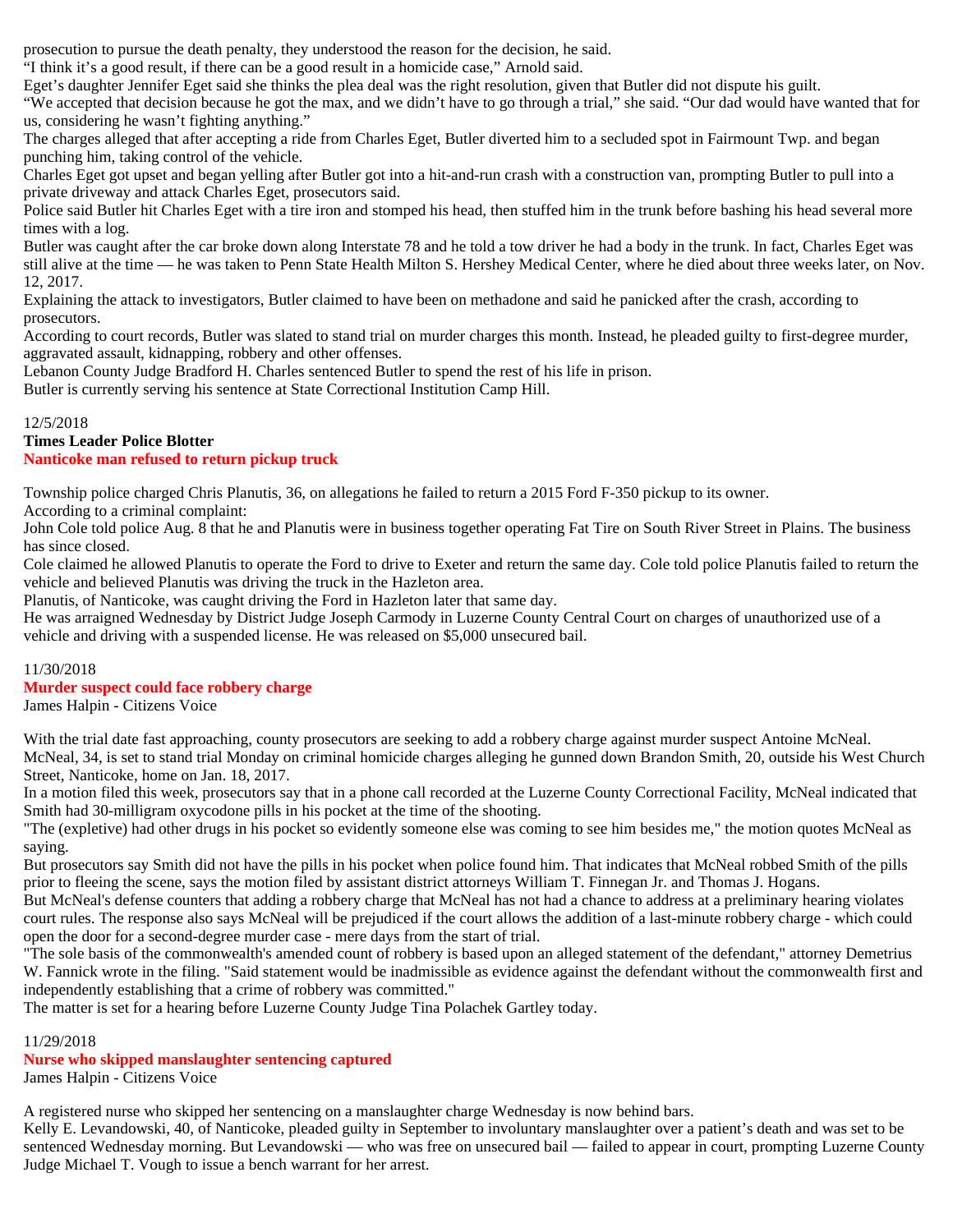As of Thursday morning, Levandowski was listed as being in custody at the Luzerne County Correctional Facility.

Defense attorney John Pike said she was arrested later Wednesday afternoon and is set to appear before Vough on Friday to address the bench warrant. Sentencing will take place at a later date because a prosecutor from the state Attorney General's Office as well as the victim's family will need to travel from out of town, he said.

Pike said he had not yet spoken to Levandowski and did not know why she missed her sentencing hearing.

Prosecutors alleged Levandowski "intentionally, knowingly or negligently" failed to provide sufficient care to Melvin Johnson, 72, who died after going into cardiac arrest at the Guardian Healthcare and Rehabilitation Center at 147 Old Newport St., on June 20, 2013.

The charges said Johnson had a ruptured aneurysm and brain bleeding, and was admitted to Guardian on the day of her death after being removed from a ventilator.

At least four staff members told Levandowski, a shift supervisor, they were concerned about Johnson pulling on a breathing tube, but she remained seated at the nursing station, prosecutors said.

At one point when Johnson pulled out the tube, Levandowski reinserted it but she failed to call 911 as required by facility policy, prosecutors said. About a half-hour later, another nurse found Johnson had pulled out the tube and was unresponsive, according to prosecutors.

The charges alleged that Levandowski then instructed a nurse to fill out a form indicating regular 15-minute checks had been performed on Johnson, even though they had not been, according to prosecutors.

Levandowski's registered nursing license expired Oct. 31, according to the Pennsylvania Department of State.

#### 11/28/2018

#### **Nurse convicted of manslaughter now a fugitive**

James Halpin - Citizens Voice

A registered nurse convicted of manslaughter over a patient's death is now a fugitive.

Kelly E. Levandowski, 40, of Nanticoke, failed to appear in court Wednesday to be sentenced for involuntary manslaughter. The charges alleged she "intentionally, knowingly or negligently" failed to provide sufficient care to Melvin Johnson, 72, who died after going into cardiac arrest at the Guardian Healthcare and Rehabilitation Center at 147 Old Newport St., on June 20, 2013.

Levandowski was initially charged with neglect of care of a dependant person, a felony charge that carries a maximum penalty of 20 years in prison. But in September she pleaded guilty to involuntary manslaughter, a misdemeanor offense with a maximum penalty of five years in prison.

She was permitted to remain free on \$25,000 unsecured bail pending sentencing.

In court Wednesday, defense attorney John Pike said Levandowski had recently contacted his office but that he did not know why she was a no-show. Deputy Attorney General Chris Jason requested a bench warrant, noting that Johnson's family from Maryland was present. "They drove up specifically for the sentencing today," Jason said.

Luzerne County Judge Michael T. Vough granted the request, issuing a bench warrant for Levandowski's arrest and revoking her bail. Authorities began investigating Levandowski after the state Department of Health cited Guardian in 2013 for failing to provide adequate monitoring.

According to prosecutors, Johnson had a ruptured aneurism and brain bleeding, and was admitted to Guardian on the day of her death after being removed from a ventilator.

The charges alleged at least four staff members told Levandowski, a shift supervisor, they were concerned about Johnson pulling on a breathing tube. But Levandowski stayed seated at the nursing station, prosecutors said.

At one point when Johnson pulled out the tube, Levandowski reinserted it, but she failed to call 911 as required by facility policy, prosecutors said. About a half-hour later, another nurse found Johnson had pulled out the tube and was unresponsive, according to prosecutors.

Prosecutors say Levandowski claimed to have performed CPR until medics arrived, although no one saw her do it. One nurse reported Levandowski directed her to fill out a form indicating regular 15-minute checks had been performed on Johnson, even though they had not been, according to prosecutors.

According to Pennsylvania Department of State records, Levandowski's registered nursing license expired Oct. 31.

11/16/2018 **Incident: Armed Robbery** Date: November 15, 2018 at 7:30pm **Location: Nardozzo's Pizza, East Main St. Nanticoke City.**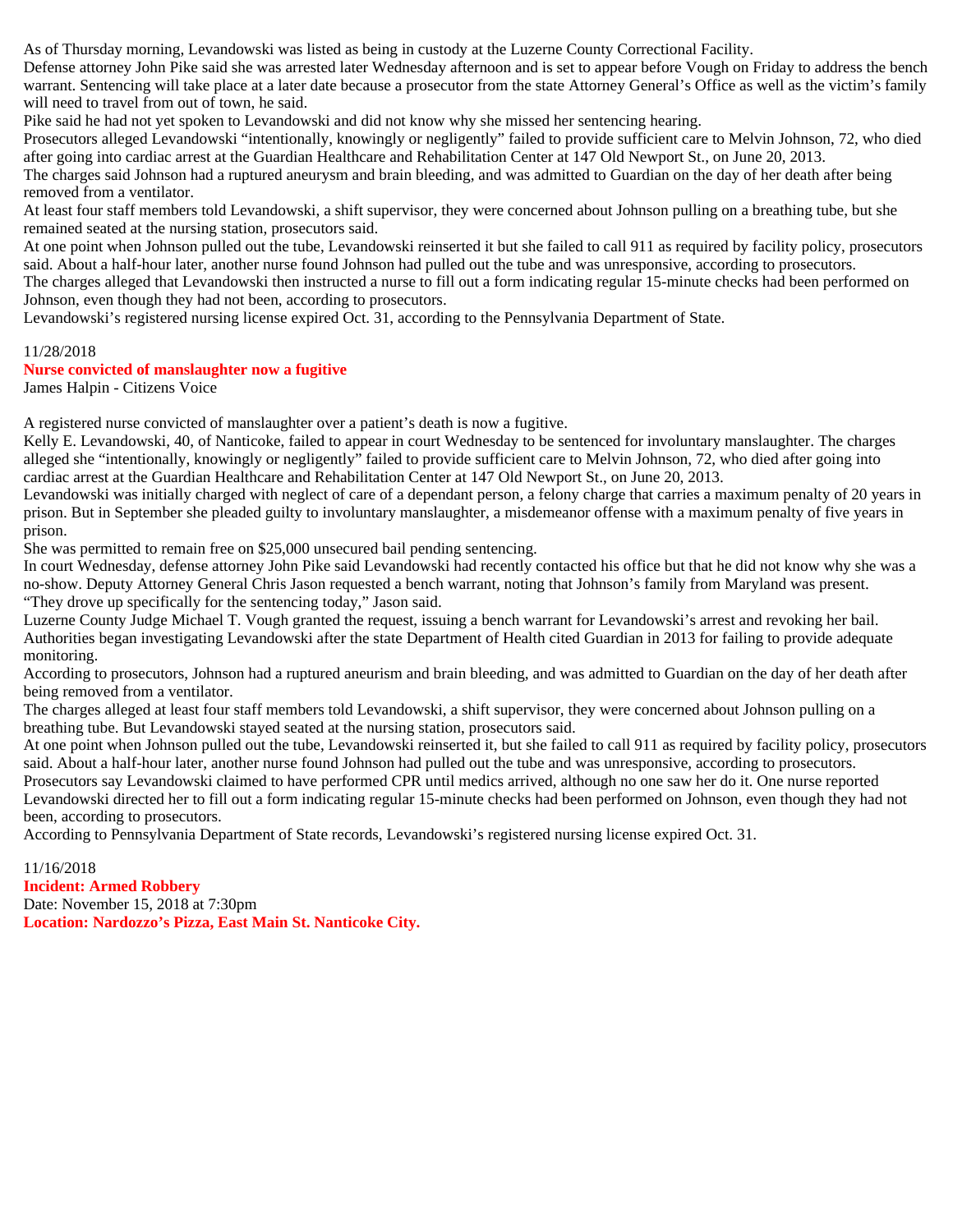

Nanticoke City Police are investigating the report of an armed robbery having occurred on November 15, 2018 at 7:40pm; at Nardozzo's Pizza, East Main St. Nanticoke City.

The armed white male assailant, wearing a black hooded sweatshirt, gray pants and white sneakers attempted to take the money from the cash register. When he became unsuccessful, he demanded a store worker to open it. The assailant got away with an undetermined amount of cash. The male is also described as approximately 6ft with a thin build.

Anyone with information is asked to contact the Nanticoke City Police at 570-735-2200. All call will be kept confidential.

#### 11/14/2018

#### **Nanticoke man faces robbery charges**

James Halpin - Citizens Voice

A Nanticoke man is facing robbery charges after police said he shoplifted razors and pushed a loss-prevention officer on his way out of Kmart.

Police said loss prevention observed Kyle Benjamin Garbett, 33, of 409 Alden Mountain Road, walking around the store at 18 Mark Plaza on Monday afternoon with two pairs of pants and three sets of razors in a cart.Z

Surveillance video showed Garbett putting the razors into his jacket before leaving the cart with the pants behind and exiting the store, police said.

A loss-prevention officer confronted Garbett outside the store, but he pushed her and ran to retrieve a backpack from behind the Long John Silver's, police said.

However, a second-loss prevention officer was waiting for Garbett at the levee, and Garbett then agreed to return to the store, police said. Garbett was found in possession of the stolen razors as well as a hypodermic syringe and three packets of heroin, police said. Garbett was also wanted on a warrant from Lackawanna County, police said.

Police charged Garbett with robbery, retail theft, harassment and drug possession. Magisterial District Judge James J. Haggerty arraigned Garbett on the charges Tuesday morning and set his bail at \$5,000.

Garbett was being held at the Luzerne County Correctional Facility with a preliminary hearing set for Nov. 21.

#### 11/14/2018

### **Mother accused of child endangerment sentenced to jail**

James Halpin - Citizens Voice

A Nanticoke mother accused of neglecting her son, allowing him to wander into traffic and nearly get hit by a car, has been sentenced to serve up to 23 months in the Luzerne County Correctional Facility.

Tatiana Iesha Moore, 21, previously pleaded guilty to a felony child endangerment charge in the case. Luzerne County Judge Michael T. Vough sentenced her Friday to serve three to 23 months in the county jail, and to follow all recommendations from Luzerne County Children and Youth Services.

Police charged Moore and her mother, Trisella Denise Hubbard, 42, in May after a passerby spotted the 2-year-old boy in a diaper on April 17, sitting on a curb along busy West Main Street near the intersection with Slope Street.

Moore told police she had been unaware the boy left home, prosecutors said.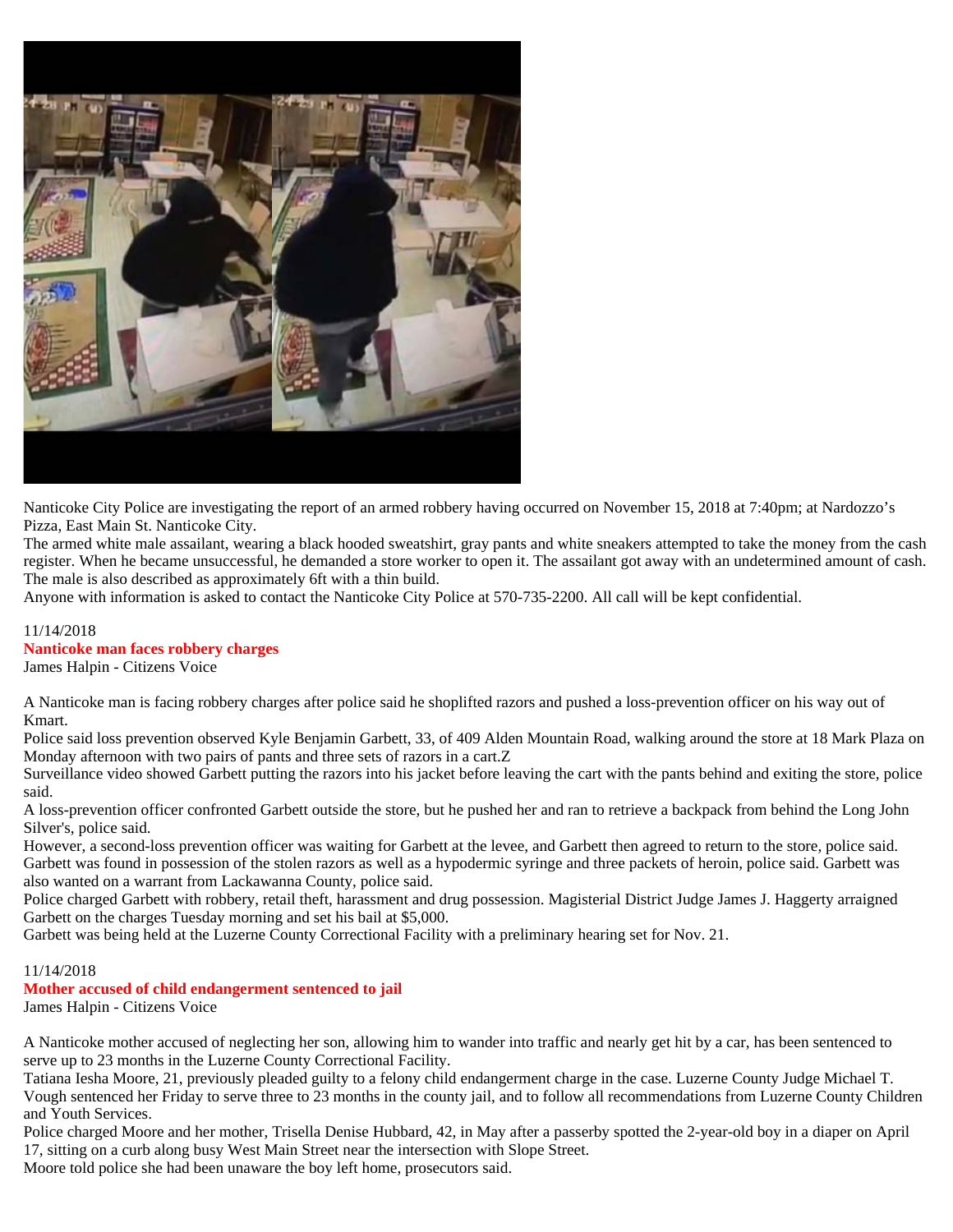Then on May 16, passerby spotted the boy, wearing only a diaper, wandering in the middle of Slope Street in the middle of a rain storm. The woman said she almost hit the boy with her car, prosecutors said.

In that instance, neither Moore nor Hubbard knew the child had left, prosecutors said.

Police charged Moore and Hubbard with child endangerment. While Moore has resolved her case, court records show Hubbard is set to stand trial in January.

She remains free on \$75,000 bail.

### 11/9/2018

**Mother sentenced to prison for endangering toddler found hanging out window**

elewis@timesleader.com

A Nanticoke woman must serve prison time for endangering a toddler found hanging out a window.

Tatiana Lesha Moore, 21, and her mother, Trisella Denise Hubbard, 42, were charged by Nanticoke police in May on allegations they failed to supervise Moore's 2-year-old boy. He was

found wandering the streets April 17 and May 16, court records show. Police said the boy was also spotted hanging out a second-floor window of their West Main Street residence on May 16.

Moore, who is pregnant, was eligible for the county's Intermediate Punishment Program, a special probationary sentence.

But prosecutor Cara Solimine asked Judge Michael T. Vough to send Moore to jail.

"I don't think IPP is appropriate; incarceration in a prison is more appropriate as her child was hanging out a window," Solimine said. Vough agreed, sentencing Moore to three to 23 months on a single count of endangering the welfare of children. Moore pleaded guilty to the charge Aug. 2. Moore was given credit for two days time served and was awarded work release upon a request by her attorney, Brian Corcoran.

Moore, dressed in street clothes, was shackled and handcuffed and transported to the county correctional facility.

Court records say it is Moore's second such conviction.

Moore was sentenced November 2017 by Vough to 12 months in the ARD probation program on charges of endangering the welfare of children, disorderly conduct, driving without a license and failure to secure a child in a safety seat.

Top Searches

Those charges involve a traffic stop by Plymouth police in October 2016, where an officer spotted an approximate 1-year-old boy in Moore's vehicle not secured in a safety seat. Moore shoved the 1-year-old several times as the toddler struck his head against the passenger-side door, court records say.

Co-defendant Hubbard is facing trial in January on a single count of endangering the welfare of children.

A safety plan was put into place by Luzerne County Children & Youth Services when the child was found wondering the streets wearing only a diaper on April 17. The plan called for Hubbard to be the responsible person to supervise the toddler, records state

### 11/10/2018

**Mother sentenced to prison for endangering toddler found hanging out window**

elewis@timesleader.com

A Nanticoke woman must serve prison time for endangering a toddler found hanging out a window.

Tatiana Lesha Moore, 21, and her mother, Trisella Denise Hubbard, 42, were charged by Nanticoke police in May on allegations they failed to supervise Moore's 2-year-old boy. He was found wandering the streets April 17 and May 16, court records show. Police said the boy was also spotted hanging out a second-floor window of their West Main Street residence on May 16.

Moore, who is pregnant, was eligible for the county's Intermediate Punishment Program, a special probationary sentence.

But prosecutor Cara Solimine asked Judge Michael T. Vough to send Moore to jail.

"I don't think IPP is appropriate; incarceration in a prison is more appropriate as her child was hanging out a window," Solimine said. Vough agreed, sentencing Moore to three to 23 months on a single count of endangering the welfare of children. Moore pleaded guilty to the charge Aug. 2. Moore was given credit for two days time served and was awarded work release upon a request by her attorney, Brian Corcoran.

Moore, dressed in street clothes, was shackled and handcuffed and transported to the county correctional facility.

Court records say it is Moore's second such conviction.

Moore was sentenced November 2017 by Vough to 12 months in the ARD probation program on charges of endangering the welfare of children, disorderly conduct, driving without a license and failure to secure a child in a safety seat.

Those charges involve a traffic stop by Plymouth police in October 2016, where an officer spotted an approximate 1-year-old boy in Moore's vehicle not secured in a safety seat. Moore shoved the 1-year-old several times as the toddler struck his head against the passenger-side door, court records say.

Co-defendant Hubbard is facing trial in January on a single count of endangering the welfare of children.

A safety plan was put into place by Luzerne County Children & Youth Services when the child was found wondering the streets wearing only a diaper on April 17. The plan called for Hubbard to be the responsible person to supervise the toddler, records state.

11/7/2018

**New Jersey man charged with terrorizing woman in Nanticoke** elewis@timesleader.com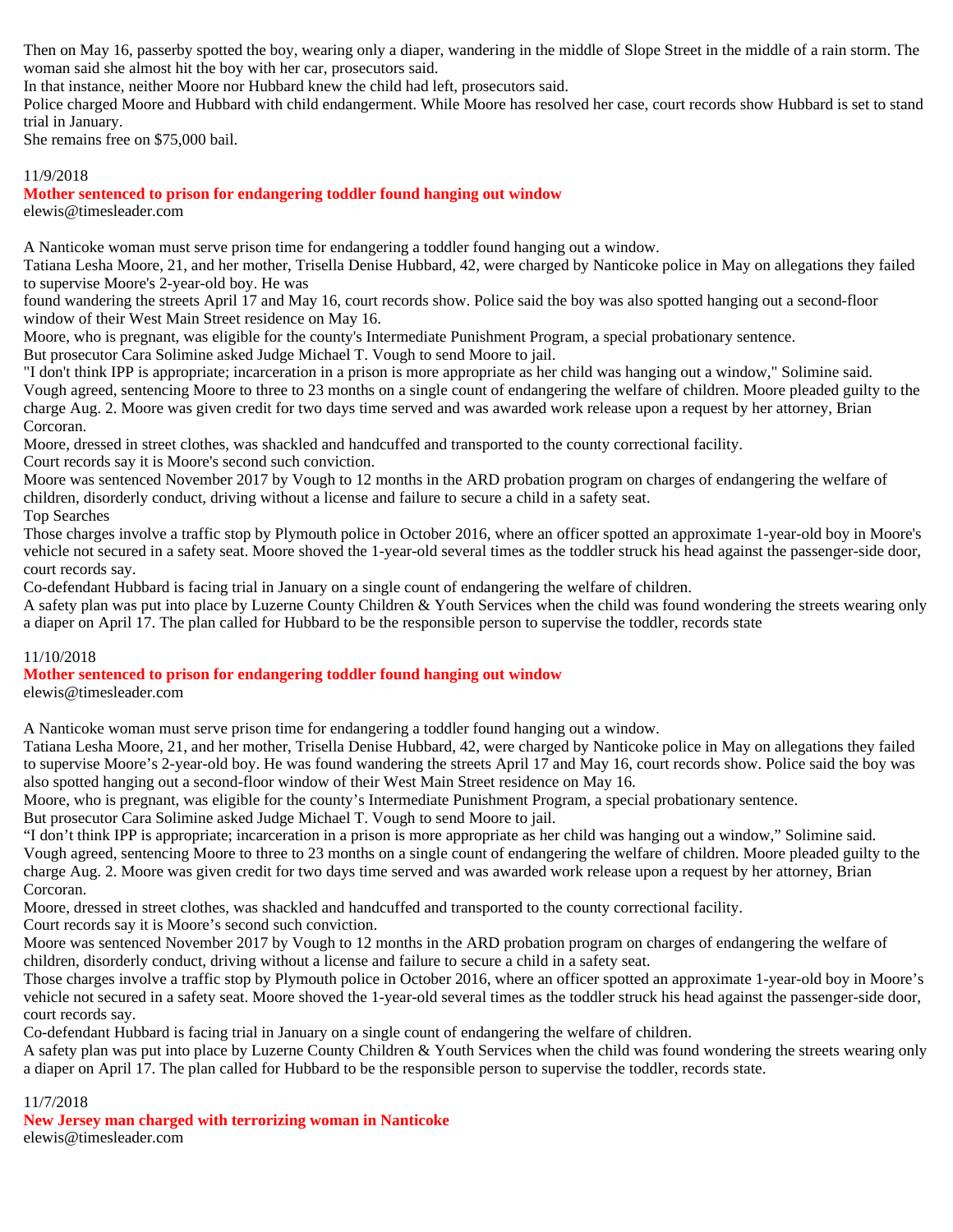City police arrested a New Jersey man on allegations he terrorized an ex-girlfriend at her residence Monday night with a gun that turned out to be a fake.

Police said a search of the woman's residence after Isaac D. McCoy's arrest turned up an Airsoft pistol hidden in a black box. According to a criminal complaint:

Crystal Circkirillo told police she arrived at her East Ridge Street home when she spotted McCoy emerge from the rear of her house. She recently ended her eight-month relationship with McCoy.

Circkirillo told police he assaulted her last week while she was in Jersey City, N.J.

McCoy approached Circkirillo, asking her to talk inside. She initially refused but opened the door as McCoy walked inside and retrieved what she thought was a black handgun from a duffel bag.

Circkirillo told McCoy she didn't want the gun inside her house. McCoy put the gun above kitchen cabinets.

Circkirillo claimed they argued for some time before she told him she had to leave to meet friends. McCoy stood in a doorway, refusing to let her leave.

After one hour of arguing, McCoy threatened her with the gun and asked her to take him to a bus stop.

Once they got into her vehicle, McCoy punched the dashboard and refused to get out when they arrived at a bus stop on East Main Street. Circkirillo returned home and walked toward a neighbor's house when McCoy grabbed her, causing her to run and scream for help.

Police arrived and found McCoy outside. He denied a gun was involved in the incident, telling officers he did not carry or own a gun. A black pistol that turned out to be an Airsoft pellet gun was found in a box in a second floor closet.

Police said McCoy, 30, was wanted by Jersey City, N.J., police on warrants stemming from the alleged assault last week.

McCoy, of Jersey City, was arraigned Tuesday by District Judge Michael Dotzel in Luzerne County Central Court on charges of simple assault, stalking, terroristic threats, false imprisonment and two counts of harassment.

He was jailed at the county lockup for lack of \$1,000 bail. He was further charged with being a fugitive from justice from New Jersey, and held on \$50,000 bail for the fugitive warrants.

#### 10/27/2018

#### **Firefighter convicted for illegal contact with a child**

jhalpin@citizensvoice.com

A former Nanticoke volunteer firefighter accused of sexually abusing an 8-year-old girl was acquitted of rape but convicted Thursday night of having illegal contact with the child.

Michael L. Sansone, 31, was accused of sexually assaulting the girl several times over the year leading up to his arrest in May 2016. He was immediately removed from duty as a volunteer firefighter after being arrested.

According to the charges, the girl told investigators that Sansone forced himself on her several times and tried to make her perform sex acts on him. He also warned her not to tell anyone, prosecutors said.

But after nearly nine hours of deliberations that ended late Thursday night, a jury found Sansone not guilty of rape of a child, involuntary deviate sexual intercourse, aggravated indecent assault, corruption of a minor and child endangerment. But Sansone was convicted on felony counts of unlawful contact with a minor, corruption of a minor and child endangerment.

Sansone's attorney, Thomas S. Cometa, could not be immediately reached for comment Friday.

Court documents show after the verdict, prosecutors sought revocation of Sansone's \$250,000 bail, a motion that Luzerne County Judge Michael T. Vough denied.

Sansone was allowed to apply for the Intermediate Punishment Program and was directed to report back for sentencing at 9 a.m. Jan. 25.

# 10/20/2018 **Child molester gets probation**

James Halpin - Citizens Voice

A Nanticoke man who did not dispute charges alleging he molested two young girls was sentenced Friday to four years of probation. Jeffrey David Heiser, 58, of 508 E. Main St., will also have to register as a sex offender for 15 years as a result of his no contest plea to two counts of indecent assault.

According to prosecutors, two sisters, ages 11 and 12, came forward and reported Heiser had been touching them inappropriately at his apartment.

One girl told police while she was over a friend's home in September 2016, Heiser, the friend's father, told her to "come here" while he was in his bedroom.

Heiser then grabbed the girl, causing her to land on top of him and on his bed, prosecutors said. Heiser then put his hands down the girl's pants, prosecutors said.

The girl reported Heiser fondled her on more than one occasion, both with his hands under and over her clothing.

The other sister told police that while she was at his house playing Heiser had on more than one occasion pulled her to him and groped her privates, prosecutors said.

At one point Heiser tried to put his hands under her clothing, but the girl pushed him away, according to prosecutors.

"What, don't you love me anymore?" Heiser was alleged to have said.

In May, Heiser pleaded no contest to two misdemeanor counts of indecent assault of a person under 13.

Luzerne County Judge Michael T. Vough sentenced Heiser on Friday to two consecutive two-year terms of probation and ordered him to have no contact with the victims.

The judge also ordered Heiser to have no unsupervised contact with minors except for his grandchildren.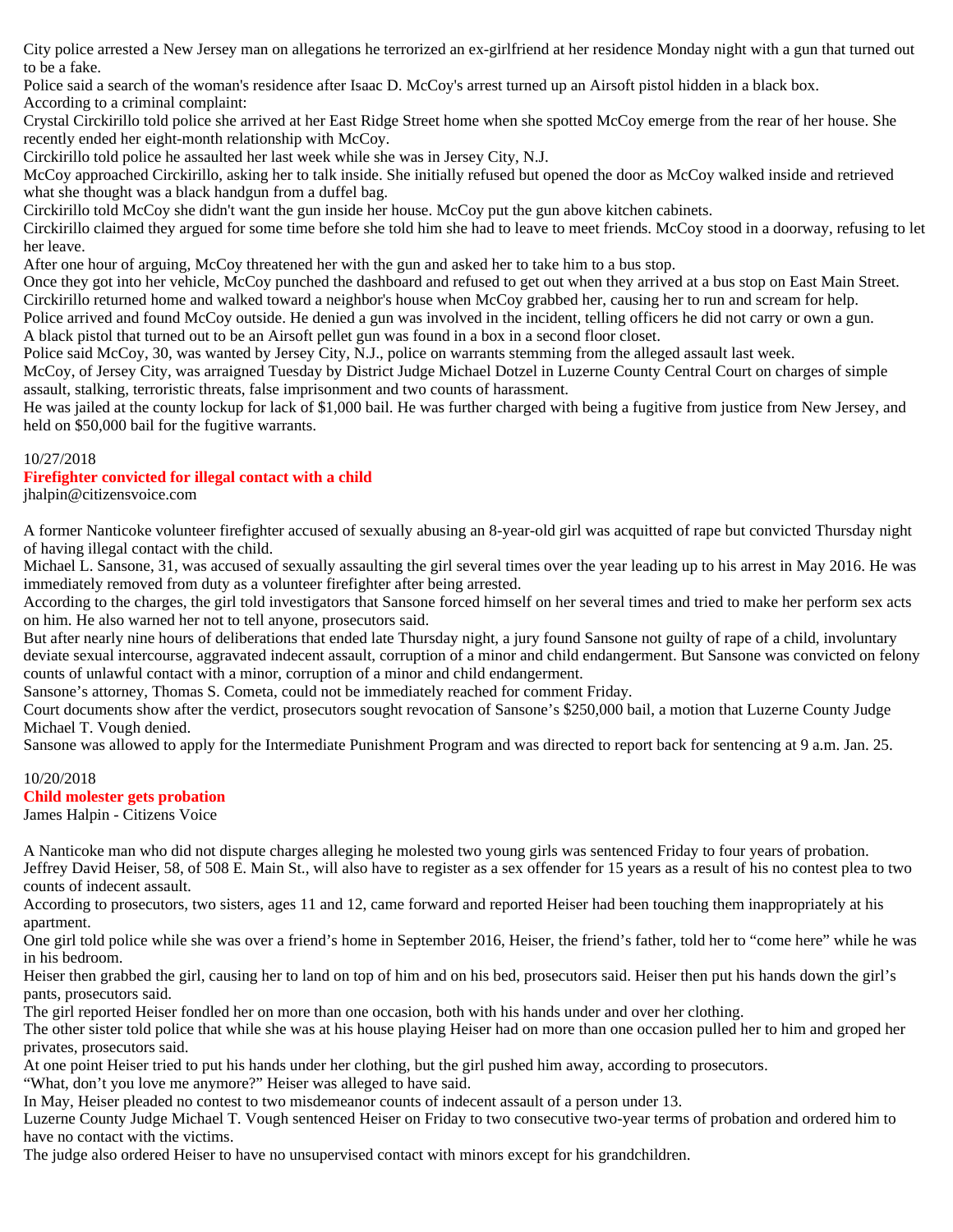#### 10/14/2018

#### **Appeals court issues opinion on Nanticoke man's lifetime internet ban**

James Halpin - Citizens Voice

The U.S. Third Circuit Court of Appeals has issued a precedent-setting opinion that a lifetime internet ban for a Nanticoke man convicted of online enticement was overly broad.

The court wrote in its opinion last week that Branden Holena, 32, should be restricted from unfettered internet access, but that a blanket lifetime ban runs afoul of his right to free speech.

"Holena poses a danger to children, so the District Court may, and should, limit his liberty accordingly," the judges wrote. "But his supervised release must still be tailored to the danger that he poses. Holena's current conditions fail that test. They contradict one another. They also sweep too broadly, preventing him from reading the news or shopping online. And they limit his First Amendment freedoms beyond what is reasonably necessary or appropriate."

Holena was accused of visiting an online chat room and trying to entice a 14-year-old boy to have sex with him. However, the boy was actually an undercover FBI agent, and he was charged with attempting to entice a minor to engage in sex acts.

Holena pleaded guilty, and U.S. District Judge Edwin M. Kosik sentenced him in June 2008 to 10 years in prison with a lifetime of supervision, during which he was banned from using the internet without his probation officer's approval.

But after being released from prison, Holena twice violated his probation by going onto social media and answering emails. He was sentenced to an additional nine months in prison for each violation.

After the second offense, U.S. District Judge Matthew W. Brann in November 2017 imposed a lifetime ban on using computers or electronic communications devices as well as a lifetime ban on accessing the internet.

Holena then objected to the bans, which the appeals court found "both contradictory and more restrictive than necessary."

In its opinion, the court described internet bans in general as "draconian" and said the length and coverage of the computer ban for Holena is "excessive."

The court noted it has never upheld a lifetime internet ban in a precedent-setting opinion, saying it is hard to imagine how anyone could function in modern society with a lifetime ban on computer use.

The sentence barred Holena from even possessing a cellphone that did not have internet access, preventing him from doing everyday tasks such as calling someone for a ride, the judges noted. He was also barred from accessing the internet at all, even for sites where Holena could not interact with others or view explicit materials.

The judges noted the goal is to prevent Holena from preying upon children, and said the restrictions must be tailored to that end. As a result, the judges found the blanket ban on electronic devices and internet access too broad.

"Both Holena's computer ban and internet ban limit an array of First Amendment activity," the judges wrote. "And none of that activity is related to his crime. Thus, many of the restrictions on his speech are not making the public safer."

The judges sent the case back to the district court for a new revocation hearing.

Records show Holena is under the supervision of the federal Bureau of Prisons' Residential Reentry Management facility in Philadelphia.

10/11/2018

## **Police: Woman assaults ex-boyfriend with teapot**

Times Leader

City police arrested Felicia Marie Dzoch, 23, after her ex-boyfriend claimed she struck him in the head with a teapot during a domestic dispute early Wednesday.

According to a criminal complaint:

John Sulkowski told police he was involved in an argument with his soon-to-be ex-girlfriend, Dzoch, inside a residence on South Hanover Street. Sulkowski left the residence but returned later to discover Dzoch moved items inside the house.

Sulkowski and Dzoch argued about her moving the items.

Sulkowski told police he wanted to leave but Dzoch blocked his way. He put his hands on her wrist to move her when she allegedly struck him in the head with a teapot.

Police said Sulkowski suffered injuries to his face.

Dzoch, of South Hanover Street, Nanticoke, was arraigned by District Judge Ferris Webby in Luzerne County Central Court on charges of simple assault and harassment. She was released on \$10,000 unsecured bail.

#### 10/2/2018

**Charges of weapons on school property dismissed against Nanticoke teen**

elewis@timesleader.com

A Nanticoke teenager who faced a trial in Luzerne County Court on allegations he had axes and knives inside his car parked on school property had the charges dismissed Friday.

District Judge Thomas Malloy of Wilkes-Barre presiding in Central Court dismissed four counts of possession of weapons on school property against Dylan Jeffrey White.

White's attorney, Theron J. Solomon of the Dyller Law Firm, said there was no evidence presented at the hearing.

"Judge Malloy is a fair judge and he made the correct decision," Solomon said.

White's criminal case has bounced between district court and county court since his arrest Feb. 22 by Nanticoke police. According to court records: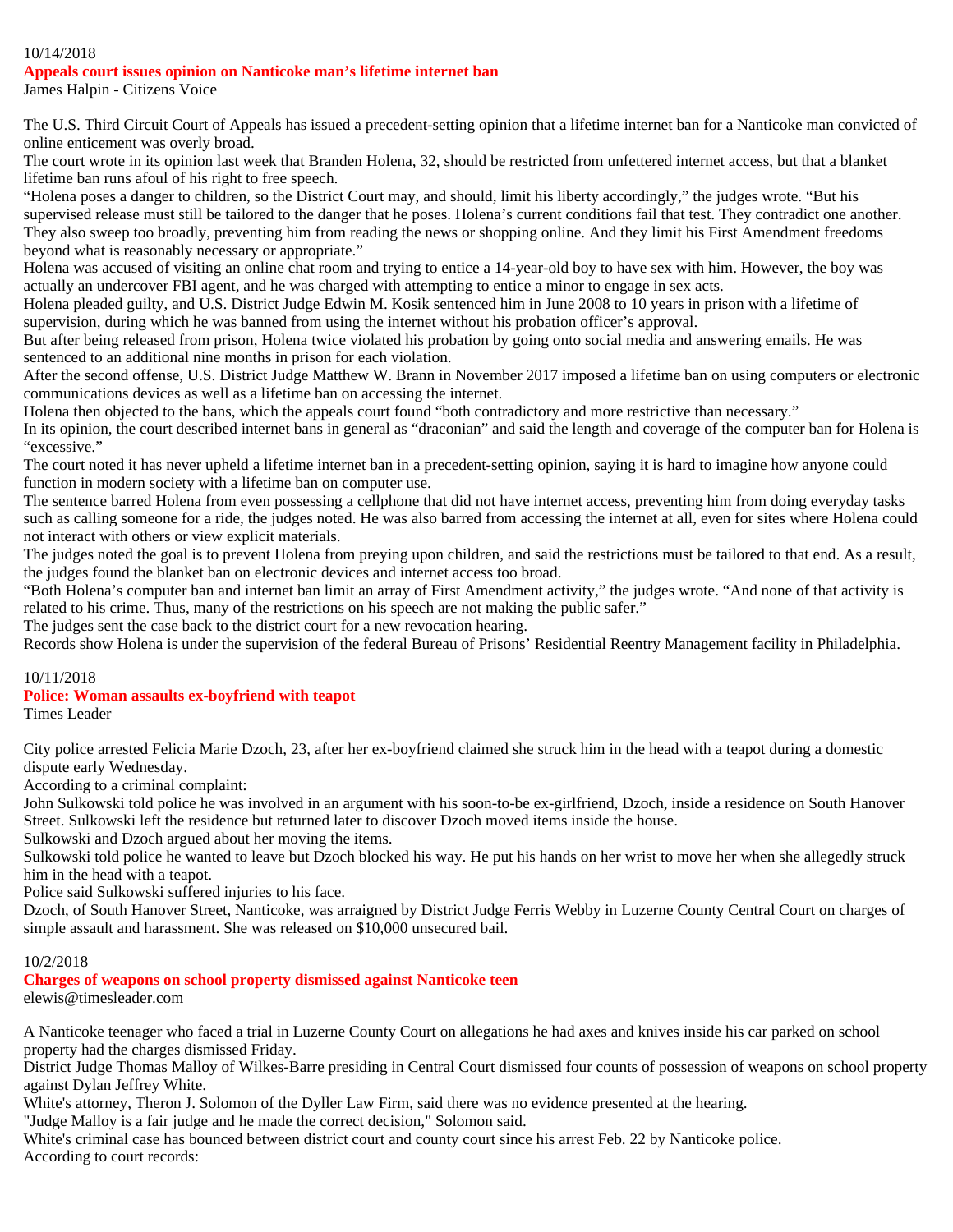White, 19, of West South Street, was charged after Greater Nanticoke Area school resource officer Ray Whittaker spotted an ax with a 35 inch handle on the passenger side floor of a Mazda Protege parked in the rear parking lot near the gymnasium.

The vehicle was registered with a school parking permit to White.

Police searched the vehicle and allegedly found an 11-inch knife in the glove box, a fully extended 9-inch knife in the console and a 13-inch hatchet under the driver's seat.

White, then 18, was initially charged Feb. 22.

When White was represented by a court-appointed lawyer, he waived his right to a preliminary hearing in February, sending the charges to county court.

A trial was scheduled for June before Judge Michael Vough.

In May, White privately hired Solomon who filed a petition to have the case sent back to district court for a preliminary hearing, which was held Friday.

### 9/28/2018

### **Alleged juvenile rapist will be tried as adult**

jhalpin@citizensvoice.com

For the first time, an alleged juvenile rapist is being tried as an adult in Luzerne County, according to prosecutors.

Arnold Balz, now 18, of 28 Coal St., is accused of choking and raping a 15-year-old girl in his bedroom after school in February. Balz was 17 at the time of the assault and was initially charged as a juvenile, but prosecutors successfully got the case transferred to adult court. "There were multiple factors in this defendant's history that led us to believe that he would be incapable of rehabilitation in the juvenile system," Assistant District Attorney Cara Solimine said. "Coupled with the serious nature of the crimes alleged, the office felt we had no choice but to move him to the adult system."

According to the complaint, the girl agreed to go home with Balz the afternoon of Feb. 6 while she waited for her friend's mother to get home.

The girl told police she believes Balz's mother was in the kitchen, but that she and Balz went upstairs to watch television. The girl laid down on Balz's bed while texting a friend, but then Balz began asking her to perform sexual acts on him, the complaint says.

The charges say Balz began choking the girl with one hand and bit her neck before getting on top of her.

Balz pulled the girl's pants down and raped her as he choked her, while the girl told him she didn't want to have sex, the complaint says. Afterward, the girl began crying and "freaking out" because Balz had not used a condom, police said.

Balz responded by yelling, "I have a job. I can take care of it," the complaint says.

The girl told Balz she doesn't want a child and left the house, according to police. She went to a friend's house and reported the assault to her friends and stepmother, according to the complaint.

Her stepmother took her to Geisinger Wyoming Valley Medical Center in Plains Twp. for an examination.

During questioning, Balz acknowledged having intercourse with the girl but he maintained it was consensual, police said. He also admitted putting his hand on her throat, but maintained he did not do it hard, police said.

Investigators charged Balz with forcible rape, sexual assault, indecent assault and strangulation. At a bail hearing Thursday, Luzerne County Judge William H. Amesbury released Balz on \$80,000 unsecured bail over the objection of the prosecution.

### 9/28/2018

### **Judge sentences man to state prison on child sex charges**

elewis@timesleader.com

A man who admitted to sexually assaulting a teen girl in Nanticoke continued to contact the victim, the girl's mother told a Luzerne County judge on Friday.

Jeremiah Calk, 31, also expressed his intentions of having a relationship with the girl, hoping they run away together when he is released from prison, court records say.

"He is pursuing my daughter, he wants to have a relationship with her," the girl's mother told Judge Michael T. Vough. "If he is released, he's going to do the same to another child. I want him to stop contacting my daughter."

When Calk acknowledged he was aware the girl was a teenager and attempted to explain his intentions, Vough shut him down.

"Stop right there," Vough told Calk. "Did you know she was 14?"

"Yes sir," Calk said.

Vough scolded Calk for contacting the girl, warning him, "You can't contact her ever again."

Calk appeared before Vough to be sentenced on charges of statutory sexual assault and corruption of minors. He pleaded guilty to the charges July 12.

After the reprimand by Vough, Calk learned he will serve 69-to-138 months in state prison.

Calk is also subject to lifetime registration with law enforcement authorities under the state's Megan's Law.

Nanticoke police arrested Calk in May after the girl and her mother reported the allegations in March.

The girl was questioned by a forensic interviewer at the Luzerne County Children's Advocacy Center. She told the interviewer Calk would assault her "every single night."

Calk blamed his actions on an abusive childhood in Texas where he claimed he was sexually assaulted.

"I know words will never be enough but I'm truly sorry," Calk said.

The girl and her mother in April were awarded a protection-from-abuse order against Calk, who was court ordered not to have any contact with them. The restraining order expires in April 2021.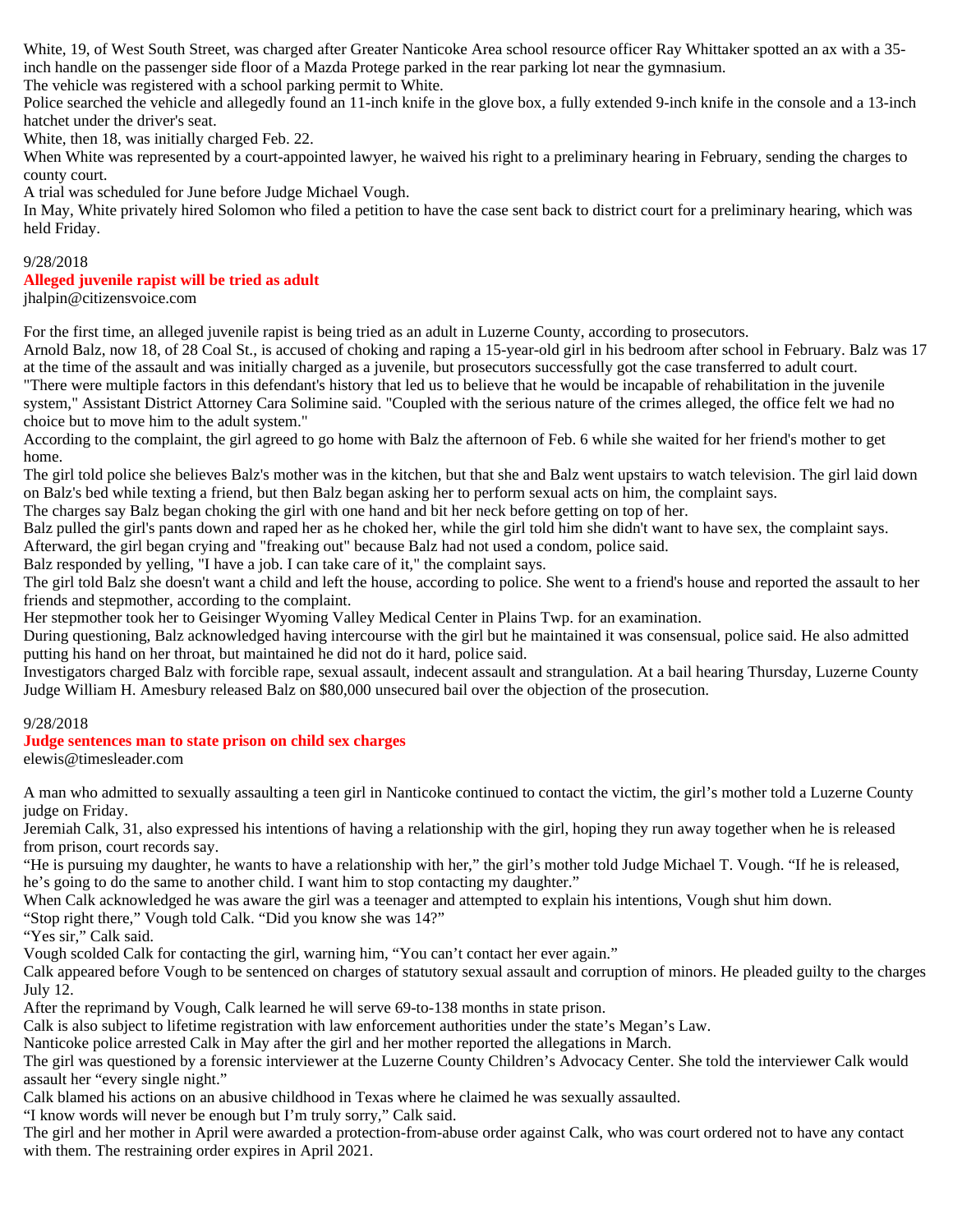In her PFA application, the mother claimed Calk emailed her a picture of a handgun and bullets.

### 9/27/2018

### **Nanticoke police file charges against two contractors**

Bob Kalinowski - Citizens Voice

City police have arrested two contractors for home improvement fraud, allegeding they accepted advance payment for work they never completed.

Jason Verdekal, 35, of North Main Street, Mountain Top, was arraigned Wednesday in front of Magisterial District Judge Donald Whittaker. Police issued an arrest warrant for another contractor, John Covine, of Tioga.

Investigators accuse Verdekal, operating as JV Construction, of taking a \$4,000 deposit in July to start work on a roof for a Nanticoke couple. However, they say he only worked one day and ignored repeated calls from the couple.

Police said Verdekal later had a friend get a building permit and forged the homeowner's signature on a new work agreement in September. Verdekal is charged with two counts of home improvement fraud, forgery and identity theft. He was released on \$25,000 unsecured bail. A preliminary hearing is set for Oct. 10.

Police say Covine, 46, of J.C. and Sons Home Improvements, signed an agreement in December to repair a roof and replace gutters in Nanticoke and accepted a \$2,600 down payment.

When the homeowner called Covine three months later, Covine pretended not to know who the caller was, police said.

After the homeowner said he was going to police, Covine agreed to start work May 1, but never did, police said.

Investigators said they have tried to contact Covine, but have been unsuccessful. He is charged with home improvement fraud and theft.

### 9/27/2018

**Defense seeks to suppress phone evidence in Nanticoke homicide**

pkernan@timesleader.com

The defense in a 2017 homicide is looking to suppress evidence gleaned from cell phones by state police investigating the case. Antoine McNeal, 34, appeared in court on Wednesday before Luzerne County Judge Tina Polachek Gartley. McNeal is accused of fatally shooting Brandon Smith, 20, while Smith sat in a van outside a Nanticoke home on Jan. 18, 2017.

Thursday's hearing centered around a trio of cell phones taken into evidence after Smith's death.

Trooper Edward Urban testified at the hearing, saying one cell phone, a flip phone identified to be Smith's, was recovered from the van Smith was shot in.

Two more cell phones were also found in the van. Both were smart phones; one was identified as being Smith's, and the other was discovered to belong to Wakeelah Moore, McNeal's girlfriend.

But it's the ways in which the phones were identified and what was done with them afterward that Demetrius Fannick, McNeal's attorney, took issue with.

After Smith's death, investigators turned his flip phone on and saw he had been texting with an unknown number in the pursuance of setting up a drug deal, Urban said.

The other phone was identified when investigators called the unknown phone number, and the phone began ringing.

Fannick argued that investigators did not have either a warrant or permission from Smith - since he was dead - to go through the phone, and made a similar argument about the smart phone.

"You do not have a warrant, you do not have consent, and you made a decision to power on the phone to get information about the number of the phone," Fannick said to Urban. "Is that fair to say?"

"Fair to say," Urban's answer came.

Urban said there was no further investigation of the phone until after a search warrant was procured.

Gartley is giving the defense time to file a further brief, explaining why they believe the phone evidence should be suppressed. Fannick said he likely could have the brief filed by next Friday. Prosecutors would then have 10 days to respond.

### 9/26/2018

**Nanticoke man had THC vials, marijuana and marijuana butter** dstokes@timesleader.com

Police say they seized drugs and other items with a street value of more than \$20,000 during a narcotics bust Tuesday afternoon.

Richard J. Simon Jr., 33, of West Main Street, Nanticoke, was arrested at approximately 1:45 p.m. on the Sans Souci Parkway.

Hanover Township officers say a search of Simon's vehicle turned up marijuana, \$2,350 in cash, a cell phone, 66 vials of THC, and new and unused vape kits with THC vials. THC is the main psychoactive compound in marijuana.

A search was also conducted at Simon's home, where police said they recovered 96 vials of THC, 3.5 pounds of marijuana, three-quarters of a pound of marijuana butter, a digital scale, shrink-wrap baggies, a shrink-wrap machine, plastic baggies, new or unused vape kits and more cash.

Marijuana butter is used to make pot-laced brownies and other such snacks, according to online information.

Simon was arraigned by District Judge Daniel O'Donnell and his charges include three felony counts of possession with the intent to deliver a controlled substance. He's also accused of possession of a controlled substance and possession of drug paraphernalia.

He was remanded to the Luzerne County Correctional Facility for lack of \$25,000 bail.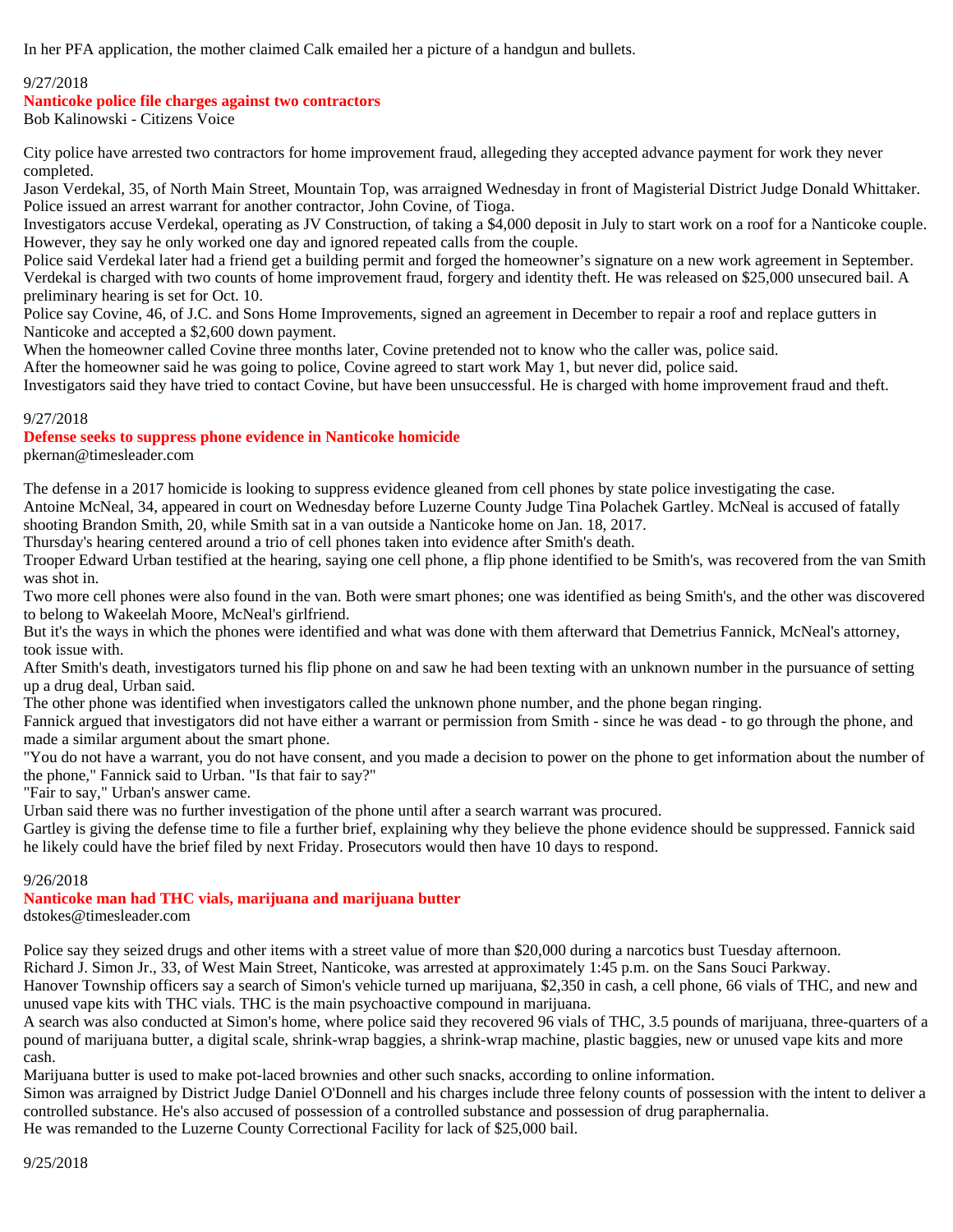#### **Nanticoke nurse pleads guilty to manslaughter**

jhalpin@citizensvoice.com

A registered nurse whose patient died under her care pleaded guilty Monday to involuntary manslaughter.

Kelly E. Levandowski, 40, of Nanticoke, was accused of "intentionally, knowingly or negligently" failing to provide sufficient care to Melvin Johnson, 72, who died after going into cardiac arrest at the Guardian Healthcare and Rehabilitation Center at 147 Old Newport St., on June 20, 2013.

Levandowski was initially charged with neglect of care of a dependant person, a felony charge that carries a maximum penalty of 20 years in prison. The involuntary manslaughter charge she admitted to is a misdemeanor offense with a maximum penalty of five years in prison. Luzerne County Judge Michael T. Vough accepted the plea and set sentencing for Nov. 28.

According to prosecutors, authorities began investigating Levandowski after the state Department of Health cited Guardian in 2013 for failing to provide adequate monitoring over the incident.

Prosecutors said Johnson had sustained a ruptured aneurism and brain bleeding, and was admitted to Guardian on the day of her death after being removed from a ventilator.

The charges alleged at least four staff members told Levandowski, a shift supervisor, they were concerned about Johnson pulling on a breathing tube. But Levandowski stayed seated at the nursing station, prosecutors said.

At one point when Johnson pulled out the tube, Levandowski reinserted it — but failed to call 911 as required by facility policy, prosecutors said. About a half-hour later, another nurse found Johnson unresponsive, having again removed the tube, according to prosecutors.

Levandowski claimed to have performed CPR until medics arrived, but no other staff members saw her do so, prosecutors said. One nurse reported Levandowski directed her to fill out a form indicating regular 15-minute checks had been performed on Johnson, even though they had not been, the charges alleged.

Levandowski has been free on \$25,000 unsecured bail since her arrest in January. She remains a licensed registered nurse, although state records show her license expires Oct. 31.

#### 9/13/2018

# **Man arraigned in Nanticoke school burglary**

elewis@timesleader.com

A man who allegedly burglarized Greater Nanticoke Area High School and stole computers valued at more than \$33,100 in June 2016 was arraigned Wednesday in Luzerne County Central Court.

Police said Enrique Bacilio, 21, last known address as Midland Court, Wilkes-Barre, ransacked two classrooms, stealing 57 HP ProBook notebooks.

Police said the burglary occurred between 11 p.m. June 22, 2016, and 7 a.m. June 23, 2016.

Bacilio entered the school by smashing a window, court records say.

Police said Bacilio was identified as the suspect when his fingerprints were found on broken glass. An arrest warrant was issued April 11, 2017.

Police said another person, who is not named, attempted to sell the stolen computers to family members and at a pawn shop in Wilkes-Barre. Police did not say where Bacilio was arrested. He formerly resided in Texas and New York before relocating to Wilkes-Barre.

Bacilio was arraigned by District Judge Thomas Malloy on charges of burglary, theft, criminal trespass and criminal mischief. He was jailed at the Luzerne County Correctional Facility for lack of \$20,000 bail.

#### 9/13/2018

### **Man accused of burglarizing Nanticoke school captured in Texas**

bkalinowski@citizensvoice.com

Police said they have captured the man accused of burglarizing Greater Nanticoke Area High School in 2016 to steal 57 laptop computers. Enrique Bacilio, 21, who was identified as the suspect in April 2017, was recently taken into custody in Texas, police said. He was arraigned Wednesday on charges of burglary, theft, trespass, and criminal mischief. Bacilio was arraigned by on-duty Magisterial District Judge Thomas Malloy, who ordered Bacilio jailed in the Luzerne County Correctional Facility in lieu of \$20,000 cash bail. Investigators said Bacilio smashed two windows to gain entry into the school and stole computers from two classrooms. The burglary occurred some time between 11 p.m. June 22 and 7 a.m. June 23.

The computers were valued at \$33,174.

Police said they were able to obtain fingerprints from broken glass. State police later identified Bacilio as the suspect from the fingerprints, police said.

Investigators said one of Bacilio's co-defendants in another case was released from prison at 5 p.m. on June 22, hours before the burglary. That co-defendant reportedly later tried to sell large quantities of computers - the same models as the ones stolen from Nanticoke Area - to family members and a Wilkes-Barre pawn shop, police said.

Police said Bacilio, a New York resident known to stay at an apartment on Midland Court in Wilkes-Barre, never attended Greater Nanticoke Area.

Nanticoke police had arrested Bacilio for an unrelated burglary a month before the school break in.

9/10/2018 **Nanticoke woman charged in W-B stabbing** Eric Mark - Citizens Voice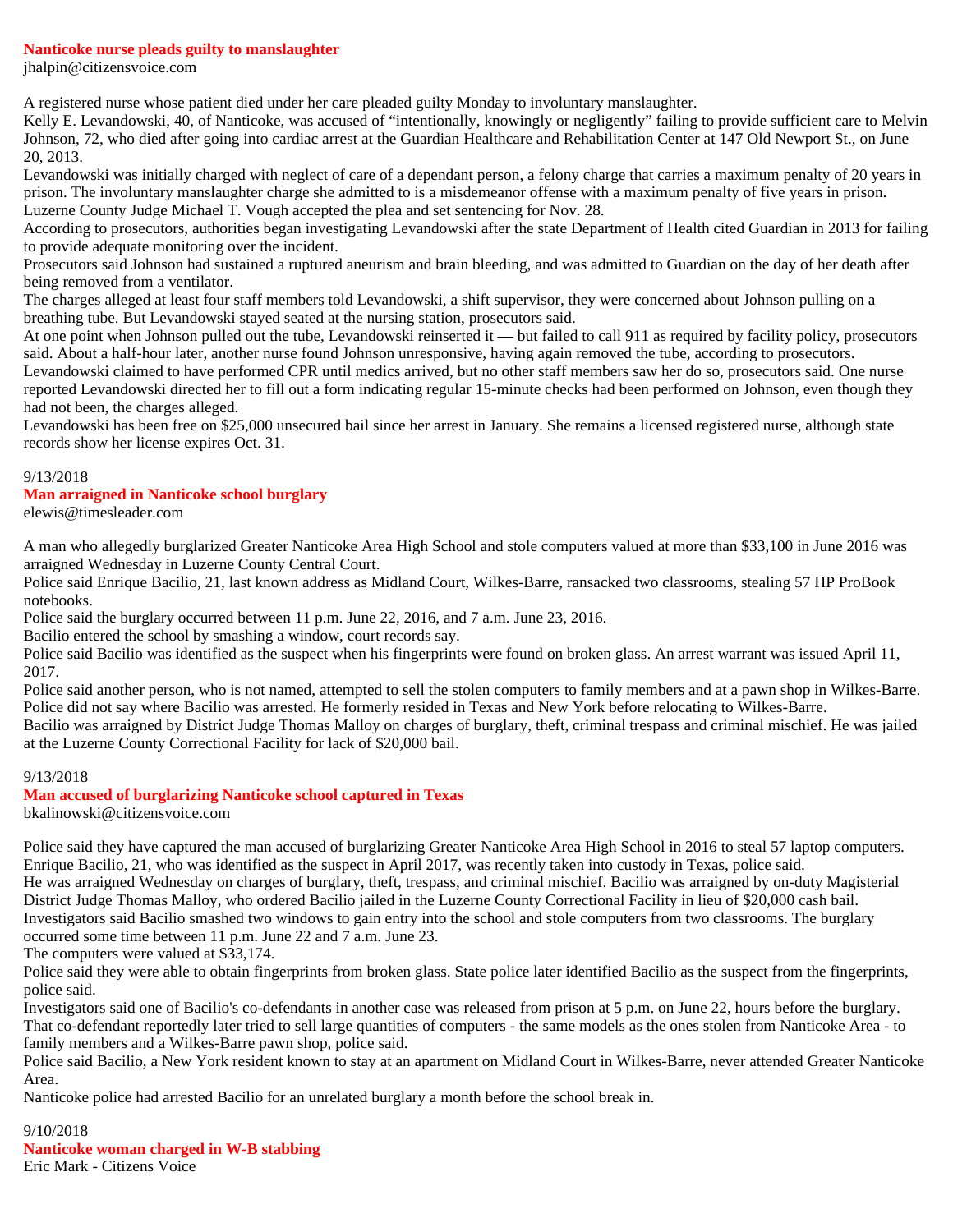A Nanticoke woman stabbed an Edwardsville woman during a dispute in Wilkes-Barre last week, according to police.

Estafania Duran, 27, was charged with aggravated assault, simple assault and reckless endangerment based on the Sept. 2 incident, at about 8:30 p.m. in the area of Eastview Drive, police said in a news release.

Officers filed charges against Duran after they responded to a local medical facility for a reported stabbing and spoke with the 23-year-old victim, the news release states.

9/8/2018 **Nanticoke City Police Facebook Press Release** September 8, 2018

Offense Type: Narcotics Trafficking Location: West Green St. Nanticoke City Date: August 15, 2018 (Delay in press release was due to ongoing investigations) Time: 3:30 pm Subject: Merle Gommer III, 36 yrs., of West Green Street, Nanticoke, Pa Incident Details: A joint narcotics operation was conducted with the Pa Office Of Attorney General/BNI Region 8 assisted by the Nanticoke City/Hanover

Township Narcotics Unit and Drug Task Force officers that led to a Search Warrant and arrest of a subject in Nanticoke, City, Pa. A search warrant was served at approx. 3:30 pm hours, on August 15, 2018, on West Green Street, Nanticoke, and the subject, Merle Gommer, was taken into custody. Narcotics officers seized, a Ruger .22 semi-auto handgun, crystal meth, heroin, marihuana, LSD hits, steroids, large assortment of pills/tablets, U.S. Currency and drug paraphernalia utilized in the trafficking of narcotics. Street value of the narcotics is approximately \$10,000.00.

Charges:

Delivery of Schedule Controlled Substance, Crystal Meth

Poss with the Intent to Deliver Crystal Meth, marihuana, heroin/fentanyl, Possession of a Controlled Substance, Crystal Meth, marihuana, heroin/fentanyl

The subject was arraigned before District Magistrate Whitaker and bail was set at \$150,000.00. The subject was transported to the Luzerne County Prison.

#### 8/30/2018

### **Parking lot chase ends with woman's arrest in Hanover Township**

elewis@timesleader.com

A woman wanted by several area police departments on a variety of criminal offenses was captured after she attempted to run away from township officers, according to court records.

Heather Marie Rittenhouse, 32, of Orchard Street, Nanticoke, was arraigned Thursday on a list of charges filed by police in Hanover Township, Wilkes-Barre and Wilkes-Barre Township.

Rittenhouse was captured when township police responded to Dollar General in the Hanover Mall Complex on Sans Souci Parkway for a suspicious woman inside the store Tuesday night.

Rittenhouse ran through the parking lot when police learned she was wanted by other police departments, court records say.

Before running, Rittenhouse used a friend's name to identify herself, police said.

When police learned Rittenhouse's true identity, she stood up and allegedly ran through the parking lot. Two officers chased and deployed Tasers where there unsuccessful.

An officer caught up to Rittenhouse during the foot chase.

Police charged Rittenhouse with flight to avoid apprehension, resisting arrest, false identification to law enforcement and disorderly conduct after Tuesday's alleged incident at Dollar General.

Court records say:

April 13: Wilkes-Barre police alleged Rittenhouse stole a shotgun from a residence on Freeman Street where she formerly resided. While gathering personal belongings, Rittenhouse concealed the shotgun in her clothing. Police charged Rittenhouse with theft and harassment. Top Searches

April 12: Wilkes-Barre Township police arrested Rittenhouse after she allegedly used her sister's name to identify herself after she was detained stealing items at Walmart Supercenter, Highland Park Boulevard. She was charged with false report to law enforcement, retail theft, flight to avoid apprehension, false identification to law enforcement and identity theft.

April 8: Wilkes-Barre police alleged Rittenhouse was inside a coffee restaurant on Public Square, attempting to sell jewelry stolen from her former residence on Freeman Street. Police alleged they found stolen jewelry, Suboxone and a syringe in her purse. Police charged her with receiving stolen property, misbranding a controlled substance, possession of a controlled substance and possession of drug paraphernalia. Rittenhouse was arraigned by District Judge Ferris Webby in Luzerne County Central Court and jailed at the \$40,000 total bail.

#### 8/15/2018

**LCCC employee wanted on theft charges to be arraigned**

nrossi@citizensvoice.com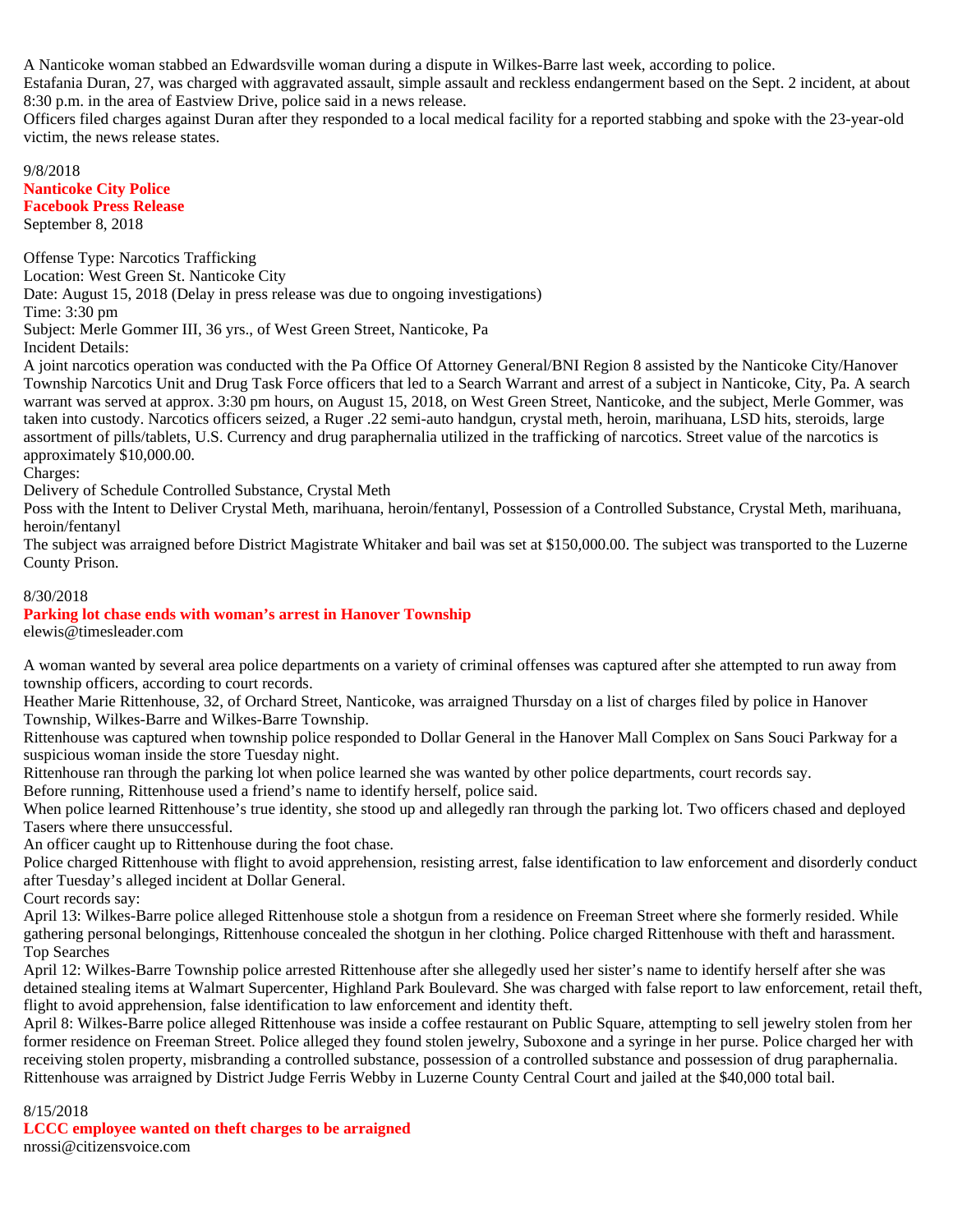A Nanticoke woman is wanted on several charges related to multiple thefts at Luzerne County Community College.

Melissa Sue Taney of Berwick is scheduled to surrender herself for arraignment at 9:30 a.m. today before Magisterial District Judge Donald Whittaker.

According to officers, police received a call from Bill Barrett, the head of security for Luzerne County Community College. Barrett revealed it had been brought to his attention that an employee, Melissa Sue Taney, was stealing money generated by services provided by students at the school's dental clinic, police said.

According to the affidavit, Taney is a receptionist at the school's dental building at 38 E. Main St. Taney allegedly took money that should've been forwarded to the main campus to be deposited into the college's bank account, police said.

Police received this information from Rachel Coffee, director of the dental clinic, who realized there was a discrepancy with the money received at the clinic and the deposits made at the main campus.

Coffee realized there was an issue while she was working one day when Taney was off. Coffee went to the safe to get money to make change available. But, when she opened the safe it was empty, police said. The next day, Coffee questioned Taney about the missing money, to which Taney replied she had a secret hiding spot where she put the money, according to the affidavit. Coffee immediately told her to stop this practice and put the money in the safe where it belongs, according to police.

Not comfortable with the answer from Taney, Coffee began to look over patient logs and the deposits and she found numerous discrepancies, as well as altered deposit sheets changed to reflect the amount Taney deposited, police said.

According to the criminal complaint, Coffee took her findings to her superiors as well as grant applications submitted by the school, which had also been tampered with. The school depends on grants and donations from many sources.

Robert Linskey, director of accounts and finance, in February performed an audit for Jan. 1, 2016 to Sept. 30, 2017. According to the criminal complaint, Linskey found a deficit of \$7,789 based on the actual dental services performed by LCCC students versus what was reported. Taney is facing multiple theft charges, as well as receiving stolen property, tampering with records or identification and tampering with public records and information.

#### 8/7/2018

### **Nanticoke man charged with rape, assault**

Bob Kalinowski - Citizens Voice

A Nanticoke man faces rape and assault charges in connection with an alleged sexual assault that occurred on West Church Street. Peter Nicholas Kolacz, 32, is charged with rape, aggravated indecent assault, involuntary deviate sexual intercourse, sexual assault, indecent assault, aggravated assault, simple assault, unlawful restraint and strangulation.

Arrest papers say Kolacz forced himself on a woman while covering her mouth and nose to keep her from breathing. At one point, he put her in a "choke hold," police said.

The incident allegedly occurred in April and Kolacz was arraigned on the charges in late July.

Magisterial District Judge Donald Whittaker ordered Kolacz jailed in the Luzerne County Correctional Facility in lieu of \$250,000 bail.

### 8/7/2018

### **Police: Woman charged for drug possession destroyed handcuffs**

James Halpin - Citizens Voice

An associate of Laflin arson suspect Preston Daquen Bonnett was charged Monday with possessing crack-cocaine and destroying a pair of handcuffs, according to police.

Police said Tyla Marie Griffin, 29, of 267 E. Green St., Nanticoke, was found in possession of a bag of crack during a traffic stop in the area of 250 Pierce St. around 2:40 a.m. Monday.

After being taken to police headquarters, Griffin removed a glass crack pipe from her pants and tried to hide it in a hole on a bench, according to police.

When police found the pipe, Griffin became aggressive and threw a transport belt and handcuffs against a wall, breaking the handcuffs, police said. The damage was estimated at \$46.

Police charged Griffin with institutional vandalism, tampering with evidence, possession of drug paraphernalia and drug possession. She was being held at the Luzerne County Correctional Facility with bail set at \$100,000.

Griffin previously made news after being charged along with Bonnett, 27, with access device fraud and conspiracy for possessing materials used to make fraudulent credit cards.

The materials were discovered when Bonnett's ex-girlfriend kicked the pair out of her Laflin house last summer. Prosecutors allege Bonnett returned in October and torched the home, killing the ex-girlfriend's three children, Erik Dupree, 16, Devon Major, 12, and Ezekiel Major, 7. Bonnett is awaiting trial on murder and arson charges.

Griffin was not charged in connection with the fire, but she did plead guilty to a felony count of conspiring to possess a counterfeit access device and a misdemeanor count of illegal device-making equipment possession.

Luzerne County Judge Joseph F. Sklarosky Jr. sentenced Griffin in February to two years in the Intermediate Punishment Program.

### 8/4/2018

**Charges of weapons on school property dismissed against Nanticoke teen**

elewis@timesleader.com

A Nanticoke teenager who faced a trial in Luzerne County Court on allegations he had axes and knives inside his car parked on school property had the charges dismissed Friday.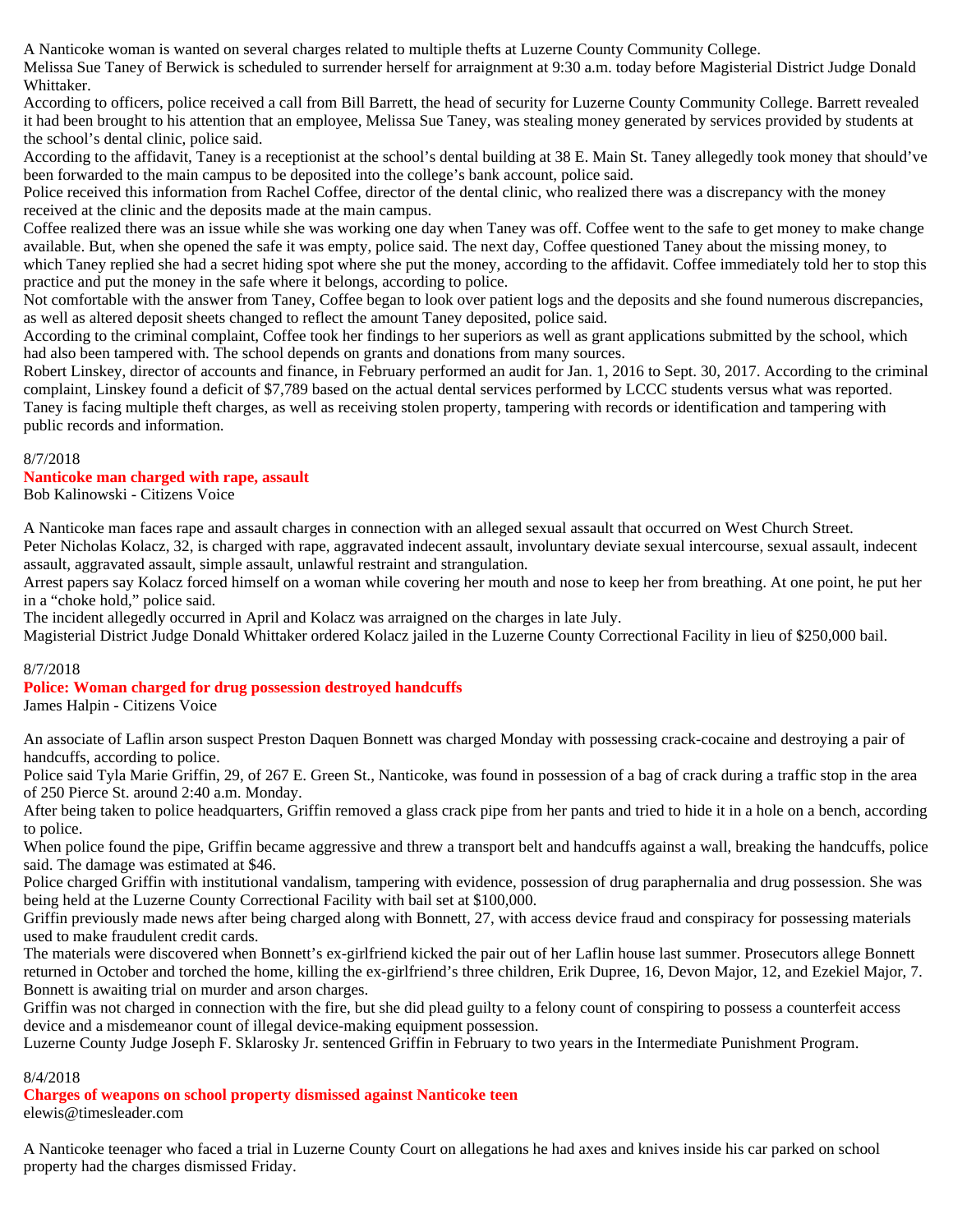District Judge Thomas Malloy of Wilkes-Barre presiding in Central Court dismissed four counts of possession of weapons on school property against Dylan Jeffrey White.

White's attorney, Theron J. Solomon of the Dyller Law Firm, said there was no evidence presented at the hearing.

"Judge Malloy is a fair judge and he made the correct decision," Solomon said.

White's criminal case has bounced between district court and county court since his arrest Feb. 22 by Nanticoke police.

According to court records:

White, 19, of West South Street, was charged after Greater Nanticoke Area school resource officer Ray Whittaker spotted an ax with a 35 inch handle on the passenger side floor of a Mazda Protege parked in the rear parking lot near the gymnasium.

The vehicle was registered with a school parking permit to White.

Police searched the vehicle and allegedly found an 11-inch knife in the glove box, a fully extended 9-inch knife in the console and a 13-inch hatchet under the driver's seat.

White, then 18, was initially charged Feb. 22.

When White was represented by a court-appointed lawyer, he waived his right to a preliminary hearing in February, sending the charges to county court.

A trial was scheduled for June before Judge Michael Vough.

In May, White privately hired Solomon who filed a petition to have the case sent back to district court for a preliminary hearing, which was held Friday.

### 7/16/2018

### **Standoff ends peacefully in Nanticoke**

Eric Mark - Citizens Voice

A man surrendered peacefully after a domestic disturbance turned into a standoff with police on Sunday in Nanticoke.

Officers took Richard J. Simon Jr. into custody shortly before 2 p.m. Sunday after he walked out of his residence at 12 Honey Pot St., where he had barricaded himself for more than an hour after he assaulted and threatened his live-in girlfriend, according to police.

Officers responded to a reported domestic assault at the home at 12:26 p.m. Sunday, according to a criminal complaint filed by Nanticoke police.

Responding officers spoke with the victim of the alleged assault. She said that on Saturday night she called Simon and confronted him about naked pictures of a woman she found on his phone.

Simon responded "I don't want you" and did not come home Saturday night, the woman told police.

She said that when Simon came home at 11 a.m. Sunday she told him "get your (stuff) and leave," after which Simon slapped her face, shoved her to the ground and began to choke her.

The woman said she almost passed out before she escaped the physical assault. She again told Simon to leave, after which he pulled a handgun from a back pocket, aimed it at her face and said "if you call the cops I'll kill you," the complaint states.

The woman said that when Simon went to the basement, she grabbed her children and ran out of the house to a safe location. Officers observed red marks on her neck, consistent with her account of the assault, according to the complaint.

Police set up a perimeter and evacuated residents of a separate apartment in the building. They attempted to reach Simon on his cell phone, but it went straight to voice mail, the complaint states.

A friend of Simon's managed to reach him by phone, and police convinced Simon to surrender, according to Nanticoke police Chief Thomas Wall. No one was injured, Wall said.

Simon was not armed when he surrendered, but officers found a handgun when they searched his home, according to Wall.

Simon, 33, was charged with a felony count of aggravated assault and misdemeanor counts of simple assault, terroristic threats, reckless endangerment and stalking.

He was arraigned Sunday and sent to Luzerne County Correctional Facility in lieu of \$50,000 bail. A preliminary hearing is scheduled for July 25 before Magisterial District Judge Donald Whittaker.

Police from Nanticoke, Hanover Twp., Sugar Notch, Rice Twp. and Newport Twp. responded, as did state police, according to Wall. Wall said he was happy the potentially deadly incident ended peacefully, with no one seriously hurt and the suspect alive and in custody. "Any time they end this way it's a home run," he said.

### 7/5/2018

### **Police: Man robs Turkey Hill after he, girlfriend gambled rent money**

Steve Mocarsky - Citizens Voice

City police arrested a man they say committed an armed robbery after he and his girlfriend gambled away their rent money at a casino. Joshua Love, 30, of East Kirmar Avenue, Newport Twp., faces charges of robbery, theft by unlawful taking, terroristic threats and simple assault.

Police say Love entered the Turkey Hill Minit Market at 460 W. Main St., Nanticoke, at 3:55 a.m. June 23, jumped over the counter and demanded money from the cash register while holding a large kitchen knife. He then allegedly fled on foot on Alden Road.

In a criminal complaint, police say Love also took money from a "purported patron" before leaving the store. And although a clerk asked the female patron to wait for police, she left the store soon after Love.

The following day, police received information on the female patron, whom they located and interviewed. The woman allegedly told them she was serving as a lookout in the store for Love, who was her boyfriend.

Police then located Love, who allegedly told them he and his girlfriend were at a casino, drank alcohol, became intoxicated, gambled and lost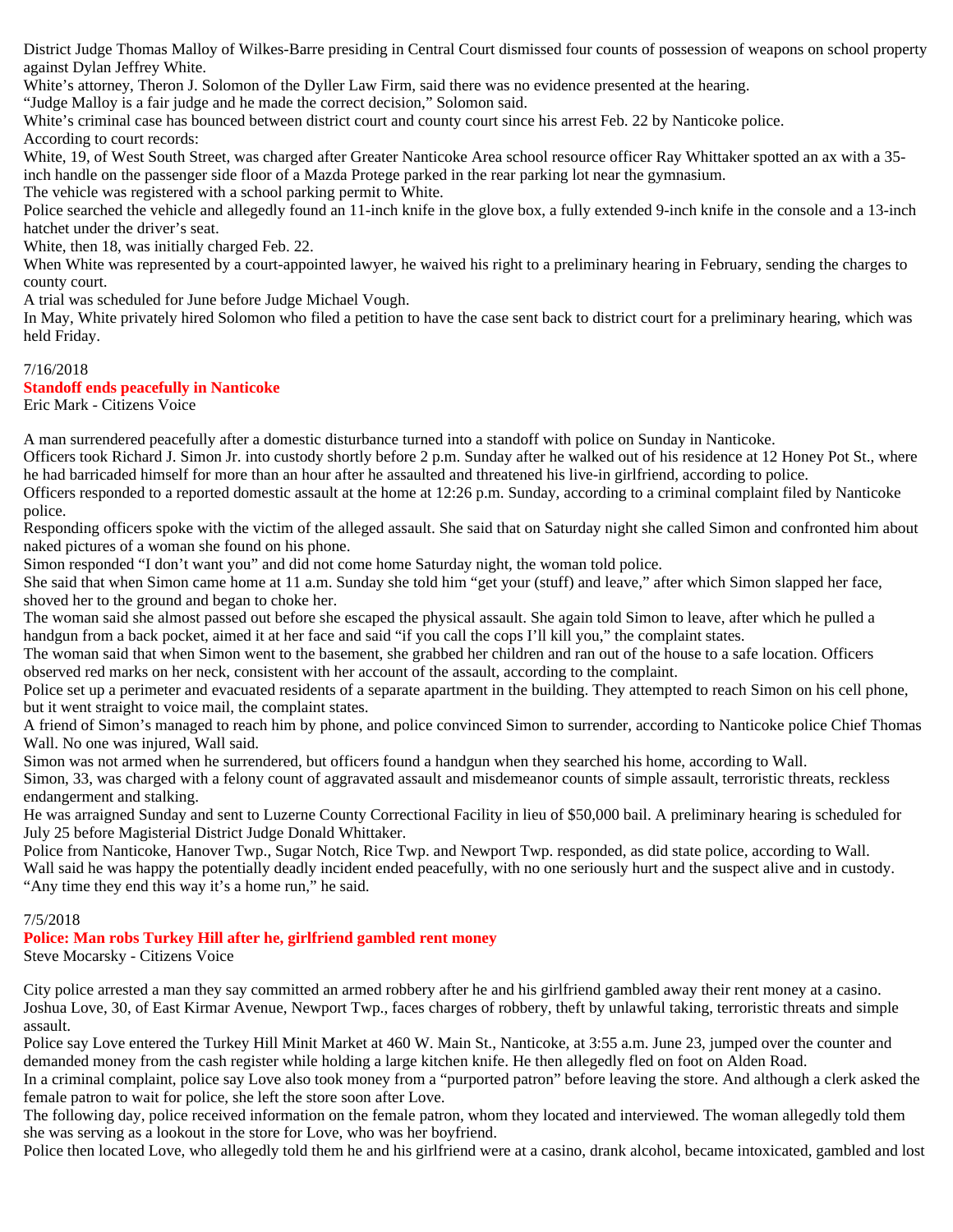their rent money.

Love then allegedly admitted to going to the store and committing the robbery, with his girlfriend serving as a lookout.

Love was arraigned before Magisterial District Judge Joseph Spagnuolo and, unable to post \$100,000 bail, was jailed at the Luzerne County Correctional Facility to await a preliminary hearing scheduled for 10:30 a.m. July 18 before District Judge Donald Whitaker.

#### 7/4/2018

#### **Man accused of beating girlfriend**

James Halpin - Citizens Voice

A Mocanaqua man accused of beating his girlfriend spit on police and punched a medic treating him for a nose bleed, according to police. Matthew J. Houseknecht, 29, of 136 Italy St., had to be stunned with a Taser after he began kicking and spitting at police, the charges allege. According to a police affidavit, officers were called to 113 W. Green St. around 10:20 p.m. Monday to a report of a domestic dispute. Houseknecht's girlfriend, Beth Lewis, told police they had been arguing about spending intimate time together when Houseknecht, who had consumed most of a bottle of peach schnapps, got irate.

Houseknecht began throwing and smashing things, and pushed Lewis to the ground before getting on top of her and punching her in the face, police said.

Officers arrested Houseknecht, who then asked for a tissue because of a nose bleed, the complaint said. Informed that police did not have any tissues, Houseknecht asked for permission to get down and blow his nose into the grass, according to police.

When that request was denied, Houseknecht "flipped out" and asked if police wanted him to bleed all over the car, the complaint said. Houseknecht, who informed police he has hepatitis C, then turned around and spit in the face of Officer Bryan Kata, according to police. As Kata tried to hold Houseknecht and stop him from spitting, Houseknecht again spit on the officer and tried to blow the bloody discharge from his nose onto him, the complaint alleges.

Kata then brought Houseknecht to the ground, police said. During the ensuing struggle, Houseknecht kicked Kata in the side before another officer, Joseph Buchalski, used a Taser to subdue him, the charges allege.

Police said Houseknecht then calmed down until after he was loaded into an ambulance to be taken to Wilkes-Barre General Hospital. En route, Houseknecht started to act up again, hitting medic Ryan Panetta on the arm and leg, police said.

Once at the hospital, Houseknecht again spit on police, the complaint said.

Police charged Houseknecht with aggravated assault, simple assault, resisting arrest and harassment. Magisterial District Judge Joseph D. Spagnuolo Jr. arraigned Houseknecht on Tuesday morning and ordered him jailed at the Luzerne County Correctional Facility with bail set at \$100,000.

A preliminary hearing was set for July 11.

### 7/3/2018

#### **Police: Pair passed fake cash at grocery store**

Amanda Christman - Citizens Voice

Sugarloaf Twp. police apprehended two people after fake money was passed at a township grocery store June 9.

Erica Altemose, 24, of Nanticoke, was charged with two felony counts of forgery along with one felony conspiracy count and one misdemeanor for theft while Jeremy Bulford, 27, of Duryea, faces a felony for conspiracy at forgery and a misdemeanor for conspiracy at theft.

Atlemose was released on \$35,000 unsecured bail Friday by Magisterial District Judge Joseph Zola, Hazleton, and Bulford was released on the same bail by Magisterial District Judge Daniel O'Donnell, Sugarloaf Twp., on Monday.

The charges were filed against them June 14 by Sugarloaf Twp. police.

Township police were called to Gould's Supermarket, 669 Route 93, at 4:13 p.m. for a woman who fled the business after a robbery and assault against a cashier.

When a township officer arrived, she found a Pennsylvania State Police Trooper followed Altemose out of the store and detained her. Police said Altemose was stopped by a cashier after passing two bogus \$100 bills. Once apprehended, Altemose claimed Bulford asked her to pay for \$25 gift cards with separate \$100 counterfeit notes.

She said she was staying at Bulford's apartment at 1601 Airport Road in Hazle Twp., for about a month and that day he drove her to the store and asked her to make the purchase, according to police. He told her how much he cared for her and though Altemose questioned the legitimacy of the bills, she used them anyway, court papers state.

Altemose had two \$25 gift cards in her possession, a New York state identification card, \$146 wrapped in two receipts for the gift cards she bought with the funny money and one fake \$100 bill, arrest papers state.

#### 7/3/2018

### **Kids sought in pizzeria fireworks prank**

Bob Kalinowski - Citizens Voice

A group of juveniles lit off fireworks inside a Nanticoke pizza restaurant Sunday, filling the business with smoke and clearing it of customers, the business owner said.

The incident unfolded around 7 p.m. inside Antonio's Pizza at 204 E. Main St.

"What happened: They came in. They went to the bathroom. They got some free water. We have a container of free spring water. I guess they went into the corner and lit it up and ran," Luigi Carannante, the owner, said Monday. "There was a lot of smoke." The juveniles then fled on bicycles.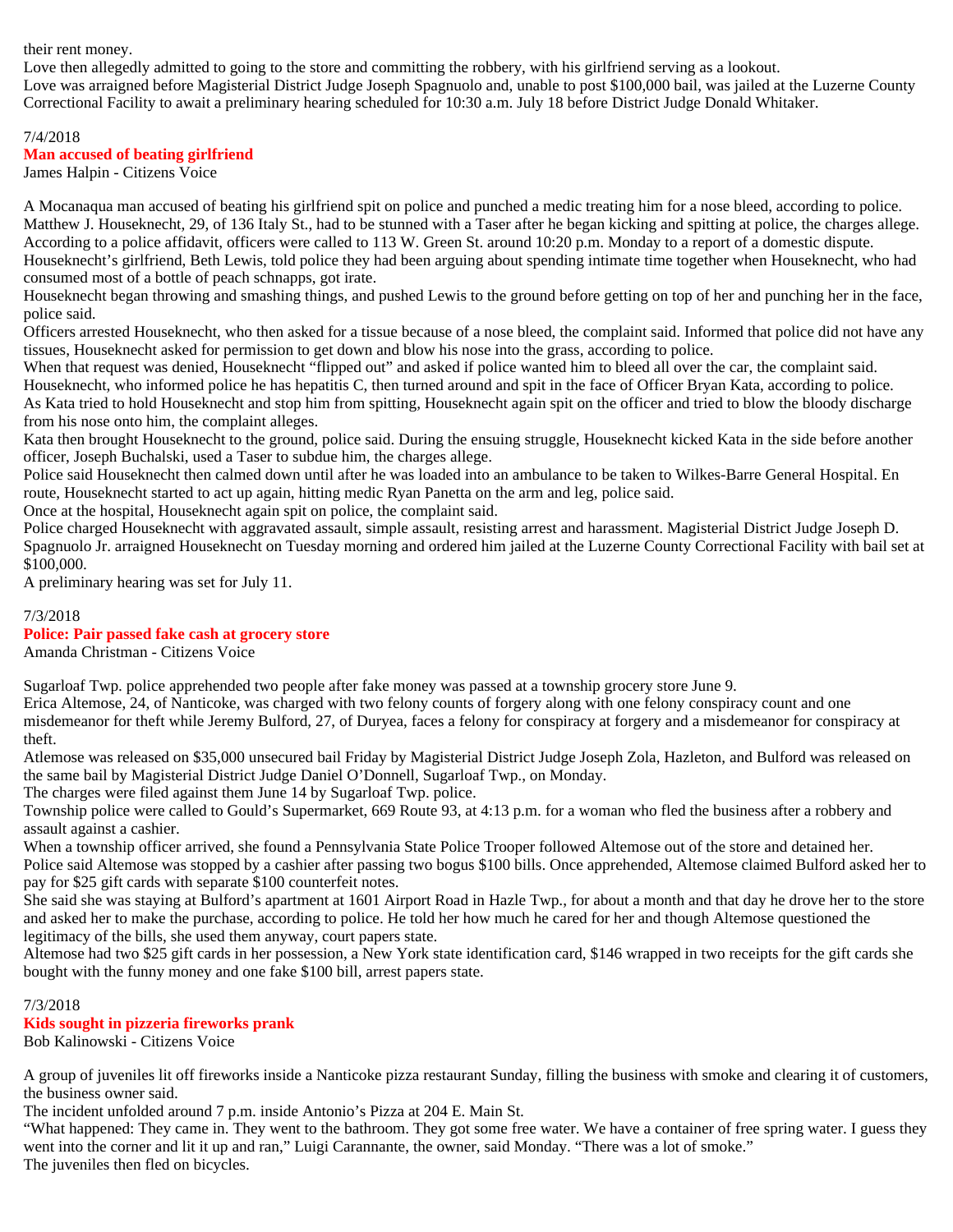Nanticoke's police and fire departments responded to the incident.

Debris from the exploding fireworks marred the windows and walls of the business and damaged a carpet, Carannante said. The business resumed operations when the smoke cleared.

"There were some burn marks, scorch marks on the walls. But they didn't have to extinguish anything," said Nanticoke Fire Chief Kevin Hazleton.

Nanticoke police Chief Tom Wall said the department was investigating. Anyone with information can call city police at 570-735-4000. Antonio's has been a fixture of Nanticoke since 1982, having moved to its current location from the former Colonial Village more than 18 years ago.

"We're glad no one was hurt," Carannante said.

#### 6/27/2018 **Man pleads guilty to sex assault, assault charges** James Halpin - Citizens Voice

A Monroe County man accused of beating a woman and forcing her to perform oral sex on him in front of three young children pleaded guilty Tuesday to a felony sex offense.

Deon Hosmond Blair, 27, of Henryville, pleaded guilty to a count of involuntary deviate sexual intercourse with forcible compulsion and a misdemeanor count of simple assault. Prosecutors dropped additional charges against Blair in exchange for the plea.

According to the charges, police responded to a home on East Green Street, Nanticoke, the night of Jan. 15 after a friend of the victim's reported she was being held against her will and had been physically and sexually assaulted.

Police arrived at the apartment to find the victim with swollen and bruised cheeks and a cut on the top of her head, according to prosecutors. Blair tried telling the officers there was no problem and asked them to leave, but the woman reported Blair had been slapping and punching her earlier in the evening, prosecutors said.

The woman also told police Blair had forced her to perform oral sex in a bedroom in front of three children, ages 2, 1 and 3 months, prosecutors said.

Luzerne County Judge Michael T. Vough accepted Blair's plea Tuesday and ordered him held at the Luzerne County Correctional Facility pending sentencing on Sept. 28.

Blair will be required to undergo a sex offender evaluation prior to sentencing.

6/23/2018 **PRESS RELEASE Incident: Armed Robbery Location: Turkey Hill Minit Mart, 460 West Main St. Nanticoke City Day/Time of Incident: June 23, 2018 at 3:55am**



The Nanticoke City Police responded to the report of an armed Robbery that occurred at 3:55am at the Turkey Hill Minit Mart, 460 West Main St Nanticoke City.

A male suspect entered the store at 3:55 am, jumped over the counter and demanded the money from the cash register while holding a large kitchen type knife. Afterward, the male is observed running away on nearby Alden Rd.

The male suspect is described as wearing winter gloves, a blue scarf over his face, black blue jeans, and black boots. The knife is described as having a brown handle.

Police are also seeking to speak with a white female who was within the store at the time of the robbery. Photographs of this witness are attached.

Additional information will be provided when it becomes available.

Anyone with information about this crime and the identity of the female is asked to contact the Nanticoke City Police at 570-735-2200 ext.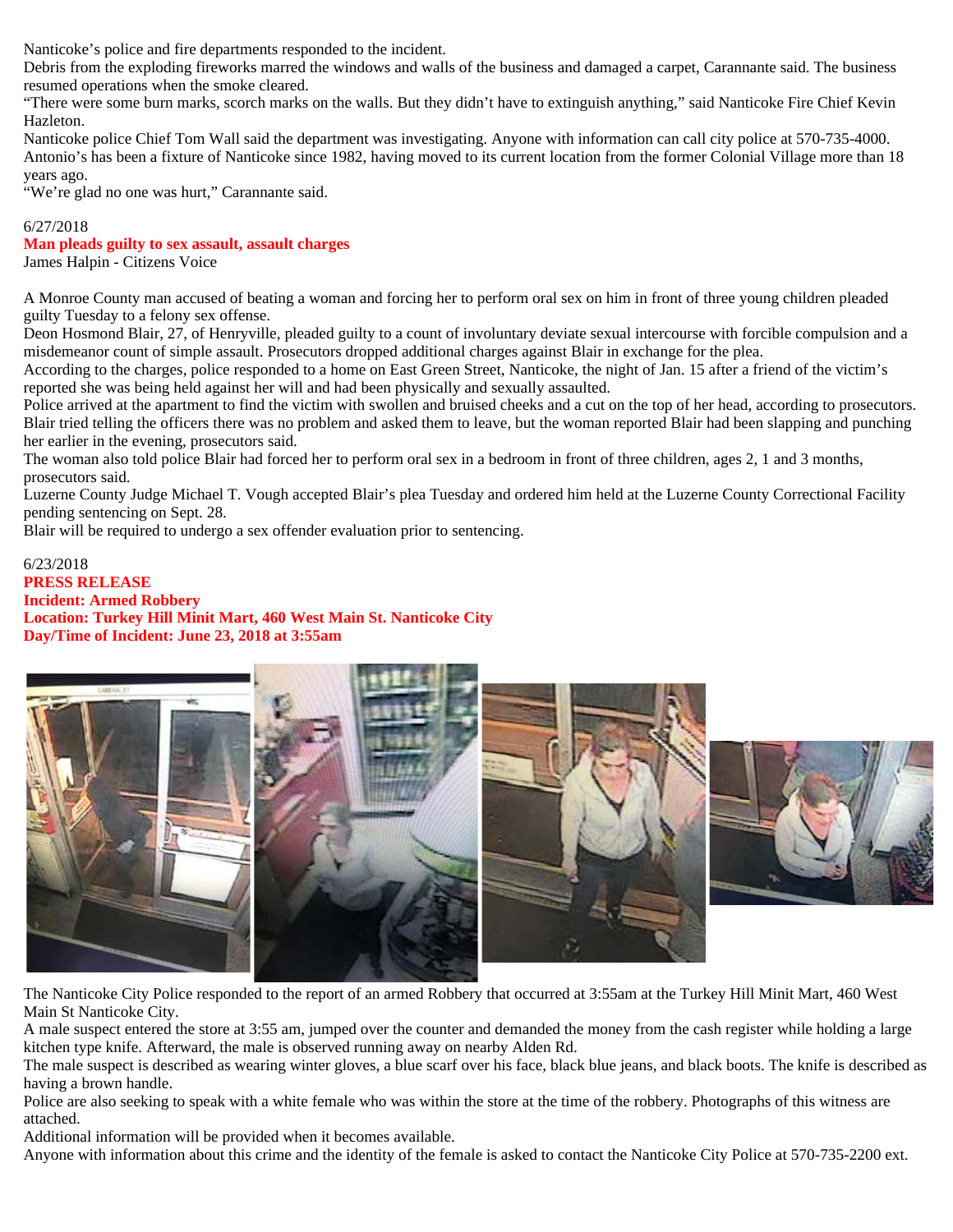#### 206.

#### 6/19/2018 **Hanover Twp. police capture assault suspect** James Halpin - Citizens Voice

HANOVER TWP. — A man wanted on aggravated assault charges since September was captured following a traffic stop early Tuesday, according to police.

Township police say they contacted Patrick Shanahan, 26, of Wilkes-Barre, during a traffic stop on South Main Street in the Lee Park section around 2:40 a.m. Tuesday. After learning Shanahan was wanted by Nanticoke police on assault charges, he was transferred to their custody for processing, police said.

According to the charges, Nanticoke police responded to 336 E. Washington St. around 3:30 p.m. Sept. 21 to a report of a woman who had been badly beaten.

The victim, Brandi Balasavage, told police that Shanahan, her cousin, had come into her bedroom and gotten into an argument because he thought she had been texting his boyfriend, according to police.

The argument grew heated and they went to a hallway, where Shanahan began arguing with Balasavage about a small purse, the complaint says. Balasavage reported that Shanahan then got on top of her and punched her in the face repeatedly before fleeing the scene, police said. Balasavage suffered a three-inch cut on the left side of her face as well as several small cuts and bruises on the right side, police said. She was taken to Wilkes-Barre General Hospital for treatment and evaluation.

Police charged Shanahan with aggravated assault, simple assault, reckless endangerment, disorderly conduct and harassment. Magisterial District Judge Joseph D. Spagnuolo Jr. arraigned him on Tuesday morning and set a preliminary hearing for June 27.

#### 5/31/2018

### **Loose tot prompts endangerment charges**

Bob Kalinowski - Citizens Voice

A mother and grandmother are facing charges for several instances of neglecting a child, including one time when the toddler wandered into traffic and was nearly stuck by a car, police alleged Wednesday.

Tatiana Iesha Moore, 20, and her mother, Trisella Denise Hubbard, 41, both of 200 W. Main St., are each charged with endangering the welfare of a child.

Both were arraigned Wednesday by Magisterial District Judge Donald Whittaker, who ordered them jailed in the Luzerne County Correctional Facility in lieu of \$75,000 bail.

According to arrest papers:

The first instance of suspected neglect authorities were alerted to occurred April 17 when a passerby spotted the 2-year-old boy in a diaper sitting on a curb along busy West Main Street near the intersection with Slope Street.

As the man waited for police to arrive, Moore identified herself as the boy's mother. Moore later told police she was unaware the boy left the home, police said.

Nanticoke police said they contacted Luzerne County Children and Youth Services, which made an arrangement with Hubbard to be responsible for the supervision of the child.

Around 10:45 a.m. May 16, police said another passerby spotted the boy, wearing only a diaper, wandering in the middle of Slope Street in the middle of a rain storm. The woman said she almost hit the boy with her car.

The woman took control of the boy to make sure he was safe and made attempts to locate people in the area who might be the boy's guardians, police said. After not being able to find anyone, the woman brought the boy to the Nanticoke police station.

Nanticoke police took the boy to the home of Moore and Hubbard and eventually got someone to answer after multiple attempts, police said. Neither realized the boy was missing, police said.

Officials with children and youth were again contacted.

By 2:45 p.m. that same day, police were again called to the home for the report of the boy hanging out of a second-story window.

By that time, children and youth caseworkers were on scene and witnessed the incident that alarmed callers. The child was taken into custody via a court order that child welfare officials obtained, police said.

Hubbard said she was washing dishes and Moore was taking a bath while the boy was hanging out the window, police said. The women are slated for a preliminary hearing on June 13 at 10 a.m.

#### 5/31/2018

# **Mother, grandmother charged with endangering toddler**

elewis@timesleader.com

City police on Wednesday charged a Nanticoke mother and grandmother with endangering a toddler who was left unsupervised and found wandering the streets and hanging out a window, according to court papers.

Police allege Tatiana Iesha Denise Moore, 20, and her mother, Trisella Denise Hubbard, 42, of West Main Street, failed to supervise Moore's 2-year-old boy, who was found wearing only a diaper in the streets April 17 and May 16.

Police further allege the toddler was hanging out a second-floor window of their residence May 16.

It is the second time Moore has been charged with endangering a child.

Court records say Moore was sentenced in November by Luzerne County Judge Michael Vough to 12 months in the Accelerated Rehabilitative Disposition program, a special probationary sentence for first-time, non-violent offenders. That case included charges of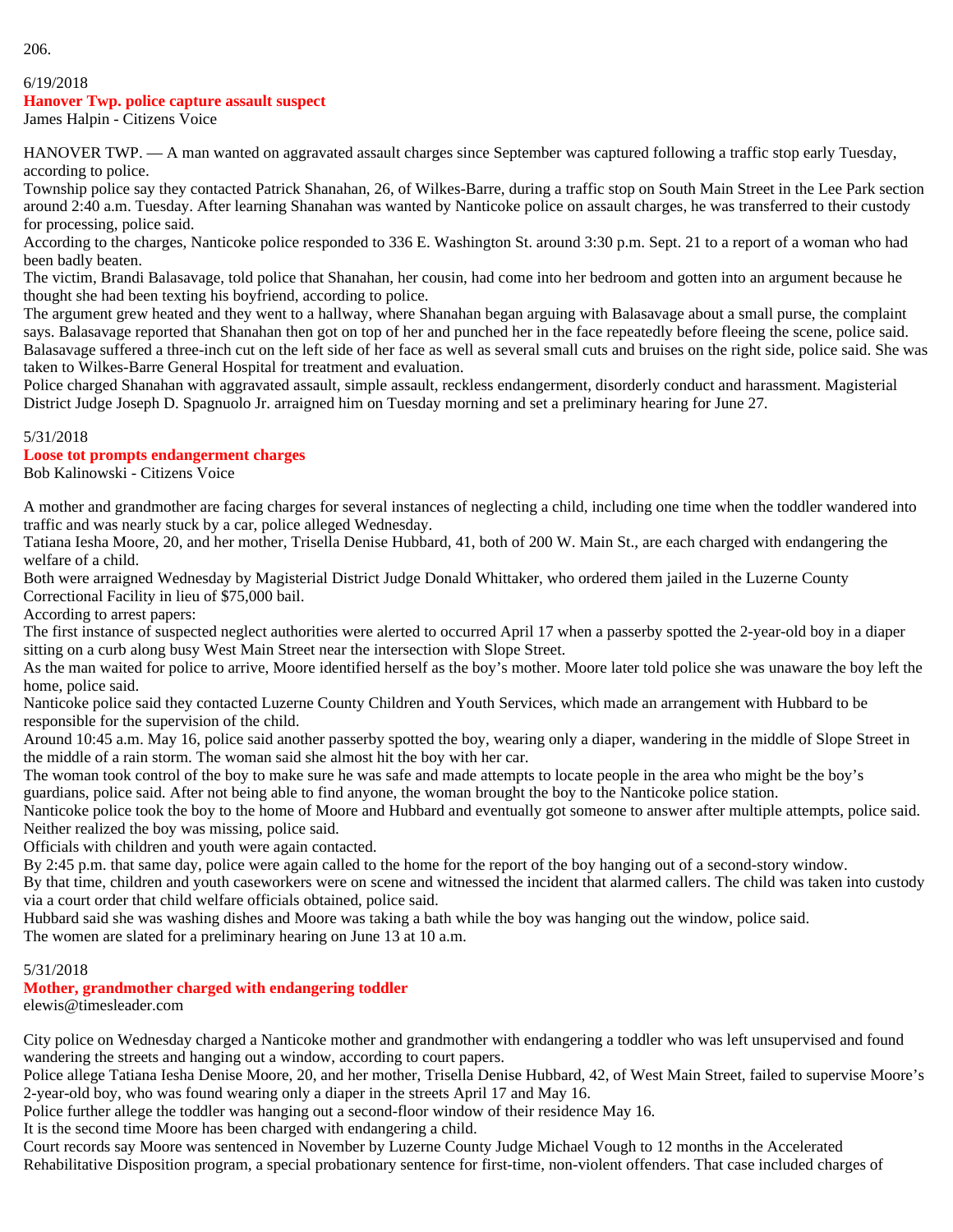endangering the welfare of children, disorderly conduct, driving without a license and failure to secure a child in a safety seat. It stemmed from a traffic stop by Plymouth police in October 2016, where an officer spotted an approximate 1-year-old in Moore's vehicle not secured in a safety seat. Moore shoved the 1-year-old several times as the toddler struck his head against the passenger-side door, court records say.

According to the criminal complaint filed Wednesday:

Moore's 2-year-old was wearing only a diaper when he was found by a passerby near the curb in the area of West Main and Slope streets April 17. The passerby secured the child and called police.

While officers responded, Moore emerged from her house and retrieved her child.

The incident prompted an investigation by Luzerne County Children & Youth, which established a safety plan for the child. The plan called for Hubbard to be the responsible person to supervise the toddler.

Less than a month later on May 16, police responded to two incidents involving the toddler.

A passerby traveling on Slope Street spotted the boy, wearing only a diaper, standing in the middle of the road. The driver had to swerve to avoid striking the child. The passerby secured the child and drove to city police headquarters when she was not able to find the child's guardians or parents in the area.

Police located Moore and Hubbard at their residence and both did not realize the toddler was missing from the house.

Later the same day at 2:45 p.m., police returned to the house on a report a toddler was hanging out a second-floor window.

Child caseworkers were at the house and stood beneath the window where the toddler was spotted.

Hubbard claimed to be washing dishes on the first floor, and Moore was reportedly in a bathroom.

Moore and Hubbard were arraigned by District Judge Donald Whittaker in Nanticoke on one count of endangering the welfare of children. They were jailed at the county correctional facility for lack of \$75,000 bail each.

#### 5/24/2018

#### **Police: Handcuffed man attempts escape**

elewis@timesleader.com

A man detained in handcuffs during a traffic stop ran away from a city police officer and jolted in front of moving vehicles in an escape attempt on Tuesday, court records say.

Police said they stopped the driver of a Pontiac Vibe for an expired inspection sticker on Kosciusko Street at about 5:30 p.m.

The driver identified himself as Scott Davis at which police were unable to verify. Police allege the Pontiac was registered to a deceased person and the driver was unable to provide a reason to why he was driving the vehicle.

As the driver was handcuffed, he broke free from custody and ran into heavy traffic on Kosciusko Street, police said.

Police chased the driver to East Main Street that also had heavy traffic. An officer deployed his Taser as the driver ran into traffic, police said. Police identified the driver as Jeffrey Junior Ray, 23, of South Grant Street, Wilkes-Barre.

A records check revealed Ray had an active warrant for his arrest by Wilkes-Barre Township police alleging he stole a backpack from a vehicle in the parking lot of Wegmans on Aug. 20, court records say.

Ray allegedly told city police he attempted to escape because he was wanted.

Ray was arraigned Wednesday by District Judge Ferris Webby in Luzerne County Central Court on charges of escape, resisting arrest, false identification to law enforcement and three vehicle citations. He was also charged by township police with two counts of theft. Ray was jailed at the county correctional facility for lack of \$15,000 total bail.

#### 5/16/2018

## **Nanticoke police apprehend alleged parole fugitive**

elewis@timesleader.com

Too exhausted from running, Michael Anthony Epps surrendered to city police after a long foot chase, they say.

Police said Epps, 19, of Main Road, Hanover Township, gave up while trying to hide in shrubs in the area of 1 W. Broad St. just after 11 p.m. Monday.

Epps was wanted by the state Department of Probation and Parole on a violation.

According to a criminal complaint:

Police spotted Epps, who they knew was wanted, in the area of South Market and East Main streets.

Epps took off running on South Market, through alleys and across Patriot Park Square and back again on South Market. Police last saw Epps running through the parking lot of FNCB Bank.

While searching the area, Epps was found hiding in shrubs.

The teen told officers he was physically exhausted from running.

Epps also admitted he ran from police because he was wanted and did not want to return to jail. Epps claimed he was aware he was wanted because he received mail last week from the parole department.

Epps was arraigned Tuesday by District Judge Joseph Spagnuolo Jr. in Luzerne County Central Court on a charge of flight to avoid apprehension. He was jailed at the county correctional facility for lack of \$15,000 bail and on the parole violation.

#### 5/11/2018

## **Prosecutors will seek death penalty in killing of 97-year-old Nanticoke woman**

bkalinowski@citizensvoice.com

Police charged Anthony Joseph Spudis, 35, with criminal homicide, burglary and robbery in the death of Gertrude Price, whose family found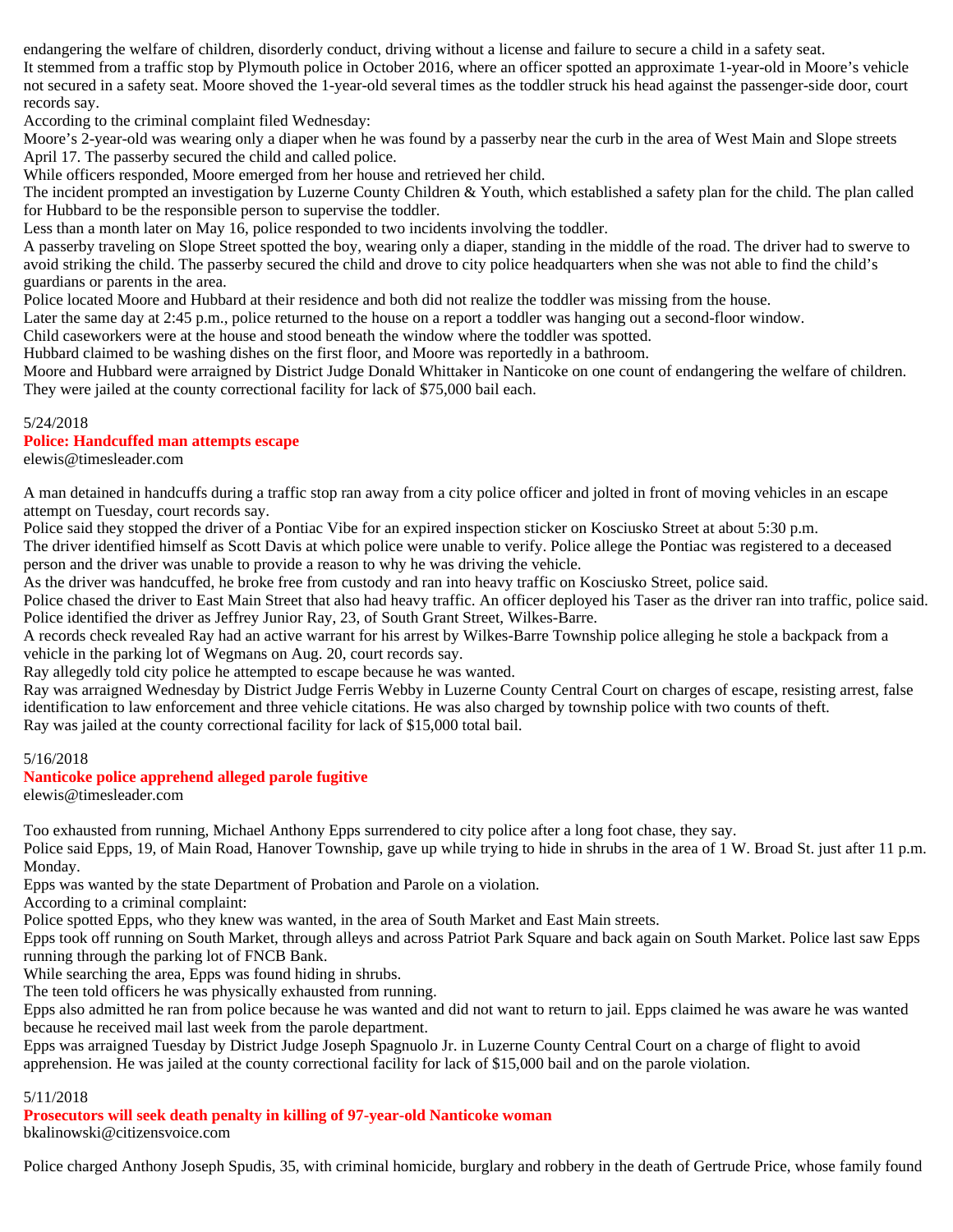her brutally beaten body in her bed at 23 E. Grand St. in Nanticoke on Nov. 29, 2013.

Prosecutors are seeking the death penalty against the former Nanticoke man accused of brutally beating and stabbing a 97-year-old woman with a screwdriver as she slept in her bed on Thanksgiving in 2013.

Members of the Luzerne County District Attorney's Office announced the decision Friday morning at the formal arraignment for Anthony Spudis.

Spudis, 35, is charged with criminal homicide, burglary and robbery in the death of 97-year-old Gertrude Price, whose family found her brutally beaten body in her bed at 23 E. Grand St. in Nanticoke on Nov. 29, 2013.

Prosecutors said aggravated circumstances exist allowing them to seek the death penalty, including that the the homicide occurred during a felony.

Prosecutors allege Spudis — who was living with his girlfriend at 2 W. Union St., 820 feet away from Price's home — went out to burglarize homes Thanksgiving night in 2013. He broke a basement window frame and screen to enter Price's home, thinking no one was there, according to the charges.When he encountered Price, Spudis stabbed her with a screwdriver and beat her to death, then continued robbing the home, prosecutors said.

Luzerne County Judge Tina Polachek Gartley set a trial date for Nov. 27.

#### 5/9/2018

#### **WB man charged with forcing sex on teen girl**

elewis@timesleader.com

A Wilkes-Barre man was charged Tuesday for allegedly having sex with a teen girl in the city more than a dozen times.

Nanticoke police investigated claims by the 14-year-old, who alleged she was forced by Jeremiah Corey Calk, 31, to have sex inside a home on New Grant Street from October through the middle of January.

When police questioned Calk on Saturday, he admitted to having sexual encounters with the teen that began with oral sex and progressed to other activities.

Court documents allege sexual contact took place over three months, from Oct. 1 to Jan. 10. Those same documents allege Calk estimated he had sexual encounters with the girl approximately 17 times in three weeks.

Calk was arraigned by District Judge Donald Whittaker in Nanticoke on felony charges of statutory sexual assault, involuntary deviate sexual intercourse, aggravated indecent assault, corruption of minors and unlawful contact with a minor. Calk was jailed at the Luzerne County Correctional Facility for lack of \$100,000 bail.

According to a criminal complaint:

The girl's mother reported the suspected sex assaults March 12, telling officers she allowed Calk to stay in the basement of the home. The girl was later questioned by a forensic interviewer at the Luzerne County Children's Advocacy Center.

She told the interviewer Calk was a good person and suffered from post traumatic stress disorder. The girl claimed Calk initially did not pressure her as she did not trust men.

Over time, the girl said Calk began to do things to her as her mother slept or went to church. She claimed her mind went "blank," and she was not able to say "yes" or "no." She said Calk would assault her "every single night."

The girl's mother estimated she allowed Calk to stay at her house from September to February.

This is not the suspect's first brush with the law.

Court records say Calk was sentenced by a county judge in June 2015 to 48 days to 15 months in prison after he pleaded guilty to receiving stolen property for his role in stealing a woman's purse outside the Quick Stop store on Spring Street, Wilkes-Barre, in July 2011. Brother John Calk, 33, pleaded guilty to stealing the purse and was sentenced to 16 to 32 months in prison, records show.

#### 5/8/2018

### **Nanticoke man charged with assaulting woman**

elewis@timesleader.com

A city man was arraigned Tuesday on two arrest warrants alleging he assaulted his on-and-off again girlfriend in front of a young girl. Police allege Timothy Michael Comoroski, 32, forced his way inside a West Noble Street residence on Nov. 19 and assaulted Jolene Bullock. Comoroski is also accused of assaulting Bullock on Jan. 2.

According to the criminal complaints:

Bullock allegedly told police she and Zachary Hallas were helping her daughter with homework on Nov. 19 when Comoroski forced his way inside the residence and began yelling. She claimed Comoroski assaulted her when Hallas left the room.

When Bullock attempted to call police, she claimed Comoroski ripped the phone from her hand and left the house. She told police Comoroski had not lived at her residence for a month prior to the alleged incident.

The girl remained in the kitchen while Comoroski allegedly assaulted Bullock.

An arrest warrant was issued for Comoroski on Nov. 21 charging him with burglary, robbery, theft, simple assault and harassment.

Several weeks later on Jan. 2, Comoroski returned to Bullock's residence and allegedly assaulted her in front of the girl.

Police said they were met at the door by the girl who stated, "He hit my mommy, she's bleeding from her nose," the complaint says. Comoroski ran out the back door when police were at the front door.

An officer went to the rear of the house where Comoroski ran away and eluded capture.

Bullock allegedly told police Comoroski struck her during an argument and he wouldn't let her and her daughter call 911.

An arrest warrant was issued Jan. 5 charging Comoroski with simple assault and harassment.

Comoroski was arraigned by District Judge David Barilla in Luzerne County Central Court on the charges listed in the arrest warrants. He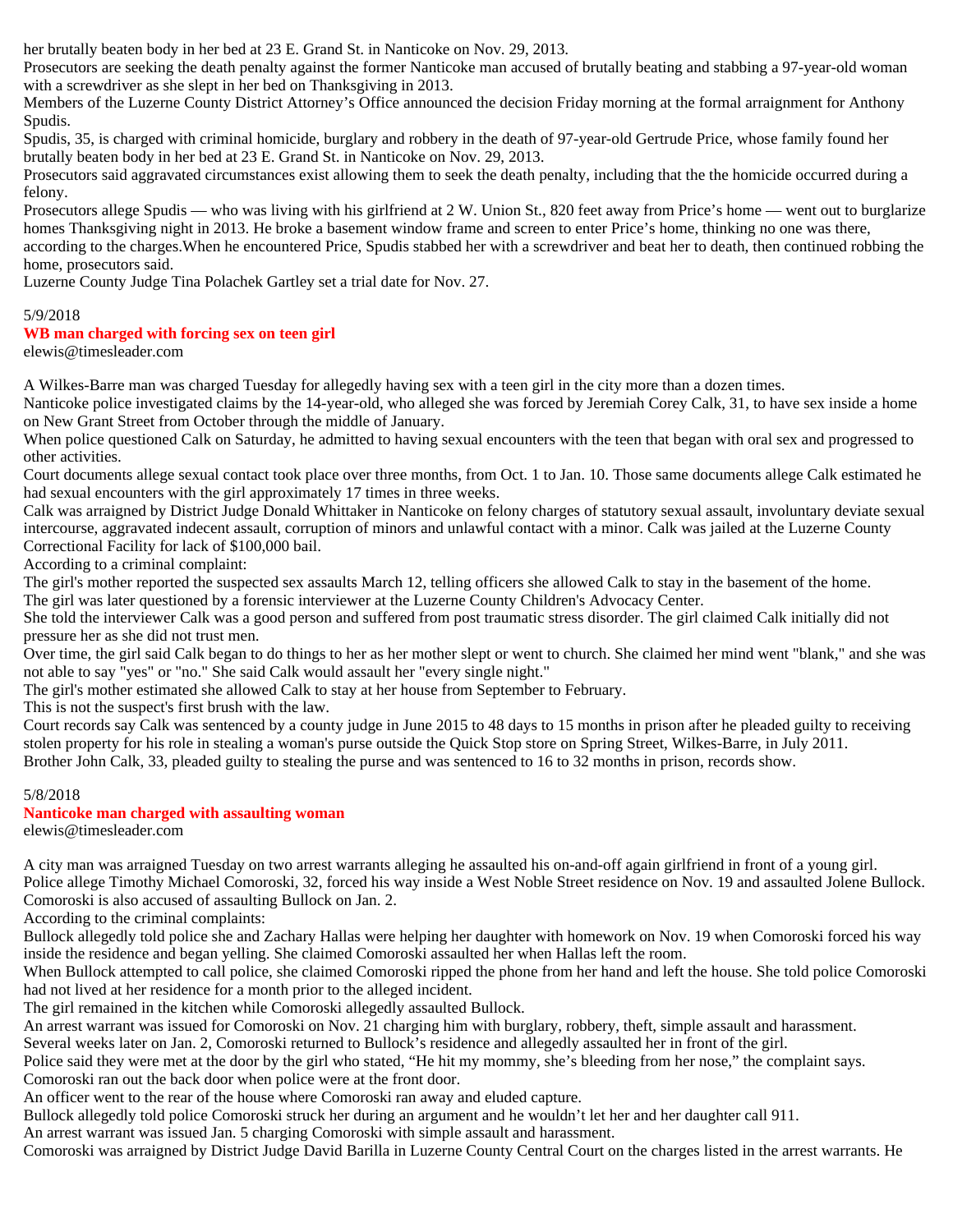was jailed at the county correctional facility for lack of \$10,000 total bail.

#### 5/5/2018

### **Police: Robbers warned clerk they would return for heist**

James Halpin - Citizens Voice

A city man wanted on sex assault charges was captured Friday after he and others informed a convenience store clerk they would be back in an hour to rob the place, according to police.

Police on Tuesday charged Dylan Charles Monelli, 22, of 17 S. Hanover St., with having a sexual relationship with a 15-year-old girl, but he wasn't captured until early Friday after he and two accomplices announced their plan to hold up the Turkey Hill Minit Market at 460 W. Main St., according to police.

According to a police affidavit, a clerk at the store contacted police around 12:20 a.m. Friday to report three people had just come to the store and revealed they would be back in an hour to rob it. The trio instructed the clerk to go by the grills when they came back so that one of them could take cigarettes and other items from behind the counter without any trouble, police said.

The clerk told police she went along with the conversation because she was in fear for her life.

Police staked out the store from a nearby parking lot, and around 1 a.m. a car with three people matching the suspect descriptions pulled up to the store, the complaint says. One of the people entered the store and the driver, later identified as Monelli, honked the horn to alert his friend when police pulled behind the car, according to the charges.

Police confronted the person in the store, a 17-year-old boy who had unopened packs of cigarettes and cupcakes in his pockets, police said. Asked how he planned to pay for the items, he said he didn't, according to police.

Monelli claimed he had no idea why the police were asking him questions, then explained the minor made comments about robbing the store but that he didn't think he really planned to do it, the affidavit says. Monelli claimed he just wanted some Little Debbie cakes because they were only two for \$1, police said.

Police identified the third member of the trio as Elizabeth Moore, 18, of Nanticoke, who had been reported as missing. She initially said she had no part in the plan, but later admitted to hearing the minor and Monelli talking about it, police said.

Police charged all three with robbery and conspiracy to commit robbery. Monelli was also arrested on the warrant charging him with statutory sexual assault and corruption of minors.

In that case, police say Monelli admitted having a sexual relationship with a 15-year-old girl during the last half of 2017, while he was 21 years old. Most of the encounters took place at the girl's home, but Monelli also brought her to a cemetery in Newport Twp. to have sex, according to police.

Police say the juvenile was released to his mother, while Monelli and Moore were arraigned before Magisterial District Judge David A. Barilla. The judge set bail at \$12,000 for Monelli, and \$1,000 for Moore. They were booked into the Luzerne County Correctional Facility with preliminary hearings set for later this month.

#### 5/5/2018

# **Cops: Trio told clerk they'd come back to rob store, got busted trying**

jlynott@timesleader.com

Three people who kept their word to return and rob a convenience store were caught in the act, police said.

Dylan Monelli and Elizabeth Moore, both of Nanticoke, and a 17-year-old boy were taken into custody outside the Turkey Hill on West Main Street shortly after 1 a.m. Friday. They now face charges of robbery and conspiracy.

Monelli, 22, was also wanted on charges of statutory sexual assault for allegedly engaging in sex acts with a 15-year-old girl. He was arraigned and committed to the Luzerne County Correctional Facility for lack of \$10,000 bail on the sex charges and \$2,000 on the robbery charges. Moore, 19, was released on \$1,000 unsecured bail. The juvenile was released to the custody of his mother.

Police said they were tipped off by a clerk at the store when they stopped in while on routine patrol around 12:20 a.m., minutes after the trio's initial visit.

According to a criminal complaint:

Two males and a female came into the store and told the clerk they would be back in an hour to steal cigarettes and other items. They told the clerk that she needed to go to the back by the grill when they returned so nothing could go wrong and the younger male could grab cigarettes from behind the counter and other items. The older male said he lived nearby and they would return.

The clerk told police she went along with the conversation, saying "Yeah, sure" to the trio because she has children and feared for her life. She said she did not know if they would harm her and was uncertain if they had weapons.

Police waited next to the store parking lot and spotted a maroon vehicle pull into the lot around 1 a.m. A skinny male got out of the vehicle, later identified as a Jeep, and went into the store. Police drove their marked vehicle behind the Jeep and saw a man and woman in the front seat. The driver of the Jeep hit the horn to alert the teen inside that police were on scene.

An officer stayed with the Jeep and another officer went inside the store to ask the teen for identification. The officer noticed packs of unopened cigarettes in the pockets of the suspect's pants and hooded shirt, plus two unopened packages of cupcakes. When asked how he was going to pay for the items, the teen said he wasn't and was taken into custody and put in a patrol car.

Monelli said he didn't think the boy would follow through on his comment about robbing the store. Monelli said he drove the juvenile to the store to buy Little Debbie cakes that were two for \$1. Monelli later confessed he and the juvenile talked about the robbery.

Moore, who police said was the subject of a missing person report, initially said she heard the boy talk about the robbery and didn't think he would do it. She recanted, saying she heard Monelli and the juvenile talk about the robbery, but it was mainly the boy's doing. The clerk identified them as the people who came into the store.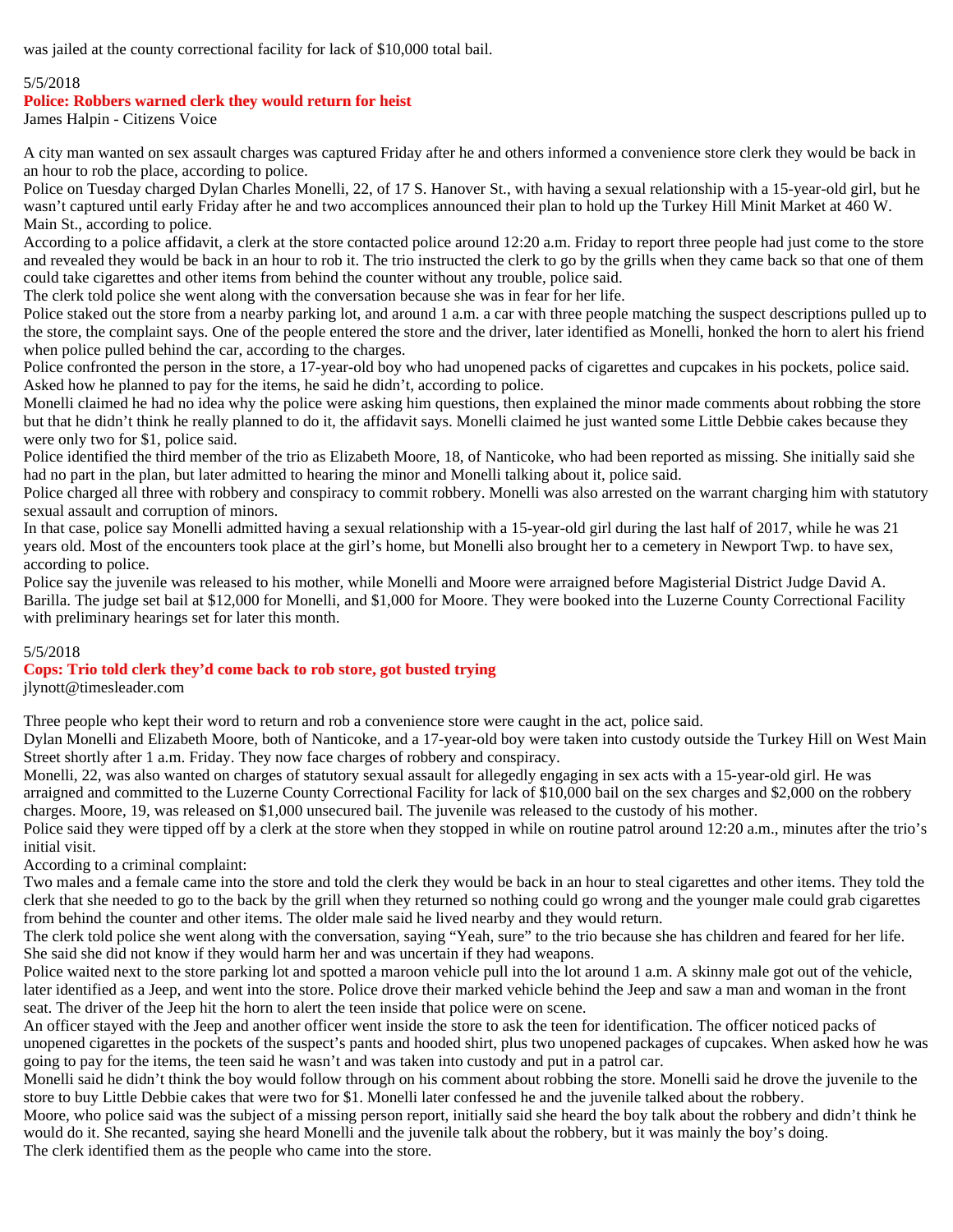# 4/26/2018 **Ice cream business robbed in Nanticoke**

Times Leader

City police are investigating an armed robbery at Chi Chi's Ice Cream on West Broad Street on Wednesday.

A witness told police a white male, wearing a gray-hooded sweatshirt and a black bandana covering a portion of his face, entered the business at about 8:44 p.m. and threatened a cashier with a meat cleaver-type knife while demanding money.

Police described the suspect as being 5 feet 7 inches to 5 feet 10 inches tall.

Anyone with information about the armed robbery is asked to call **Nanticoke police at 570-735-2200.**

#### 4/20/2018

#### **Prosecutors reduce arson charge against manslaughter parolee**

James Halpin - Citizens Voice

Prosecutors on Friday downgraded an arson charge against a Newport Township man who was accused of setting a brush fire while free on parole on an involuntary manslaughter conviction.

Corey Eckrote, 53, of 1048 Rear E. Main St., had been facing felony counts of arson and risking catastrophe, as well as a misdemeanor count of possessing drug paraphernalia, after police alleged he set a fire that broke out in the area of 100 Brown Row on March 26.

In court Friday, Assistant District Attorney Thomas Hogans said prosecutors had agreed to reduce the arson charge to a misdemeanor count of criminal mischief and would drop the remaining counts in exchange for Eckrote waiving a preliminary hearing.

At the request of the defense, Magisterial District Judge Joseph D. Spagnuolo Jr. reduced Eckrote's bail from \$100,000 to \$10,000 unsecured and set a dispositional hearing for June 7.

Prosecutors say Eckrote was found in the area of the fire that broke out March 26 and that he repeatedly apologized for setting the fire, saying he "did something stupid." He was also found in possession of a green cut straw with a powdery substance in his back pocket, which he claimed was residue from his prescription Percocet, according to the charges.

At the time, Eckrote was on parole from his two- to six-year prison sentence imposed after a jury convicted him of involuntary manslaughter and child endangerment over the death of his 2.5-month-old Jaxon, who suffocated on Feb. 14, 2014.

The boy's mother, 44-year-old Tracey Ann Gonda, fell asleep with him in her arms and he got wedged in the cushion of a recliner, according to prosecutors.

During Eckrote's trial, prosecutors placed the blame for the child's death on him because he knew Gonda was an addict yet nevertheless bought Gonda two 24-ounce containers of malt liquor and left her with Jaxon while he went out for drinks at the Four Hundred Club of Nanticoke.

Gonda pleaded guilty in September 2015 to endangering the welfare of a child and corruption of minors, and was sentenced to 15 to 60 months in prison.

### 4/20/2018

### **Trial date set for teen accused of having ax, knives outside Nanticoke High**

pkernan@timesleader.com

A trial date has been set for the student police say had axes and knives inside his vehicle at Greater Nanticoke Area High School in February. Dylan Jeffrey White, 18, of Nanticoke, appeared before Luzerne County Judge Michael T. Vough, who confirmed a trial date of June 11. White is facing a single misdemeanor count of possession of a weapon on school property.

The teen was arrested Feb. 22 after school officer Ray Whittaker noticed an ax with a 35-inch handle on the passenger-side floor of a Mazda Protege.

The car was parked near the school's gym. It was determined the parking space was registered to White.

City police were called to the school. Police searched the vehicle and say they found, in addition to the ax, an 11-inch knife in the glove box, a fully extended 9-inch knife in the console and a 13-inch hatchet under the driver's seat.

White was arraigned by District Judge Donald Whittaker in Nanticoke. He was initially jailed in the Luzerne County Correctional Facility for lack of \$100,000 bail.

Since then, his bail has been reduced to \$50,000, but court records do not indicate if he has posted the lower amount.

### 4/19/2018

**Cops: Nanticoke woman stunned by Taser after challenging officer to fight**

elewis@timesleader.com

A woman allegedly challenged an officer to fight her before she was stunned by a Taser outside a gas station Tuesday night.

Police arrested Remona Celee Harry, 34, of East Noble Street, Nanticoke, after investigating an altercation inside a vehicle parked outside Citgo on East Main Street just before 9 p.m.

According to a criminal complaint:

Police found Harry and another woman punching each other inside a vehicle that was also occupied by an 18-year-old and 10-year-old. Harry refused to provide her name. She told an officer: "This is not New York."

Harry continued to refuse to give the officer her name and date of birth and her identification card. When told she was being detained for an alleged assault, Harry refused to get out of the vehicle.

An officer displayed his Taser and ordered Harry to exit the vehicle. Harry got out clenching her fists. She told an officer: "What do you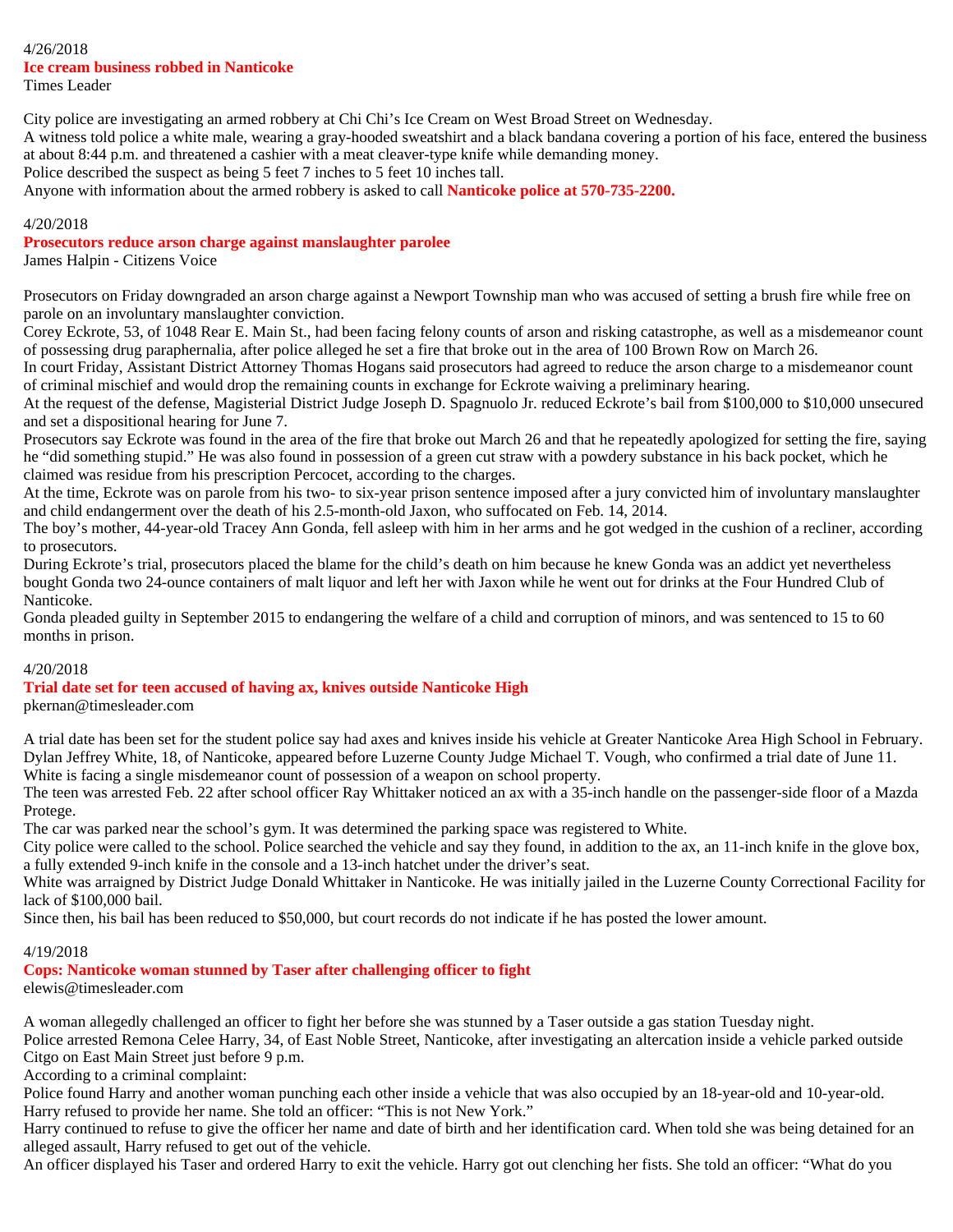want, to fight?" When told again she was being detained, Harry responded: "Do you want to (expletive) fight?"

Harry was stunned by a Taser during a struggle. She was placed in the rear seat of a cruiser and began screaming and kicking.

She refused to allow the officer and paramedics to remove the Taser probes that penetrated her abdomen.

Harry was transported to Wilkes-Barre General Hospital, where the probes were removed.

Harry was identified when her fingerprints were scanned at the Kingston Police Department.

A family member took custody of the children in the vehicle.

Harry was arraigned by District Judge Donald Whittaker in Nanticoke on charges of resisting arrest, disorderly conduct and harassment. She was jailed for lack of \$50,000 bail.

4/18/2018

### **Nanticoke man requests hearing on sex assault charges**

elewis@timesleader.com

A man from Nanticoke accused of forcing a woman to perform a sex act requested a hearing after a negotiated plea deal was unable to be reached with the Luzerne County district attorney's office on Wednesday.

Nanticoke police earlier this month arrested William E. Plunkett II, 38, after a woman claimed he forced her to perform a lewd act inside his residence on Phillips Street on

A woman told police she awoke at 5 a.m. for work and Plunkett began arguing with her. She claimed Plunkett searched her cell phone and did not like what he saw.

Plunkett became enraged, struck the woman in the face and grabbed her by the neck forcing her onto her knees to perform a lewd act, the complaint says.

Plunkett later returned the cell phone to the woman and allowed her to leave.

Police alleged Plunkett resisted arrest, resulting in an officer sustaining an arm injury.

Police also learned Plunkett was wanted by the Lackawanna County Sheriff's Department. Court records say a warrant was issued for Plunkett by Lackawanna County Court on March 8 charging him with violating probation on a 2017 guilty plea for a drug paraphernalia possession charge.

Police charged Plunkett with involuntary deviate sexual intercourse, sexual assault, indecent assault, resisting arrest, simple assault and harassment. He remains jailed at the county correctional facility for lack of \$35,000 bail.

Plunkett appeared for his preliminary hearing in Central Court and met privately with his court appointed attorney, Brian C. Corcoran. After the private meeting, Plunkett opted for a hearing, which rescheduled the proceeding to May 4.

#### 4/14/2018

#### **Edwardsville man accused of robbing Nanticoke pharmacy**

**Police say they have identified Ryan Stanley Romanoskey, 25, as the man who robbed the Rite Aid Pharmacy in Nanticoke in November.**

A man wanted on attempted robbery and assault charges alleging he tried to hold up a drug store and pistol-whipped a man who intervened was arraigned Thursday.

Ryan Stanley Romanoskey, 25, last known to reside in Edwardsville, was arraigned Thursday morning and jailed as he awaits trial on charges alleging he tried to rob the Rite Aid Pharmacy at 5 E. Main St. the evening of Nov. 3.

According to the charges, Romanoskey entered the store and went to the counter pretending to buy candy. When the clerk, Cristen O'Brien, went to complete the transaction, Romanoskey put a black object to her chest and said, "Give me all the money and two cartons of cigarettes," the complaint says.

Romanoskey jumped onto the counter, but O'Brien pushed him off and yelled for help, prompting customers to come to her aid, police said. Romanoskey then ran out of the store past witness Stephen Kocher Jr., who called for Romanoskey to stop, according to the complaint. Kocher gave chase but Romanoskey swung a black handgun and hit him in the face, causing a cut to Kocher's left eyebrow, according to police.

Police put out a press release and a surveillance photo of the robber, and a family who knows Romanoskey recognized him on the news, police said.

According to the complaint, Lori Beth Thomas told investigators that a few hours before the robbery, Romanoskey had come to her house and was under the influence of something. Romanoskey had a crack pipe that he showed to Thomas' children and was trying to call someone to buy crack, police said.

After about a half hour, Romanoskey left and the family went to a football game, the complaint says. When they returned, the children saw a report about the robbery on the news and recognized the robber as Romanoskey, according to police.

When they told her, Thomas recognized Romanoskey as well, police said.

Police charged Romanoskey on Nov. 14 with two counts each of attempted robbery, simple assault and harassment. Court records show he was also wanted on a felony escape charge out of Wilkes-Barre that was filed last October.

Magisterial District Judge Alexandra Kokura Kravitz arraigned him on the escape charge Wednesday evening and set bail at \$25,000 in that case. Magisterial District Judge Joseph D. Spagnuolo Jr. arraigned him in the attempted robbery case on Thursday morning and set bail at \$50,000 on those charges.

Romanoskey was booked into the Luzerne County Correctional Facility with preliminary hearings set for later this month.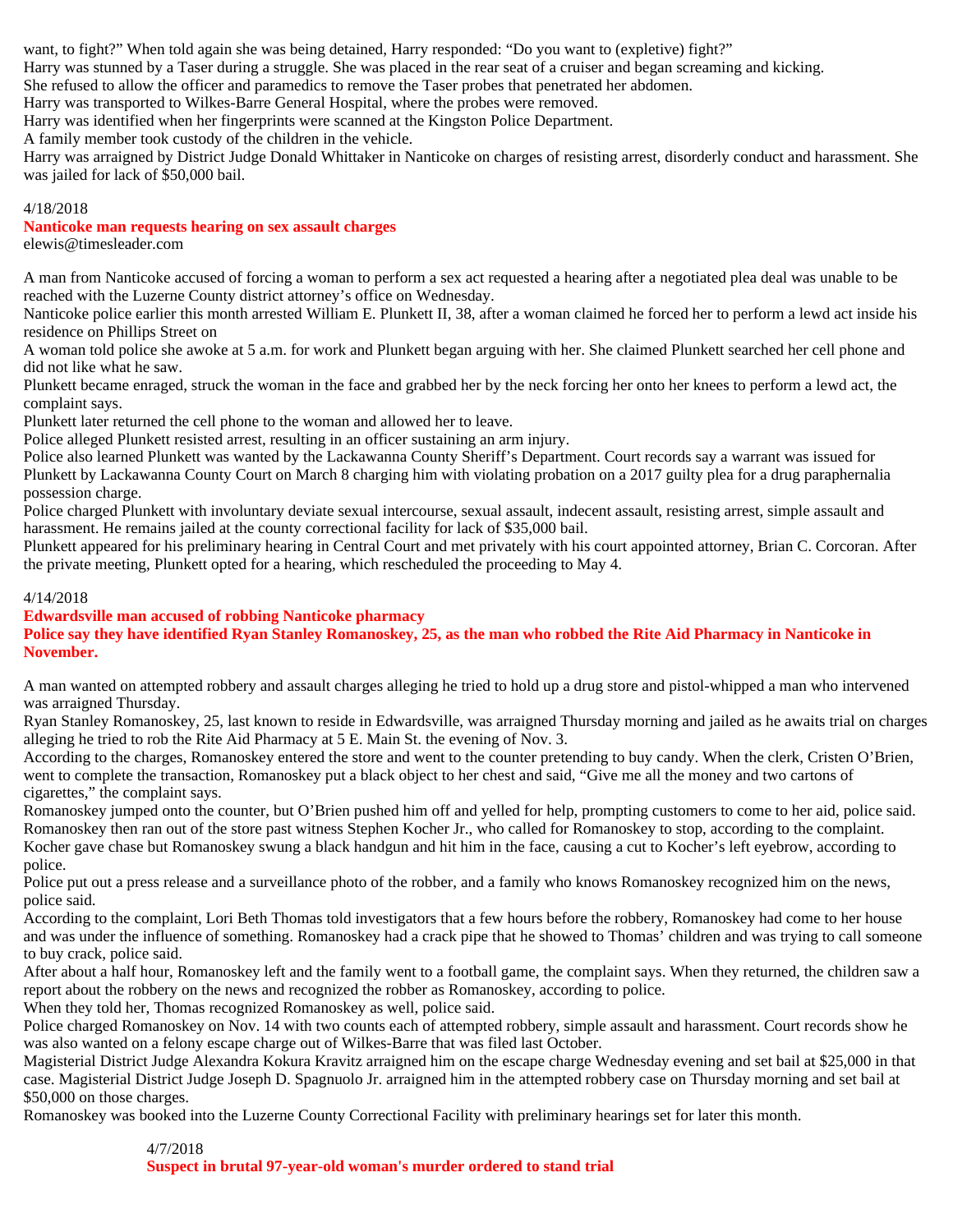

#### James Halpin - Citizens Voice

The former Nanticoke man accused of brutally beating and stabbing a 97-year-old woman with a screwdriver as she slept in her bed on Thanksgiving will stand trial on murder charges, but the extent of his ex-girlfriend's involvement in the case remained a mystery following a preliminary hearing Friday.

Anthony Joseph Spudis, 35, is charged with criminal homicide, burglary and robbery in the death of 97-year-old Gertrude Price, whose family found her brutally beaten body in her bed at 23 E. Grand St. in Nanticoke on Nov. 29, 2013. Prosecutors allege Spudis — who was living with his then-girlfriend at 2 W. Union St., mere blocks away from Price's

home — went out to burglarize homes Thanksgiving night in 2013. He broke a basement window frame and screen to enter Price's home, thinking no one was there, according to the charges.

When he encountered Price, Spudis stabbed her with a screwdriver and beat her to death, then continued robbing the home, prosecutors said. Taryn Simms, 33, initially told police Spudis brought her back to Price's home, where she saw Price lying in her bed, not breathing. But in court Friday, Simms had a different story.

With an attorney seated at her side to provide counsel, Simms testified that she had gone to work Thanksgiving night 2013 providing home care to a patient in Kingston. Spudis was supposed to be watching her 7-month-old baby, but when she got home around 10:45 p.m. only the baby was there, she said.

Spudis later returned, claiming to have gone on a walk, she said.

Simms denied knowing Price or ever being inside her house. When Assistant District Attorney Dan Zola asked if she told police in her original statement she had gone upstairs and seen Price's body, she paused the hearing to consult attorney Nanda Palissery. "I'm not going to answer that question," Simms said when she turned back to the microphone.

During cross-examination by defense attorney John Pike, Simms said she was aware that her DNA alone had been found on a kitchen knife found outside the screen window that had been pried open leading into Price's basement. Simms also admitted that only her DNA had been found on the screen and on a screwdriver that police found on Price's kitchen table — a screwdriver Price's family members said did not belong to her.

And Simms also admitted that her DNA alone had been found on a white shelled necklace that police found on the floor next to the bed where Price died.

Court records show no charges have been filed against Simms related to the case.

Family members found Price's body in her bed the next day. Her son-in-law, Richard Belmont, said when he went into the house he saw it had been ransacked, with drawers left open and Price's belongings strewn across the floors.

After walking up the glass-covered stairs, Belmont saw a lump in Price's bed and pulled back the bedsheets to find her lifeless body, he said. "There's blood all over her face and I'm screaming Gert! Gert! Gert!" Belmont said.

Crime scene photographs displayed at the hearing showed Price laying on her back in the bed, with a white sheet pulled down over her shoulders. Her face was bloodied and blood spatter dotted her blue pillowcase.

Luzerne County Coroner Bill Lisman said Price had been stabbed in the left ear three times with a "screwdriver-like" instrument, with a fourth stab wound behind the ear. She had also been beaten on the face, and had a broken nose and jaw, he said.

To bolster their case against Spudis, prosecutors brought forward a series of jailhouse informants. Former inmate Michael Owens, 41, and current prisoner Jared Hospodar, 23, both maintained that while Spudis was serving time in the Luzerne County Correctional Facility on unrelated charges in 2014, he expressed concerns about being charged related to Price's murder.

"He was like, 'I killed her," Owens said.

But a third potential informant backfired when called to the stand.

Prosecutors say William Gronosky — a 35-year-old prisoner serving 33 to 66 years in state prison for a robbery spree that included firing shots at two police officers — previously told investigators that Spudis talked to him about the slaying. But wearing an orange Department of Corrections jumpsuit in court Friday, Gronosky denied even knowing Spudis.

"You guys made up a story and asked me to come in here and say it," Gronosky said. "I don't even know this dude right here. I've never seen him in my life."

Assistant District Attorney Michelle Hardik had Gronosky declared a hostile witness, but he refused to budge as she went through the statement troopers allege he gave them about a conversation with Spudis. When it was over, Gronosky shook his head. "You wanna talk about hostile?" Gronosky said. "Wow."

But the prosecution case didn't hinge on informants alone. Last summer, with Simms' permission, police searched the basement of the home at 2 W. Union St., finding numerous items belonging to Price including bills, mail, family photos and a white jewelry armoire, according to prosecutors.

State police Cpl. Edward Urban also testified that Spudis' DNA was found on a pair of Timberland boots that matched shoe impressions collected in Price's basement. Spudis' DNA was also on rubber gloves recovered from the crime scene, he said.

Following the testimony, Magisterial District Judge Donald L. Whittaker forwarded all charges to county court for trial.

Spudis has been held without bail at the Luzerne County Correctional Facility since his arrest in December.

3/29/2018

**Man on parole for involuntary manslaughter charged with arson**

jhalpin@citizensvoice.com

A township man on parole after being convicted of involuntary manslaughter in the death of his infant son was charged this week with arson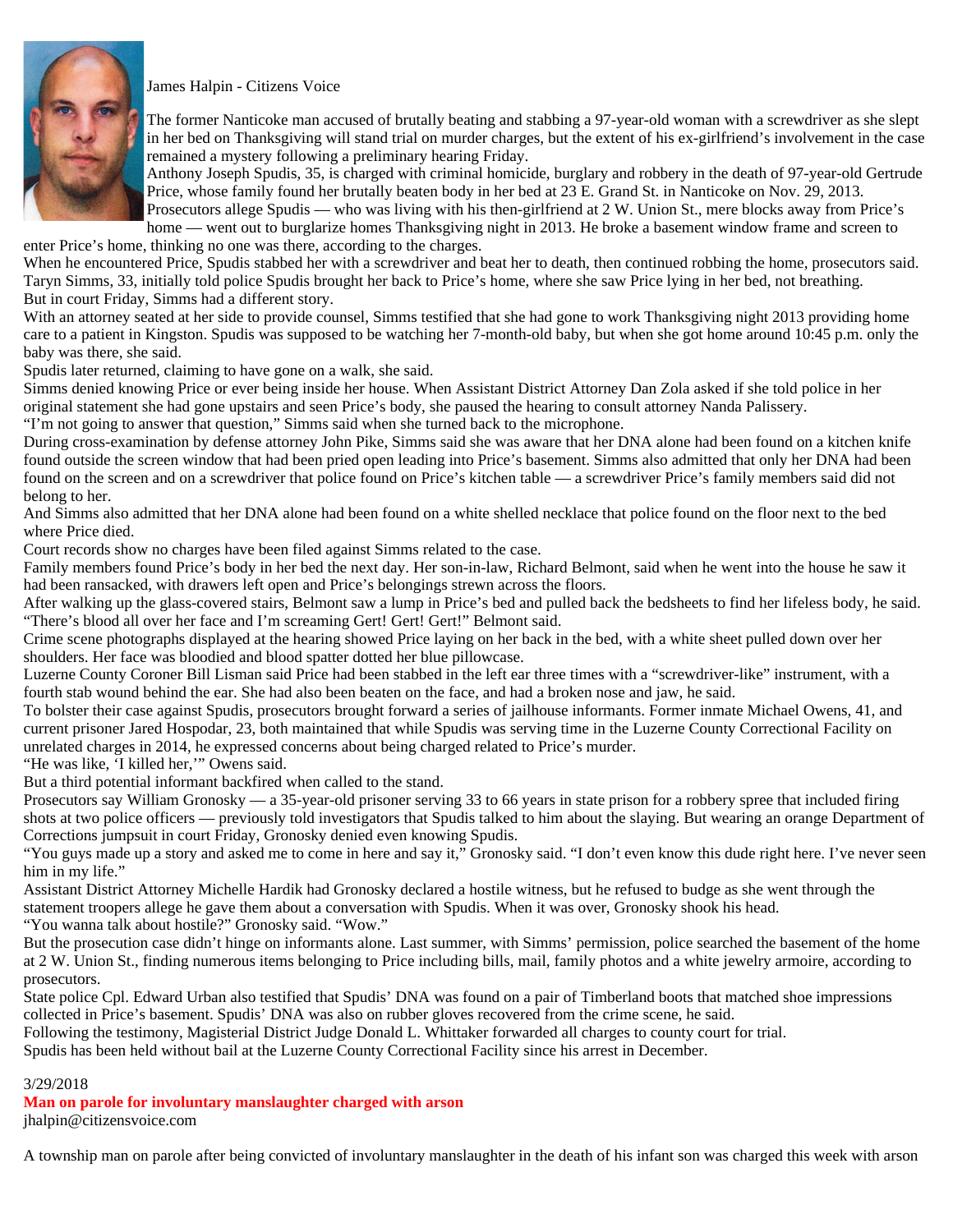for allegedly setting a brush fire.

Corey Eckrote, 53, of 1048 Rear E. Main St., is accused of setting a fire that broke out in the area of 100 Brown Row on Monday afternoon. Police say they responded to the area and found firefighters working to contain the fire to a hillside, as well as a man later identified as Eckrote walking around the blaze. When police confronted Eckrote, he admitted starting the fire to "clean it up," according to a police affidavit.

Eckrote repeatedly apologized for setting the fire, saying he "did something stupid" and he was sorry, according to police. Police say Eckrote also asked to be released, explaining that his father recently died and that his mother suffers from Alzheimer's disease and needs him around. Police handcuffed and searched Eckrote, finding a green cut straw with a powdery substance in his back pocket, according to the complaint. Eckrote claimed the powder was his prescription Percocet, according to the charges.

Police charged Eckrote with felony counts of arson and risking catastrophe, as well as a misdemeanor count of possessing drug paraphernalia. Magisterial District Judge Donald L. Whittaker arraigned him and ordered Eckrote jailed at the Luzerne County Correctional Facility with bail set at \$100,000. A preliminary hearing was set for April 4.

In 2015, Eckrote was sentenced to serve two to six years in state prison after a jury convicted him of involuntary manslaughter and child endangerment over the death of his 2½-month-old Jaxon, who suffocated Feb. 14, 2014.

The boy's mother, 44-year-old Tracey Ann Gonda, fell asleep with him in her arms and he got wedged in the cushion of a recliner, according to prosecutors.

During Eckrote's trial, prosecutors placed the blame for the child's death with him because he knew Gonda was an addict yet nevertheless bought Gonda two 24-ounce containers of malt liquor and left her with Jaxon while he went out for drinks at the Four Hundred Club of Nanticoke.

When he returned, Gonda — who was under court order not to be alone with the child — sought his help, but Eckrote gave the baby back, saying he had to be up for work in the morning, according to prosecutors.

After finding the infant the next day, Gonda initially claimed she had placed the child safely into his bassinet, but admitted she lied when her other son told police his brother had been lying with his head in the cushions.

Gonda pleaded guilty in September 2015 to endangering the welfare of a child and corruption of minors, and was sentenced to 15 to 60 months in prison. Records show she has also been released but has absconded on her parole.

Department of Corrections Susan McNaughton said Eckrote was paroled from his sentence on Nov. 4, 2017, after serving his minimum sentence. His maximum term expires on Nov. 4, 2021, she said.

#### 3/28/2018

**Nanticoke man arrested after allegedly threatening to kill family** Times Leader

A city man threw himself on the floor of a holding cell, then began to cry and apologize for terrorizing his family during a domestic disturbance late Tuesday, according to arrest papers.

Nanticoke officers arrested David Alan Rausch, 24, after a foot chase that began at his house in the 300 block of West Main Street and ended in the 200 block of East Green Street at about 11:15 p.m.

Police allege Rausch assaulted Ruben Lopez and threatened to leave and return with a gun to kill everyone in his house.

Three children all under age 8 were at the residence at the time, police said.

Rausch was arraigned Wednesday in Luzerne County Central Court on five counts each of simple assault, terroristic threats, and one count each of resisting arrest, harassment and public drunkenness. He was jailed for lack of \$25,000 bail. Police noted Rausch is on state parole.

#### 3/26/2018

#### **Firecracker blamed in reported Nanticoke explosion**

Eric Mark - Citizens Voice

A reported explosion at a city building on Sunday turned out to be a minor incident that might have involved fireworks, according to Nanticoke Fire Chief Kevin Hazleton.

Emergency officials received numerous calls about a loud noise that sounded like an explosion in the area of South Prospect and East Broad streets late Sunday afternoon, Hazleton said.

Investigators found one window of a building on the block had been broken, the chief said. It appears the damage was caused by the blast that people had reported hearing, Hazleton said. The noise might have come from someone setting off a large firecracker such as an M-80, he said.

#### 3/24/2018

**Nanticoke man who pleaded guilty to child porn gets new sentence** pkernan@timesleader.com

After a state appellate court ruled his original sentence was illegal, a Nanticoke man saw two years taken off his probation this week. Micca Heppding, 37, was given the new sentence on Thursday by Luzerne County Judge Tina Polachek Gartley, after the appellate court called her original sentence "illegal."

Heppding entered into a plea agreement with prosecutors, agreed to plead guilty to one count each of child pornography and corruption of minors, in exchange for other charges being withdrawn.

But after his sentencing in December 2016, his public defender, John Donovan, appealed, saying Polachek Gartley's original sentence was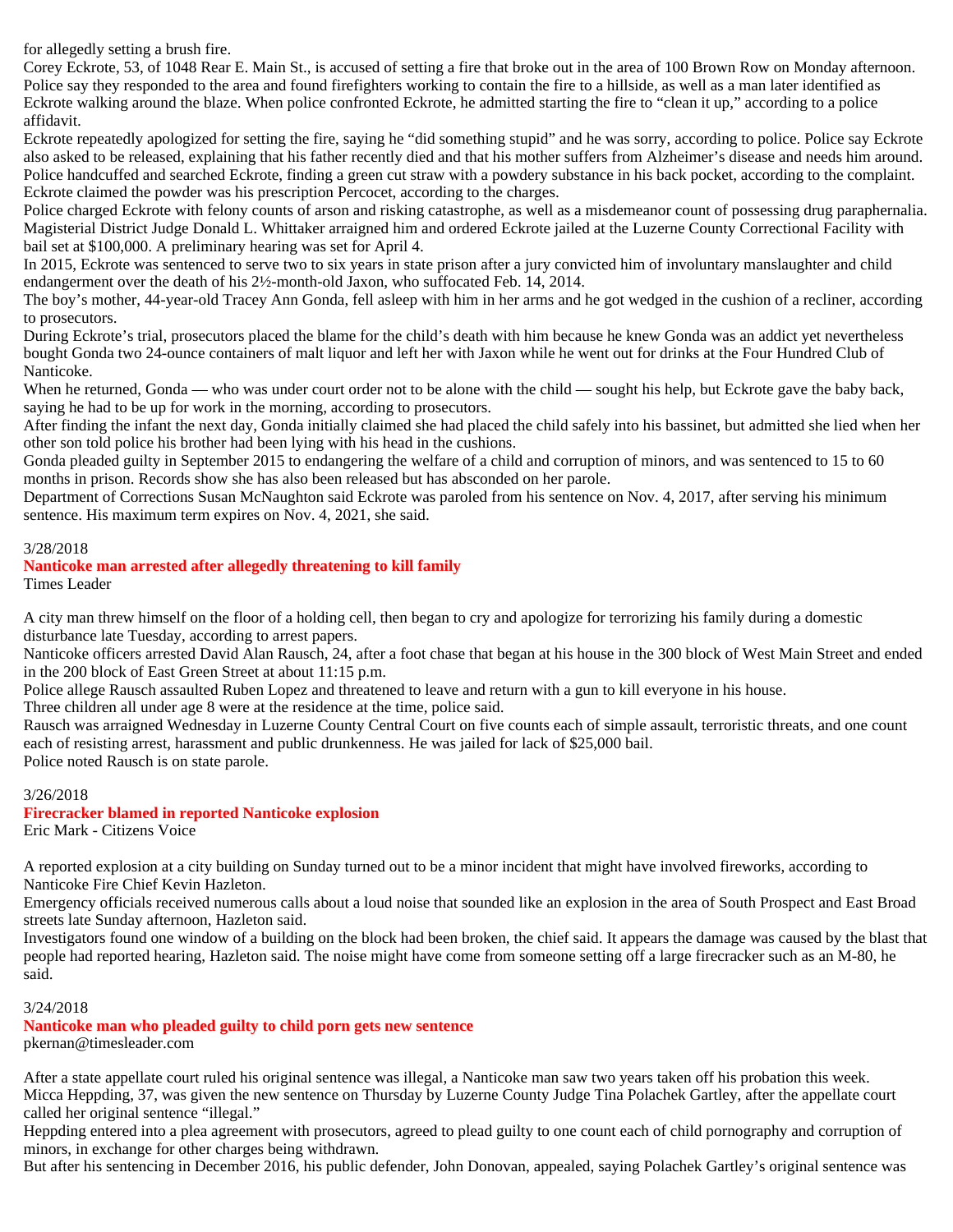"excessive."

Polachek Gartley originally sentenced Heppding to between three and six years in state prison on the child porn count, which would then be followed by a 21 to 42 month long stay in prison and 36 months of probation on the corruption count.

The Superior Court, though, said the sentence on the corruption count "exceeds the statutory maximum" of five years, or 60 months combined with the prison stay and probation, Heppding was looking at between 57 and 78 months, breaking state law.

Polachek Gartley was ordered to give Heppding a new sentence, as the Superior Court upheld his guilty plea. That new sentence looks a lot like the original. His punishment for the child porn count remains unchanged, and he's still getting 21 to 42 months in prison on the corruption count, which will still be served after the child porn sentence.

The only difference is that Heppding will now get one year of probation instead of three, bringing the sentence below the state maximum. Polachek Gartley also gave Heppding 823 days credit for time already served, shaving more than two years off the new sentence. He was remanded to the State Correctional Institution at Camp Hill.

### 3/10/2018

### **Nanticoke police charge Harrisburg man with drug, firearm possession**

City police arrested a Harrisburg man when they allegedly found marijuana and a stolen handgun inside his vehicle Thursday. Patrick L. Knight, 31, was arrested when officers investigated a suspicious male and a vehicle driving erratically in the area of West Field Street and Lincoln Avenue at about 2:20 p.m., a report states.

Police spotted Knight leaning into a Buick LeSabre that was parked partially on the road and a yard. Police detected a strong odor of marijuana coming from Knight and the vehicle.

Knight told police he was from Hazleton and was reliving his childhood but did not know he was in Nanticoke.

Police spotted marijuana residue and the barrel of a handgun sticking out of a nylon bag. The gun's serial number was altered, but police were able to get the correct number from the gun's manufacturing box inside the vehicle. The serial number showed the handgun was reported stolen in Harrisburg.

A plastic bag of marijuana and a digital scale were also found in the vehicle.

Knight was arraigned on charges of receiving stolen property, possessing a firearm with an altered serial number, firearms not to be carried without a license, possession of marijuana, possession of drug paraphernalia and public drunkenness. He was jailed at the Luzerne County Correctional Facility for lack of \$30,000 bail.

#### 3/6/2018

### **Nanticoke man charged with drug trafficking after search**

emark@citizensvoice.com

Police charged a Nanticoke man with drug trafficking on Monday after officers allegedly found drugs and paraphernalia during a search at his home.

Desmond Knott, 38, of 218 W. Ridge St., was arraigned Monday on felony counts of possession with intent to deliver a controlled substance, and misdemeanor counts of possession of a controlled substance and possession of drug paraphernalia.

According to a criminal complaint filed by Nanticoke and Hanover Twp. police:

The Luzerne County Drug Task Force served a search warrant at Knott's home Monday morning. Knott was not there.

Officers found suspected marijuana, heroin/fentanyl, crack cocaine, two scales with powder residue and suspected drug paraphernalia.

Investigators found Knott at a West Pittston apartment. The resident, a woman, consented to a search of the apartment. In a safe, police found U.S. currency with serial numbers that matched those of "pre-recorded buy money" used in controlled drug purchases from Knott, the

complaint states.

Knott told police that the woman who lives at the West Pittston apartment had nothing to do with the drugs found at his Nanticoke home. The woman told police that she would drive Knott around as he conducted drug deals and said she "was stupid for getting involved."

A field test of the substances found at Knott's home yielded positive results for marijuana, heroin/fentanyl and cocaine base, according to the complaint.

Following his arraignment, Knott was sent to Luzerne County Correctional Facility in lieu of \$100,000 bail. A preliminary hearing is scheduled for March 14 before Magisterial District Judge Joseph Halesey.

#### 2/22/2018

# **Nanticoke student had weapons on school property**

elewis@timesleader.com

A student at Greater Nanticoke Area High School was charged Thursday with possessing axes and knives inside his vehicle on school property.

City police alleged school officer Ray Whittaker spotted an axe with a 35-inch handle on the passenger side floor of a Mazda Protege parked in the rear parking lot near the gymnasium just after 12 p.m.

The vehicle is registered with a school parking permit to Dylan Jeffrey White, 18, of West South Street, Nanticoke.

Whittaker notified school officials who spoke with White.

Police searched the vehicle allegedly finding an 11-inch knife in the glove box, a fully extended 9-inch knife in a console and a 13-inch hatchet under the driver's side seat, according to the criminal complaint.

White was charged with a misdemeanor count of possession of a weapon on school property. He was arraigned by District Judge Donald Whittaker in Nanticoke and jailed at the Luzerne County Correctional Facility for lack of \$100,000 bail.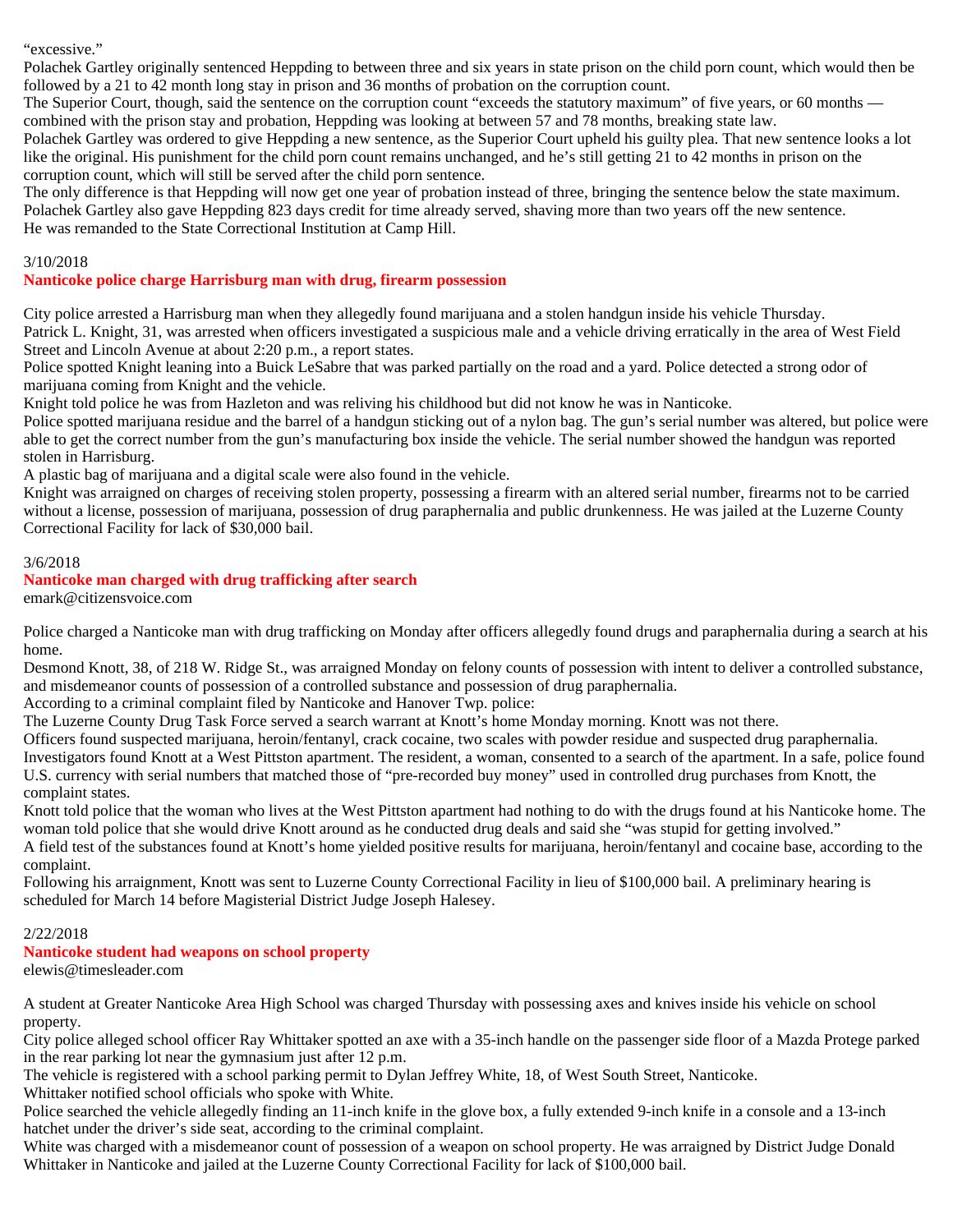Superintendent Dr. Ronald Grevera could not be immediately reached for comment Thursday afternoon.

# 2/22/2019 **Woman sentenced for role in drug ring**

James Halpin - Citizens Voice

A Nanticoke woman will serve more than two years in federal prison for her role in a heroin trafficking ring, according to the U.S. Attorney's Office.

Megan Fox, 31, was sentenced Tuesday to serve 30 months in prison for conspiring to distribute heroin in Luzerne County in early 2014, prosecutors said. According to prosecutors, Fox admitted to helping a drug ring distribute as much as 1 kilogram of heroin, the equivalent of up to 40,000 bags.

The ring leader, Desmond Mercer, previously pleaded guilty and was sentenced to 14 years in prison.

In addition to the prison time for Fox, Senior U.S. District Court Judge James M. Munley ordered her to forfeit nearly \$16,000 and a Buick vehicle that was seized in the investigation. She will also be required to serve three years probation upon her release.



#### 2/20/2018 **PRESS RELEASE February 20, 2018**

Incident: Retail Theft Location: Rite Aid Pharmacy 5 East Main St. Nanticoke City Date: February 19, 2018

Nanticoke City Police responded to the Rite Aid Pharmacy 5 East Main St. Nanticoke City for the report of a retail theft shortly after 11am.

A white male took possession of merchandise and ran out of the store when confronted by loss prevention personnel.A surveillance photo of the white male is attached. Anyone with information regarding his identity is asked to contact the Nanticoke City Police at 570-735-2200.

2/7/2018 **Police: Pot-smoking parents charged after tot goes unresponsive** James Halpin - Citizens Voice

Two city parents are facing child endangerment charges after their 18-month-old child became unresponsive in a house filled with marijuana smoke, according to police.

Raheem Twyman, 21, and Kayla Marie Bitzer, 25, both of 231 E. Green St., are accused of putting their three children in danger when they smoked marijuana in the house Tuesday afternoon.

According to a police affidavit, police and medics were dispatched to the family home at exactly 4:20 p.m. to a report of an unresponsive child. Police arrived and found medics treating the 18-month-old baby, who was taken to Wilkes-Barre General Hospital.

Bitzer, the mother, told police she and Twyman had been in the basement smoking marijuana while her three children — 18-month-old twins and a 3-year-old — remained on the first floor of the home, police said.

Twyman reported that the 3-year-old came to the basement door to say that the younger children were climbing on a table, so he went upstairs, according to the affidavit. One of the toddlers was on the table, limp and unresponsive, so Twyman yelled to Bitzer for help, police said.

Another resident of the home told police he had been asleep upstairs when Bitzer came up asking him to call 911, according to the affidavit. Police say the first floor and basement of the house smelled strongly of marijuana, and that Twyman turned over the remaining marijuana he had along with a marijuana grinder and blunt cigars.

The two children who were not hospitalized were taken into protective custody. Officials said the child who was treated was discharged from the hospital later Tuesday.

Police charged both parents with three felony counts of child endangerment and a misdemeanor count of possessing marijuana.

Magisterial District Judge Donald L. Whittaker arraigned them on Wednesday morning. The judge released Bitzer on \$75,000 unsecured bail but ordered Twyman jailed at the Luzerne County Correctional Facility with bail set at \$75,000.

Preliminary hearings were set for Feb. 14.

#### 2/3/2018

**Former Nanticoke mayor ruled incompetent in child luring case**

James Halpin - Citizens Voice

A former teacher and Nanticoke mayor who was accused of trying to lure children into his car with cash will not stand trial after a psychiatrist deemed him incompetent.

Edward J. Butkiewicz, 76, is facing misdemeanor charges of child luring and corruption of minors for allegedly trying to coax kids into his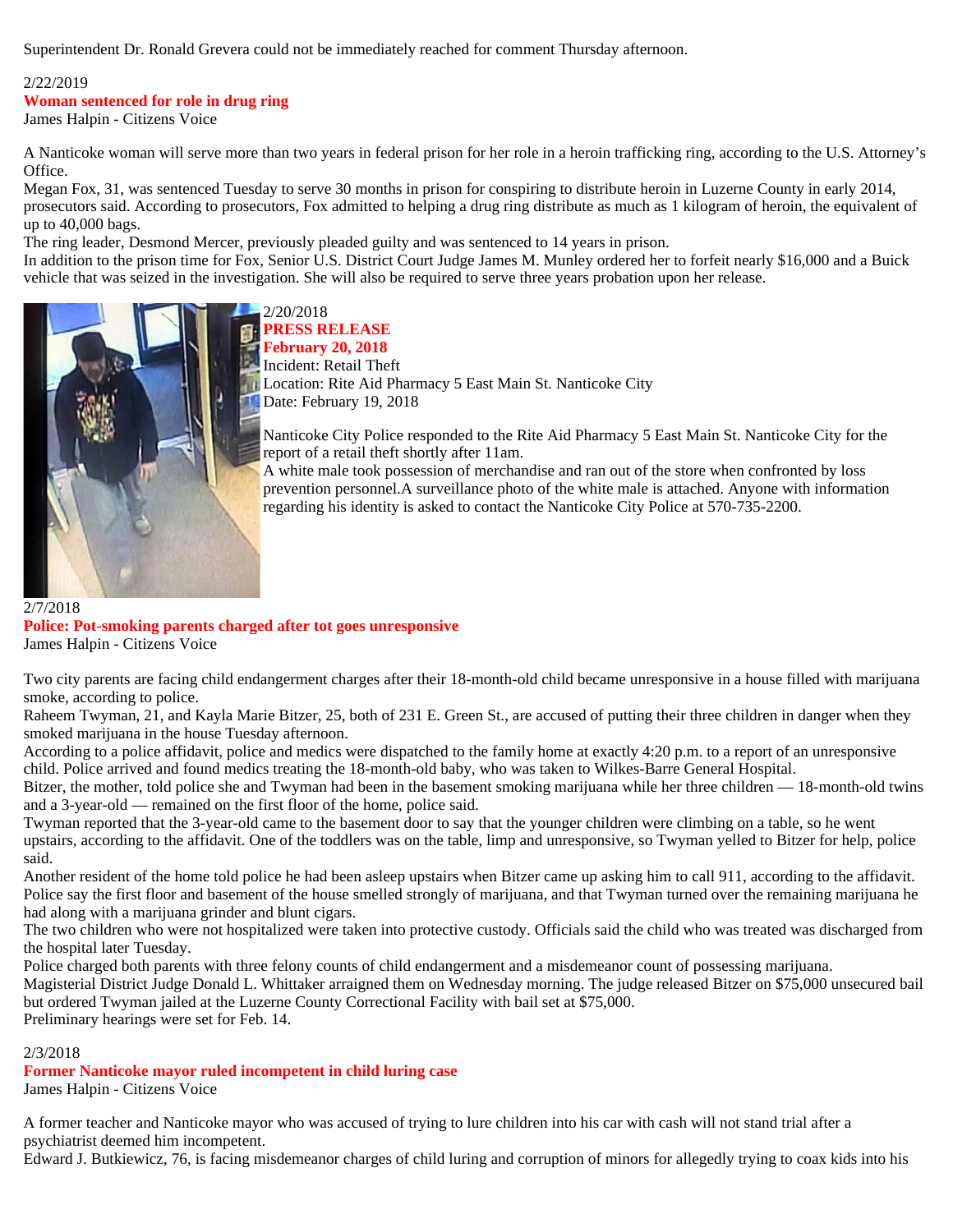car with promises of cash in exchange for doing "weird" things.

But Luzerne County Judge Michael T. Vough has signed an order staying the case indefinitely, writing that Dr. Richard E. Fischbein determined Butkiewicz is not competent to stand trial.

A source with knowledge of the case said Butkiewicz has vascular dementia.

The court order calls for Butkiewicz to be re-evaluated later this year to determine whether he will be able to regain competency to stand trial. Butkiewicz, of Mountain Top, is accused of roaming around and trying to coax children into his car along Rock Street in Glen Lyon last July. According to prosecutors, the first encounter involved a 13-year-old boy who said he was in the parking lot of an apartment complex when a silver car pulled up.

Butkiewicz asked the youth if there were any bars in the area, then asked if he could see the boy's genitals, prosecutors said. The boy also described Butkiewicz saying he wanted to do "weird" things to him and offering money to get in the car, according to prosecutors. A few days later, a 16-year-old boy reported that Butkiewicz had approached him twice. The first encounter was at Rock and East Main streets, where Butkiewicz asked if the boy was gay and wanted to make money, prosecutors said.

The second took place West Main and Market streets in Glen Lyon, where Butkiewicz asked the teen and another boy if they wanted to make money, prosecutors said.

Butkiewicz followed them into a Rock Street apartment complex, where they called 911. In addition to the luring and corruption charges, Butkiewicz is also facing charges of disorderly conduct and resisting arrest; police say he pushed back against the arresting officer. He has been free since posting \$100,000 bail last August. Vough's order says bail will continue pending the follow-up examination.

Butkiewicz, a retired elementary school teacher in the Greater Nanticoke Area School District, served terms as a Nanticoke City councilman and mayor prior to facing similar charges in 2003. In that case, a former student of Butkiewicz's told police Butkiewicz had pulled up and offered a ride, fondling the boy as they drove through Nanticoke and Hanover Twp.

Butkiewicz pleaded guilty to a misdemeanor charge of indecent assault in that case and was sentenced to two years of probation.

#### 2/2/2018

### **Raid on Nanticoke drug house turns up dope, cash, kids**

James Halpin - Citizens Voice

Three children were removed from a home and four adults were arrested after police raided a suspected drug house Thursday afternoon and found large quantities of heroin and marijuana.

Officers raided the home at 200 W. Main St. around 4 p.m. Thursday after a confidential informant bought heroin from two of its occupants on three occasions since November, according to police.

The Luzerne County Drug Task Force entered the home after officers knocked and heard what sounded like people running around inside. Upon entering, police found the two targets of their investigation: Tarrell T. Humphrey, 33, and Daurron Jamison, 22.

A search of Humphrey turned up 60 bags of "PANTHER" brand heroin, the same type the confidential informant bought from both men during the lead up to the raid, police said.

In the upstairs master bedroom, which belongs to Walter Daymon Humphrey, 43, and Sadiqa Imanihamd Caines, 41, police found a large amount of marijuana, drug packaging materials, cash and a digital scale that was coated with white powder, according to police.

The cash was inside a purse in a closet where police also found three vacuum-sealed bags, each weighing about 120 grams, according to police. The contents of the vacuum bags tested positive for heroin, police said.

Police say Luzerne County Children and Youth Services caseworkers responded to the home and removed Caines' three children, delivering them to a relative. Nanticoke City Code Enforcement was also apprised of the situation at the home, a rental property.

Police charged all four adults with drug trafficking, conspiracy to deliver drugs, drug possession and possession of drug paraphernalia. Tarrell Humphrey was also hit with counts of criminal use of a communication facility.

Magisterial District judge David A. Barilla arraigned the quartet on the charges Friday morning and set bail for each of them at \$75,000. They were being held at the Luzerne County Correctional Facility with preliminary hearings set for Feb. 21.

#### 2/1/2018

#### **Police: 300 kids involved in GNA-WVW brawl**

Bob Kalinowski - Citizens Voice

A brawl involving up to 300 students erupted Tuesday night outside Wyoming Valley West High School after the school hosted a boys basketball game against Greater Nanticoke Area, police said.

Larksville police Sgt. Josh Evans, who was working security for the game, said the student sections for both schools were animated and they clashed after the heated contest, which Nanticoke won 69-62.

"It was a rivalry game. There was a large crowd on both sides. After the game, things got out of hand. There was a large disturbance," Evans said.

While the school is in Plymouth, Larksville police provide security during games.

Evans said he and his partner radioed for backup from Plymouth and Edwardsville police when it appeared trouble was likely. He said the clashing sides were soon separated.

Punches were thrown, but there didn't appear to be any serious injuries, he said.

Plymouth police would only confirm they are investigating a "large fight" involving juveniles that occurred on Wyoming Valley West school property.

The fight was reported around 8:38 p.m., police said.

Plymouth police said the brawl was investigated and juveniles that were interviewed were released to parents and guardians.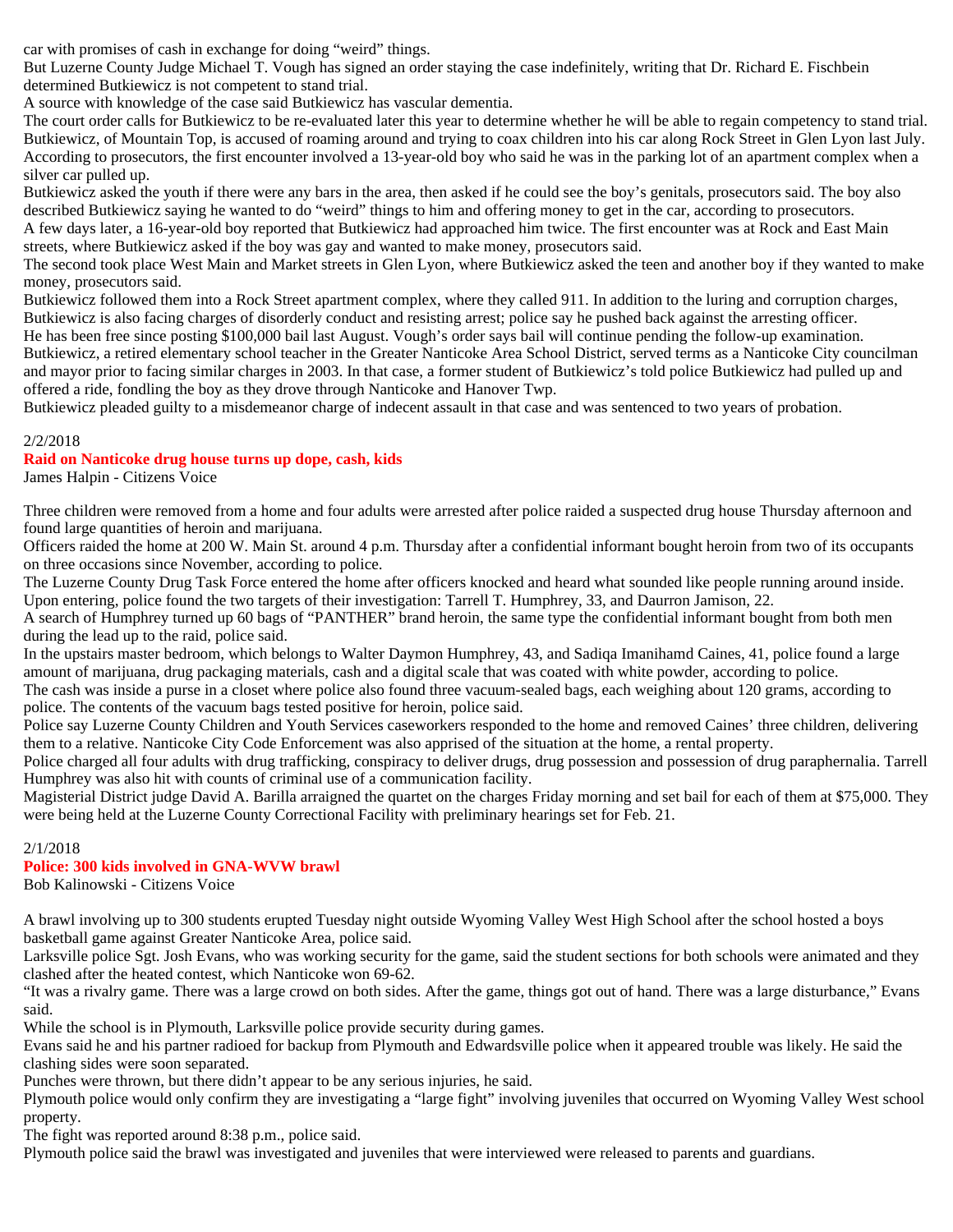Investigators didn't say if charges would be filed. Police say they are reviewing video of the fight. Efforts to reach Valley West and Nanticoke school officials about the incident were not successful.

### 1/29/2018

### **Nanticoke man charged with repeated rape of child**

Eric Mark - Citizens Voice

A Nanticoke man repeatedly raped a girl starting when she was 8 years old, city police allege.

Jason Buchanan, 36, was arraigned Sunday on a slew of felony charges, including rape of a child, statutory sexual assault, sexual assault, aggravated indecent assault of a child, indecent assault of a person less than 13 years of age, unlawful contact with a minor and corruption of a minor.

According to a criminal complaint filed by Nanticoke police, the victim, now 15, last month reported that Buchanan had sexually assaulted her since she was 8. The girl was interviewed at the Luzerne County Child Advocacy Center.

The girl said that Buchanan would come into her bedroom and perform sex acts. She said that when she asked Buchanan if he had to do this, he replied "Yes, we have to," the affidavit states. Buchanan also sexually assaulted the girl at least once outside the home, according to the affidavit.

Buchanan told the girl she is beautiful and warned her not to tell anyone because he "could get in so much trouble," the affidavit states. The girl said she is afraid of Buchanan because he had been physically abusive toward her, according to the affidavit. She also said Buchanan told her that if she ever needed anything sexual, she could go to him and he would "help her out," the affidavit states.

Buchanan's wife, Evalynn Buchanan, 35, was charged with a felony count of endangering the welfare of a child in connection with the case, according to court documents.

Both Buchanans are being held in Luzerne County Correctional Facility in lieu of \$500,000 bail, pending a preliminary hearing scheduled for Feb. 7 before Magisterial District Judge Donald Whittaker.

### 1/26/2018

#### **Judge calls rapist 'predator,' imposes decades in prison** James Halpin- Citizens Voice

A Nanticoke man convicted of raping a teenage girl, trying to molest her sister, and trying to force himself another woman was sentenced Friday to serve up to 50 years in state prison.

Glynn A. Wildoner, 38, of 223 W. Union St., offered a brief apology as he stood in court before Luzerne County Judge Michael T. Vough, who appeared unmoved by the gesture. The judge noted that Wildoner was out on bail on the charges stemming from the abuse of the sisters when he tried to sexually assault a female relative.

"To me you're a predator," Vough said. "You're a danger to this community. ... You need to be taken out of society for a very, very, long time."

Wildoner was first arrested in June 2016 on child rape charges alleging he forced himself on a 14-year-old girl and tried to have sex with the girl's sister. According to prosecutors, the girl's mother caught Wildoner when she unlocked her daughter's bedroom door and found the teen on the floor with her pants down and Wildoner on top of her.

The girl told police she had been trying to take a nap when Wildoner woke her by putting his hand over her mouth, saying "stay the (expletive) down," according to prosecutors. Wildoner then forced himself on the teen, warning that he would hurt her if she told anyone, prosecutors said.

The girl told prosecutors that Wildoner had raped her before, and her sister reported that several months earlier Wildoner tried to pressure her into having sex but she refused.

Police hit Wildoner with child rape and related charges, but he posted \$100,000 bail through a bondsman 11 days after his arrest. While out on bail, prosecutors say Wildoner went to a female relative's apartment and made sexual advances on her, putting his hands down her pants and offering her \$100 in exchange for sex.

Wildoner was again arrested, this time on charges of indecent assault.

In October, he went to trial on the rape case and a jury convicted him on multiple counts of rape, statutory sexual assault, unlawful contact with a minor and related offenses. Earlier this month, Wildoner then pleaded guilty to indecent assault and promoting prostitution in the second case.

During the sentencing hearing Friday, defense attorney John Donovan sought a sentence of 10-20 years in prison, arguing that Wildoner has a limited criminal history and that a longer sentence could amount to life in prison.

"By the time this sentence is complete, he will be in his late 50s," Donovan said. "It will let him lead some kind of a life."

But Assistant District Attorney Angela Sperrazza sought more time behind bars, describing Wildoner's conduct as "horrible" and noting that he victimized three people.

"This wasn't one slip up," Sperrazza said. "This wasn't one incident. This was a pattern of behavior that only stopped when (the girl's) mother walked in on it."

Vough sentenced Wildoner to 25 to 50 years in state prison, ordering him to have no contact with the victims and to register as a sex offender for life. The judge ordered Wildoner sent to the state Department of Corrections as soon as possible, giving him credit for 193 days time served.

1/26/2018 **Patient death leads to felony charge for Nanticoke nurse**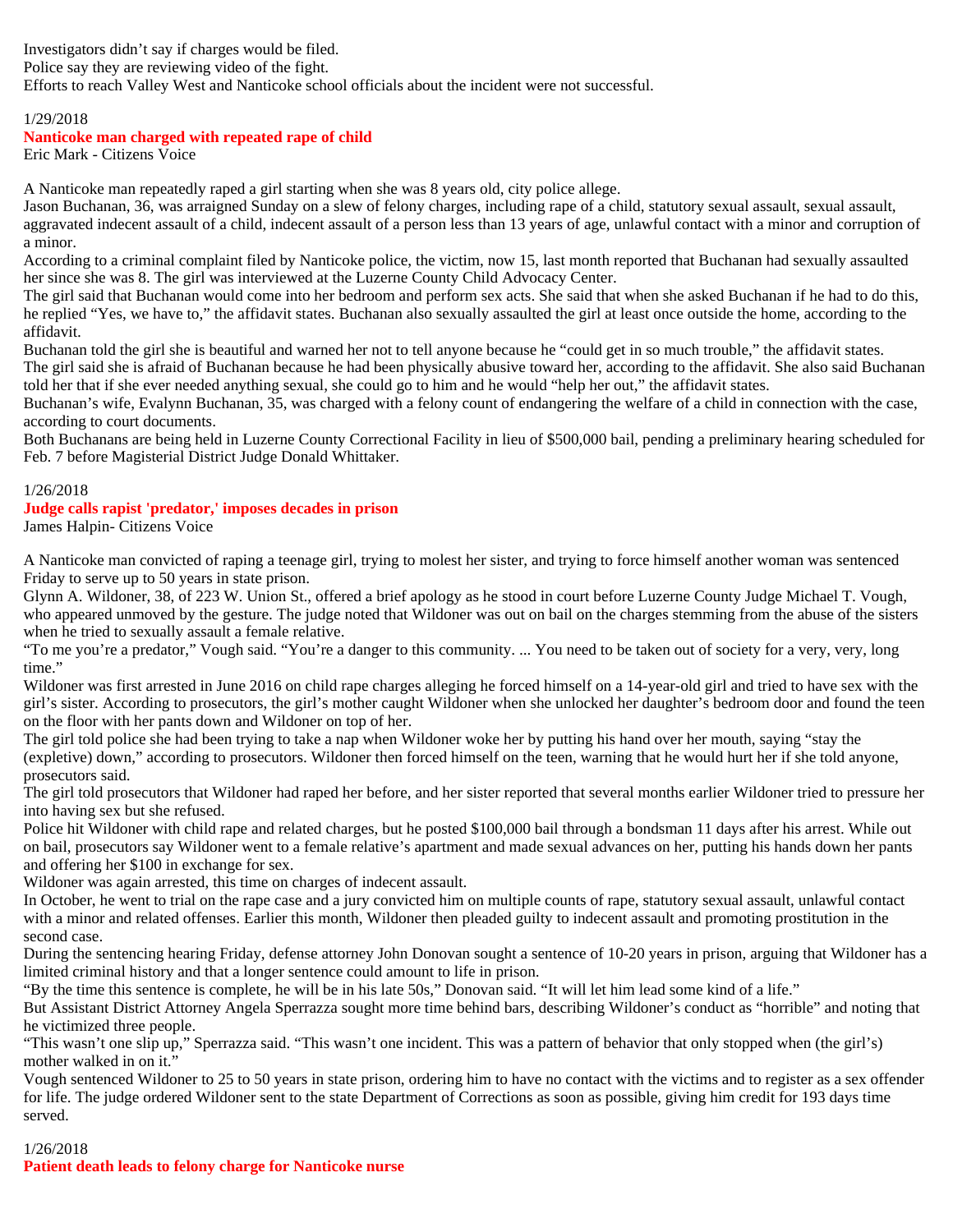#### James Halpin- Citizens Voice

A registered nurse whose patient died under her care was charged Friday with a felony count of neglect of care alleging she failed to take adequate precautions after being warned her patient was in distress.

Kelly E. Levandowski, 39, of 35 rear W. South St., is accused of "intentionally, knowingly or negligently" failing to provide sufficient care to Melvin Johnson, 72, who died after going into cardiac arrest at Guardian Elder Care at 147 Old Newport St., on June 20, 2013.

According to a complaint filed by the state Attorney General's Office, the criminal investigation began after the state Department of Health cited Guardian in 2013 for failing to provide adequate monitoring over the incident.

The complaint says that Johnson had suffered from a ruptured aneurism and subsequent bleeding of the brain prior to being admitted at Guardian on the day of her death. She had been on a ventilator, but was weened off of it prior to admission, according to the complaint. The Guardian staff did not immediately put Johnson on 15-minute checks because there was no evidence that she had been pulling on a breathing tube upon admission, the complaint says. However staff on the 3-11 p.m. shift that day did observe Johnson pulling on the tube, and at least four members told Levandowski, a shift supervisor, that they were concerned about it, the complaint says. Levandowski, however, stayed seated at the nursing station, according to the charges.

When Johnson pulled it out shortly after 7 p.m. that evening, Levandowski reinserted it herself and called Johnson's doctor, but did not call 911 as required by facility policy, the complaint says. Levandowski also wrote in her notes that 15-minute checks were to continue, although prosecutors say there is no evidence that they had started previously.

"If 15-minute checks were in place at that time, they were proven to be ineffective, as Johnson was not adequately supervised in that she was able to remove her tube," the complaint says.

About a half-hour after the first incident, another nurse discovered that Johnson had again removed the tube and was unresponsive, according to the complaint.

Levandowski's notes indicate she tried unsuccessfully to reinsert the tube and performed CPR until medics arrived on scene. However, prosecutors noted in the complaint that no other staff members were able to corroborate Levandowski's claim that she tried to save Johnson. In fact, one nurse aide told investigators that after Johnson died, Levandowski directed her to fill out a form indicating 15-minute checks had been performed on Johnson since 3 p.m., even though they had not been. The aide reported that she complied because Levandowski was her boss and she felt intimidated, prosecutors said.

Another nursing aide also told investigators that someone had forged her initials on a check sheet for earlier in the afternoon, the complaint says.

During questioning, Levandowski told investigators that she should have called 911 and put Johnson under constant supervision after the first incident, but that "a lot was missed that night, obviously."

The complaint alleges Levandowski engaged in criminal neglect of a patient for failing to take those steps, which are required under facility policy.

The complaint says Levandowski stopped working for Guardian in July 2015.

Magisterial District Judge Donald L. Whittaker arraigned Levandowski on Friday morning and released her on \$25,000 unsecured bail. A preliminary hearing was set for Feb. 7.

### 1/25/2018

### **Camera recorded man using stolen credit card in Nanticoke**

Times Leader



City police on Thursday released surveillance pictures of a man using a reported stolen credit card at the Turkey Hill store on West Main